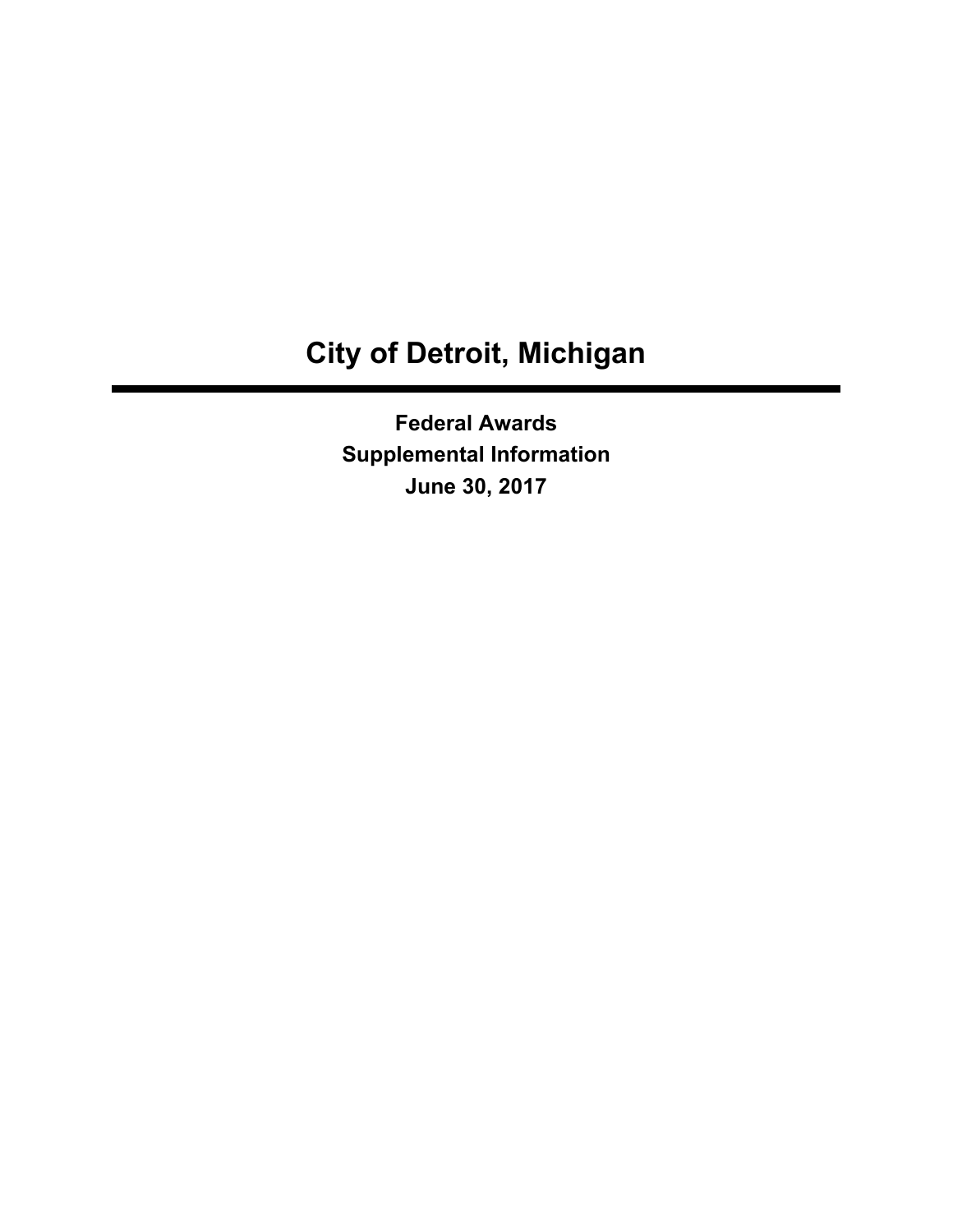# **Contents**

Independent Auditor's Reports:

| Report on Schedule of Expenditures of Federal Awards Required by<br>the Uniform Guidance                                                                                                           | 1         |
|----------------------------------------------------------------------------------------------------------------------------------------------------------------------------------------------------|-----------|
| Report on Internal Control Over Financial Reporting and on Compliance and Other<br>Matters Based on an Audit of Financial Statements Performed in Accordance with<br>Government Auditing Standards | $2 - 3$   |
| Report on Compliance for Each Major Federal Program;<br>Report on Internal Control Over Compliance                                                                                                 | 4-6       |
| Schedule of Expenditures of Federal Awards                                                                                                                                                         | 7-14      |
| Notes to Schedule of Expenditures of Federal Awards                                                                                                                                                | $15 - 16$ |
| Schedule of Findings and Questioned Costs                                                                                                                                                          | 17-38     |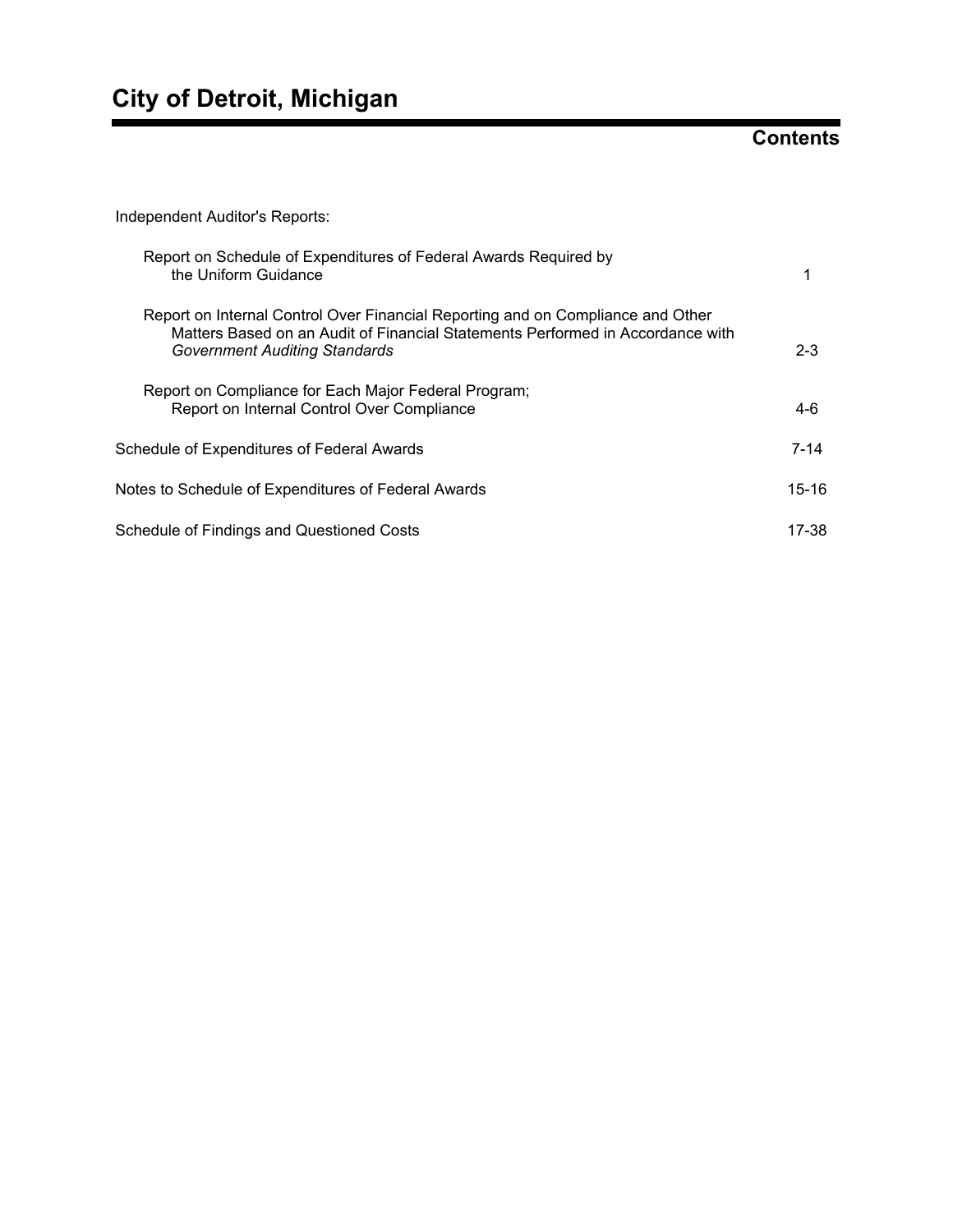

**Plante & Moran, PLLC** 27400 Northwestern Highway P.O. Box 307 Southfield, MI 48037-0307 Tel: 248.352.2500 Fax: 248.352.0018 plantemoran.com

#### Report on Schedule of Expenditures of Federal Awards Required by the Uniform Guidance

#### **Independent Auditor's Report**

To the Honorable Mayor Michael E. Duggan and the Honorable Members of the City Council City of Detroit, Michigan

We have audited the financial statements of the governmental activities, the business-type activities, the aggregate discretely presented component units, each major fund, and the aggregate remaining fund information of the City of Detroit, Michigan (the "City") as of and for the year ended June 30, 2017, and the related notes to the financial statements, which collectively comprise the City's basic financial statements. We issued our report thereon dated January 26, 2018, which contained unmodified opinions on the financial statements of the governmental activities, the business-type activities, the aggregate discretely presented component units, each major fund, and the aggregate remaining fund information of the City of Detroit, Michigan.

Our audit was conducted for the purpose of forming opinions on the financial statement that collectively comprise the basic financial statements. We have not performed any procedures with respect to the audited financial statements subsequent to January 26, 2018. We did not audit the financial statements of of the Public Lighting Authority, which is a major enterprise fund with assets, net position, and revenue of \$229.5 million, \$32.1 million, and \$13.4 million, respectively. We also did not audit the following discretely presented component units: Detroit Brownfield Redevelopment Authority, Detroit Public Library, Detroit Transportation Corporation, Downtown Development Authority, Eastern Market Corporation, Economic Development Corporation, Local Development Finance Authority, Museum of African American History, Detroit Land Bank Authority, and Eight Mile/Woodward Corridor Improvement Authority, which collectively represent 77 percent, 62 percent, and 78 percent of the assets, net position, and revenue, respectively, of the discretely presented component units. We also did not audit the following blended component units: Detroit Building Authority and Greater Detroit Resource Recovery Authority, which represent 1 percent, 0.5 percent, and 1.5 percent of the assets, net position/fund balance, and revenue, respectively, of the aggregate remaining fund information. Those financial statements were audited by other auditors, whose report thereon has been furnished to us, and our opinion, insofar as it relates to the amounts included for the entities listed above, is based on the report of the other auditors.

The City's basic financial statements include the operations of the Detroit Transportation Corporation, Detroit Housing Commission, Downtown Development Authority, Eastern Market Corporation, Economic Development Corporation, Detroit Landbank Authority, Detroit Employment Solutions Corporation, Detroit Building Authority, Public Lighting Authority, Detroit Brownfield Redevelopment Authority, Local Development Finance Authority, Eight Mile/Woodward Corridor Improvement Authority, and Museum of African American History. The schedule excludes these operations because they received a separate financial statement audit and were subjected to a single audit.

The accompanying schedule of expenditures of federal awards is presented for the purpose of additional analysis as required by the Uniform Guidance, and is not a required part of the basic financial statements. Such information is the responsibility of management and was derived from and relates directly to the underlying accounting and other records used to prepare the financial statements. The information has been subjected to the auditing procedures applied in the audit of the financial statements and certain additional procedures, including comparing and reconciling such information directly to the underlying accounting and other records used to prepare the financial statements or to the financial statements themselves, and other additional procedures in accordance with auditing standards generally accepted in the United States of America. In our opinion, the information is fairly stated in all material respects in relation to the basic financial statements as a whole.

Plante & Moran, PLLC



January 26, 2018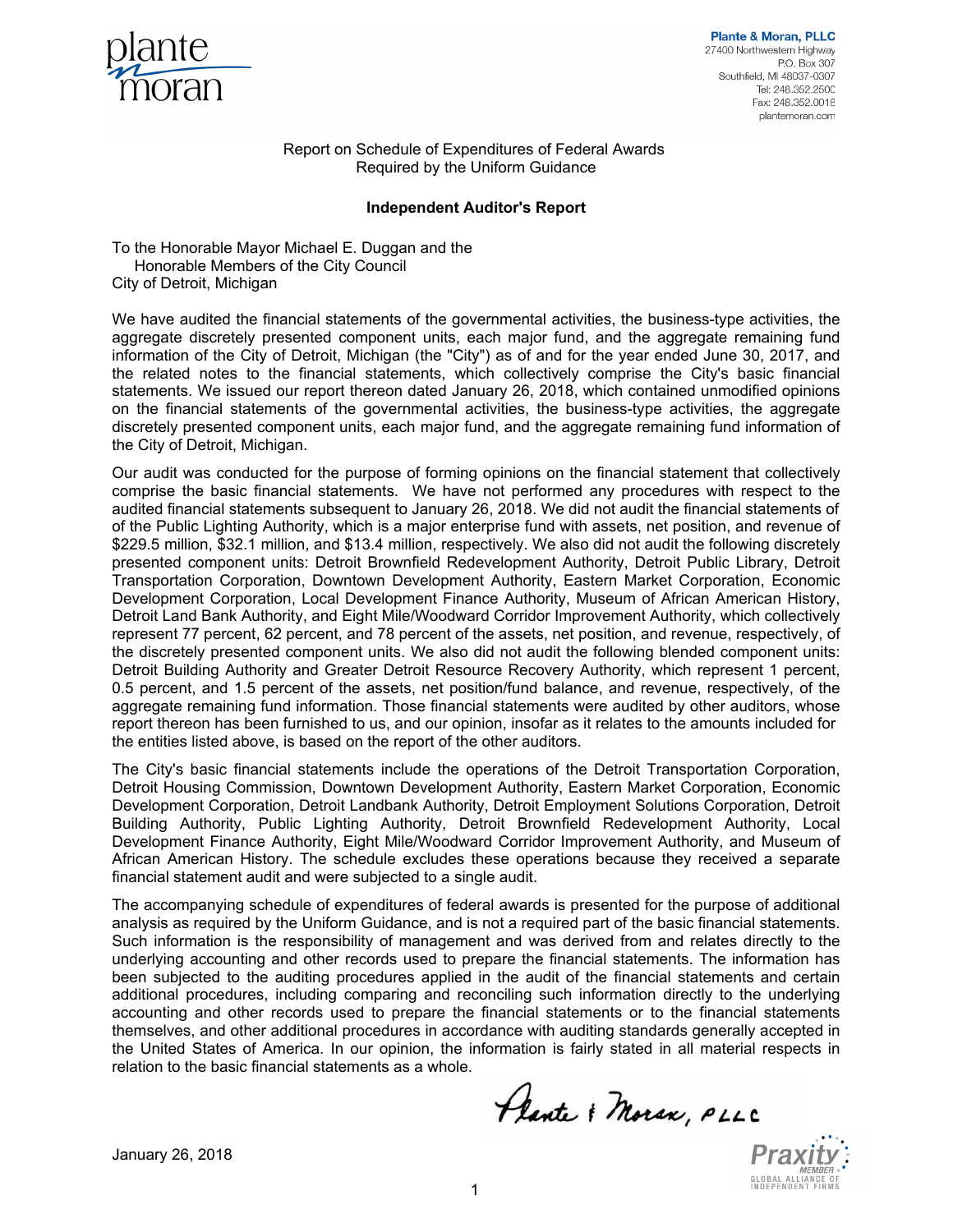

**Plante & Moran, PLLC** 27400 Northwestern Highway P.O. Box 307 Southfield, MI 48037-0307 Tel: 248.352.2500 Fax: 248.352.0018 plantemoran.com

Report on Internal Control Over Financial Reporting and on Compliance and Other Matters Based on an Audit of Financial Statements Performed in Accordance with *Government Auditing Standards*

#### **Independent Auditor's Report**

To Management, the Honorable Mayor Michael E. Duggan, and the Honorable Members of the City Council City of Detroit, Michigan

We have audited, in accordance with the auditing standards generally accepted in the United States of America and the standards applicable to financial audits contained in *Government Auditing Standards* issued by the Comptroller General of the United States, the financial statements of the governmental activities, the business-type activities, the aggregate discretely presented component units, each major fund, and the aggregate remaining fund information of the City of Detroit, Michigan (the "City") as of and for the year ended June 30, 2017, and the related notes to the financial statements, which collectively comprise the City's basic financial statements, and have issued our report thereon dated January 26, 2018.

Our report on the City includes a reference to other auditors who audited the financial statements of the Public Lighting Authority, which is a major enterprise fund with assets, net position, and revenue of \$229.5 million, \$32.1 million, and \$13.4 million, respectively. We also did not audit the following discretely presented component units: Detroit Brownfield Redevelopment Authority, Detroit Public Library, Detroit Transportation Corporation, Downtown Development Authority, Eastern Market Corporation, Economic Development Corporation, Local Development Finance Authority, Museum of African American History, Detroit Land Bank Authority, and Eight Mile/Woodward Corridor Improvement Authority, which collectively represent 77 percent, 62 percent, and 78 percent of the assets, net position, and revenue, respectively, of the discretely presented component units. We also did not audit the following blended component units: Detroit Building Authority and Greater Detroit Resource Recovery Authority, which represent 1 percent, 0.5 percent, and 1.5 percent of the assets, net position/fund balance, and revenue, respectively, of the aggregate remaining fund information. This report does not include the complete results of the other auditors' testing of internal control over financial reporting or compliance and other matters that are reported on separately by those auditors. The financial statements of General Retirement System, Police and Fire Retirement System, Detroit Public Library (discretely presented component unit), and Greater Detroit Resource Recovery Authority (blended component unit) were not audited in accordance with *Government Auditing Standards.*

#### **Internal Control Over Financial Reporting**

In planning and performing our audit of the financial statements, we considered the City of Detroit, Michigan's internal control over financial reporting (internal control) to determine the audit procedures that are appropriate in the circumstances for the purpose of expressing our opinions on the financial statements, but not for the purpose of expressing an opinion on the effectiveness of the City's internal control. Accordingly, we do not express an opinion on the effectiveness of the City's internal control.

Our consideration of internal control was for the limited purpose described in the preceding paragraph and was not designed to identify all deficiencies in internal control that might be material weaknesses or significant deficiencies and therefore, material weaknesses or significant deficiencies may exist that were not identified. However, as described in the accompanying schedule of findings and questioned costs, we identified certain deficiencies in internal control that we consider to be material weaknesses.

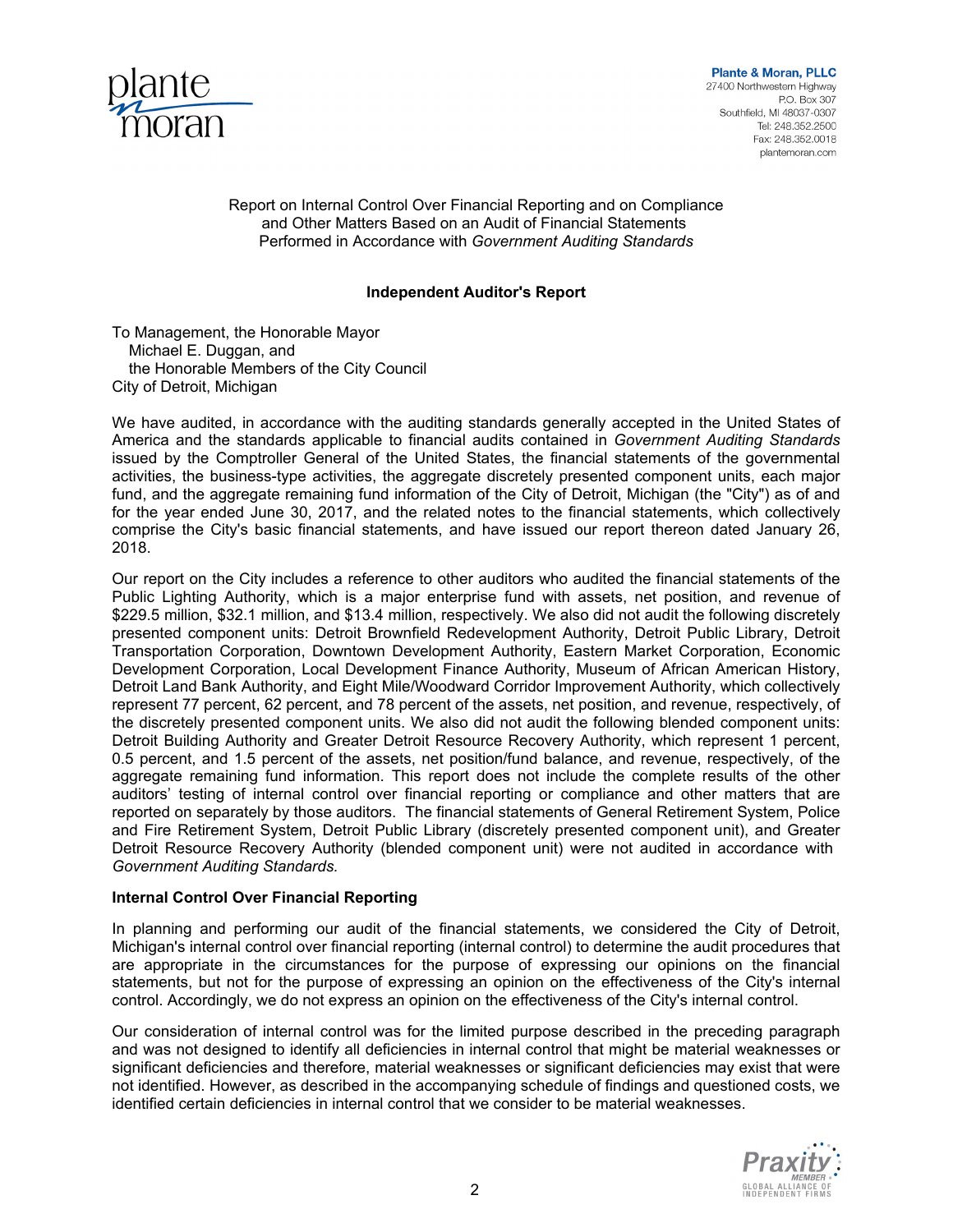#### To Management, the Honorable Mayor Michael E. Duggan, and the Honorable Members of the City Council City of Detroit, Michigan

A deficiency in internal control exists when the design or operation of a control does not allow management or employees, in the normal course of performing their assigned functions, to prevent, or detect and correct, misstatements on a timely basis. A material weakness is a deficiency, or a combination of deficiencies, in internal control such that there is a reasonable possibility that a material misstatement of the City's financial statements will not be prevented, or detected and corrected, on a timely basis. A significant deficiency is a deficiency, or a combination of deficiencies, in internal control that is less severe than a material weakness, yet important enough to merit attention by those charged with governance. We consider the deficiencies described in the accompanying schedule of findings and questioned costs as Findings 2017-001, 2017-002, 2017-003, 2017-004, 2017-005, and 2017-006 to be material weaknesses.

#### **Compliance and Other Matters**

As part of obtaining reasonable assurance about whether the City of Detroit, Michigan's financial statements are free from material misstatement, we performed tests of its compliance with certain provisions of laws, regulations, contracts, and grant agreements, noncompliance with which could have a direct and material effect on the determination of financial statement amounts. However, providing an opinion on compliance with those provisions was not an objective of our audit and, accordingly, we do not express such an opinion.

The results of our tests disclosed an instance of noncompliance or other matters that is required to be reported under *Government Auditing Standards*, and which is described in the accompanying schedule of findings and questioned costs as Finding 2017-006.

#### **City of Detroit, Michigan's Response to Findings**

The City of Detroit, Michigan's response to the findings identified in our audit are described in the accompanying schedule of findings and questioned costs. The City of Detroit, Michigan's responses were not subjected to the auditing procedures applied in the audit of the financial statements and, accordingly, we express no opinion on them.

#### **Purpose of this Report**

The purpose of this report is solely to describe the scope of our testing of internal control and compliance and the results of that testing, and not to provide an opinion on the effectiveness of the City's internal control or on compliance. This report is an integral part of an audit performed in accordance with *Government Auditing Standards* in considering the City's's internal control and compliance. Accordingly, this communication is not suitable for any other purpose.

Plante & Moran, PLLC

January 26, 2018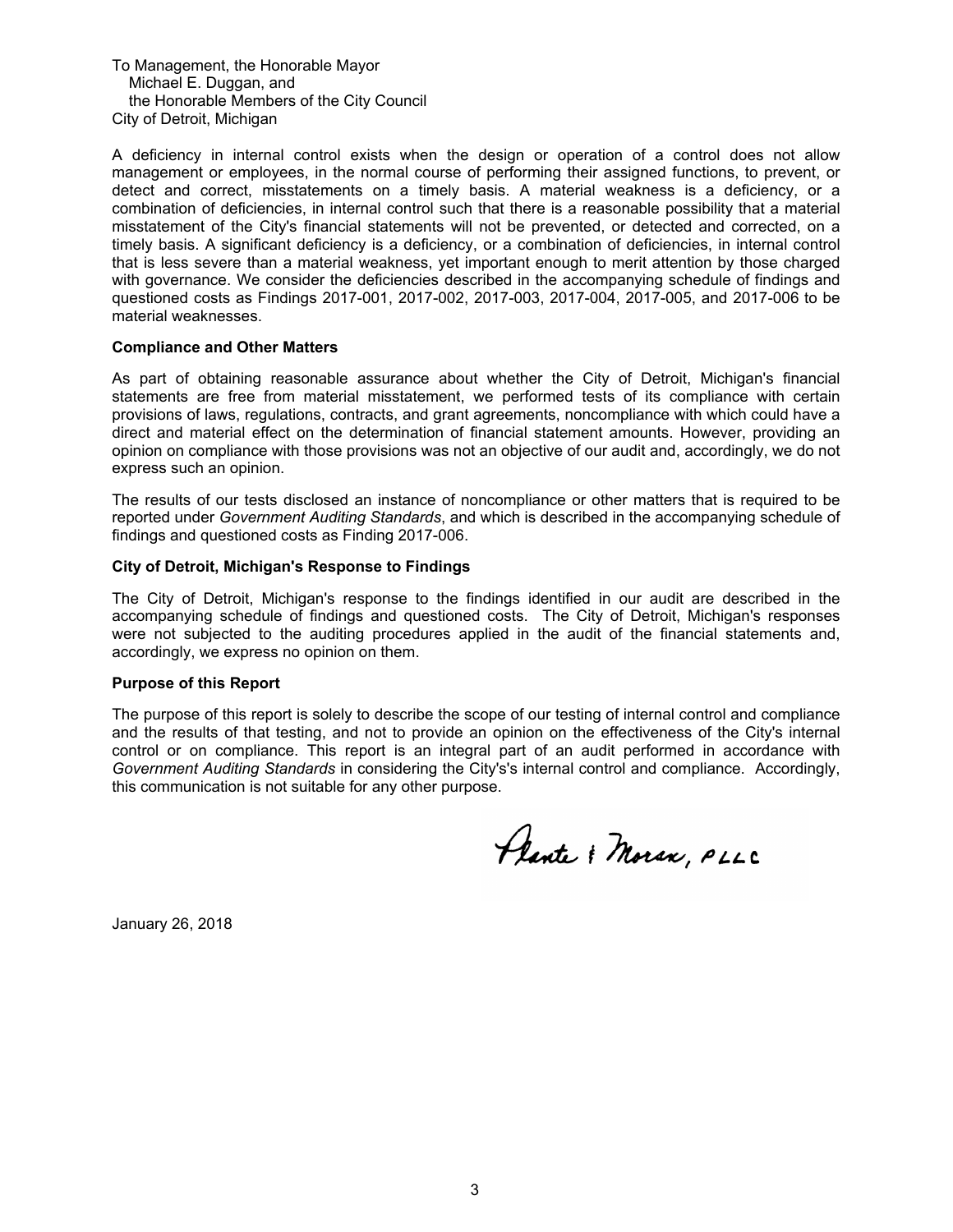

**Plante & Moran, PLLC** 27400 Northwestern Highway P.O. Box 307 Southfield, MI 48037-0307 Tel: 248.352.2500 Fax: 248 352 0018 plantemoran.com

#### Report on Compliance for Each Major Federal Program; Report on Internal Control Over Compliance

#### **Independent Auditor's Report**

To the Honorable Mayor Michael E. Duggan and the Honorable Members of the City Council City of Detroit, Michigan

#### **Report on Compliance for Each Major Federal Program**

We have audited the City of Detroit, Michigan's (the "City") compliance with the types of compliance requirements described in the U.S. Office of Management and Budget (OMB) Compliance Supplement that could have a direct and material effect on each of its major federal programs for the year ended June 30, 2017. The City of Detroit, Michigan's major federal programs are identified in the summary of auditor's results section of the accompanying schedule of findings and questioned costs.

The City of Detroit, Michigan's basic financial statements include the operations of the Detroit Transportation Corporation, Detroit Housing Commission, Downtown Development Authority, Eastern Market Corporation, Economic Development Corporation, Detroit Landbank Authority, Detroit Employment Solutions Corporation, Detroit Building Authority, Public Lighting Authority, Detroit Brownfield Redevelopment Authority, Local Development Finance Authority, Eight Mile/Woodward Corridor Improvement Authority, and Museum of African American History which received federal awards, and which are not included in the schedule during the year ended June 30, 2017. Our audit, described below, did not include the operations of Detroit Transportation Corporation, Detroit Housing Commission, Downtown Development Authority, Eastern Market Corporation, Economic Development Corporation, Detroit Landbank Authority, Detroit Employment Solutions Corporation, Detroit Building Authority, Public Lighting Authority, Detroit Brownfield Redevelopment Authority, Local Development Finance Authority, Eight Mile/Woodward Corridor Improvement Authority, and Museum of African American History. The above-mentioned entities received a separate financial statement audit and separate a single audit when required by Uniform Guidance.

#### *Management's Responsibility*

Management is responsible for compliance with federal statutes, regulations, and the terms and conditions of its federal awards applicable to its federal programs.

#### *Auditor's Responsibility*

Our responsibility is to express an opinion on compliance for each of the City of Detroit, Michigan's major federal programs based on our audit of the types of compliance requirements referred to above.

We conducted our audit of compliance in accordance with auditing standards generally accepted in the United States of America; the standards applicable to financial audits contained in *Government Auditing Standards*, issued by the Comptroller General of the United States; and the audit requirements of Title 2 U.S. Code of Federal Regulations Part 200*, Uniform Administrative Requirements, Cost Principles, and Audit Requirements for Federal Awards* (the "Uniform Guidance")*.* Those standards and the Uniform Guidance require that we plan and perform the audit to obtain reasonable assurance about whether noncompliance with the types of compliance requirements referred to above that could have a direct and material effect on a major federal program occurred. An audit includes examining, on a test basis, evidence about the City of Detroit, Michigan's compliance with those requirements and performing such other procedures as we considered necessary in the circumstances.

We believe that our audit provides a reasonable basis for our opinion on compliance for each major federal program. However, our audit does not provide a legal determination of the City of Detroit, Michigan's compliance.

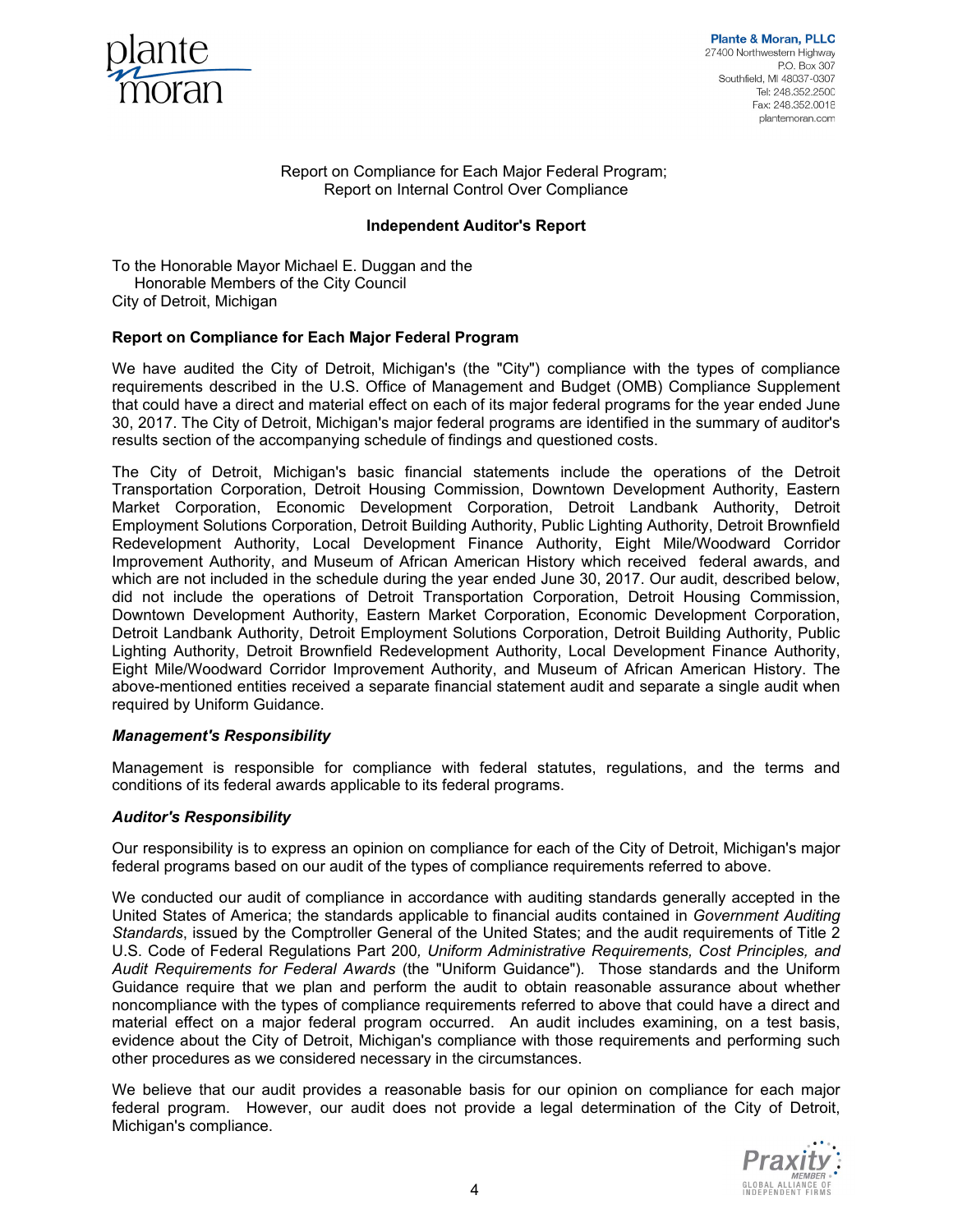To the Honorable Mayor Michael E. Duggan and the Honorable Members of the City Council City of Detroit, Michigan

#### *Opinion on Each Major Federal Program*

In our opinion, the City of Detroit, Michigan complied, in all material respects, with the types of compliance requirements referred to above that could have a direct and material effect on each of its major federal programs for the year ended June 30, 2017.

#### *Other Matters*

The results of our auditing procedures disclosed instances of noncompliance, which are required to be reported in accordance with OMB Uniform Guidance and which are described in the accompanying schedule of findings and questioned costs as Findings 2017-008, 2017-009, 2017-010, 2017-011, and 2017-012. Our opinion on each major federal program is not modified with respect to these matters.

The City of Detroit, Michigan's response to the noncompliance findings identified in our audit are described in the accompanying schedule of findings and questioned costs and/or corrective action plan. The City of Detroit, Michigan's responses were not subjected to the auditing procedures applied in the audit of compliance and, accordingly, we express no opinion on them.

#### **Report on Internal Control Over Compliance**

Management of the City of Detroit, Michigan is responsible for establishing and maintaining effective internal control over compliance with the types of compliance requirements referred to above. In planning and performing our audit of compliance, we considered the City of Detroit, Michigan's internal control over compliance with the types of requirements that could have a direct and material effect on each major federal program to determine the auditing procedures that are appropriate in the circumstances for the purpose of expressing an opinion on compliance for each major federal program and to test and report on internal control over compliance in accordance with the Uniform Guidance, but not for the purpose of expressing an opinion on the effectiveness of internal control over compliance. Accordingly, we do not express an opinion on the effectiveness of the City's internal control over compliance.

Our consideration of internal control over compliance was for the limited purpose described in the preceding paragraph and was not designed to identify all deficiencies in internal control over compliance that might be material weaknesses or significant deficiencies and therefore, identified material weaknesses or significant deficiencies may exist that were not identified. However, as discussed below, we identified certain deficiencies in internal control over compliance that we consider to be material weaknesses and another deficiency that we consider to be a significant deficiency.

A deficiency in internal control over compliance exists when the design or operation of a control over compliance does not allow management or employees, in the normal course of performing their assigned functions, to prevent, or detect and correct, noncompliance with a type of compliance requirement of a federal program on a timely basis. A material weakness in internal control over compliance is a deficiency, or a combination of deficiencies, in internal control over compliance such that there is reasonable possibility that material noncompliance with a type of compliance requirement of a federal program will not be prevented, or detected and corrected, on a timely basis. We consider the deficiencies in internal control over compliance described in the accompanying schedule of findings and questioned costs as Findings 2017-007, 2017-008, 2017-009, and 2017-012 to be material weaknesses.

A significant deficiency in internal control over compliance is a deficiency, or a combination of deficiencies, in internal control over compliance with a type of compliance requirement of a federal program that is less severe than a material weakness in internal control over compliance, yet important enough to merit attention by those charged with governance. We consider the deficiency in internal control over compliance described in the accompanying schedule of findings and questioned costs as Finding 2017-010 to be a significant deficiency.

The City of Detroit, Michigan's responses to the internal control over compliance findings identified in our audit are described in the accompanying schedule of findings and questioned costs and/or corrective action plan. The City of Detroit, Michigan's responses were not subjected to the auditing procedures applied in the audit of compliance and, accordingly, we express no opinion on them.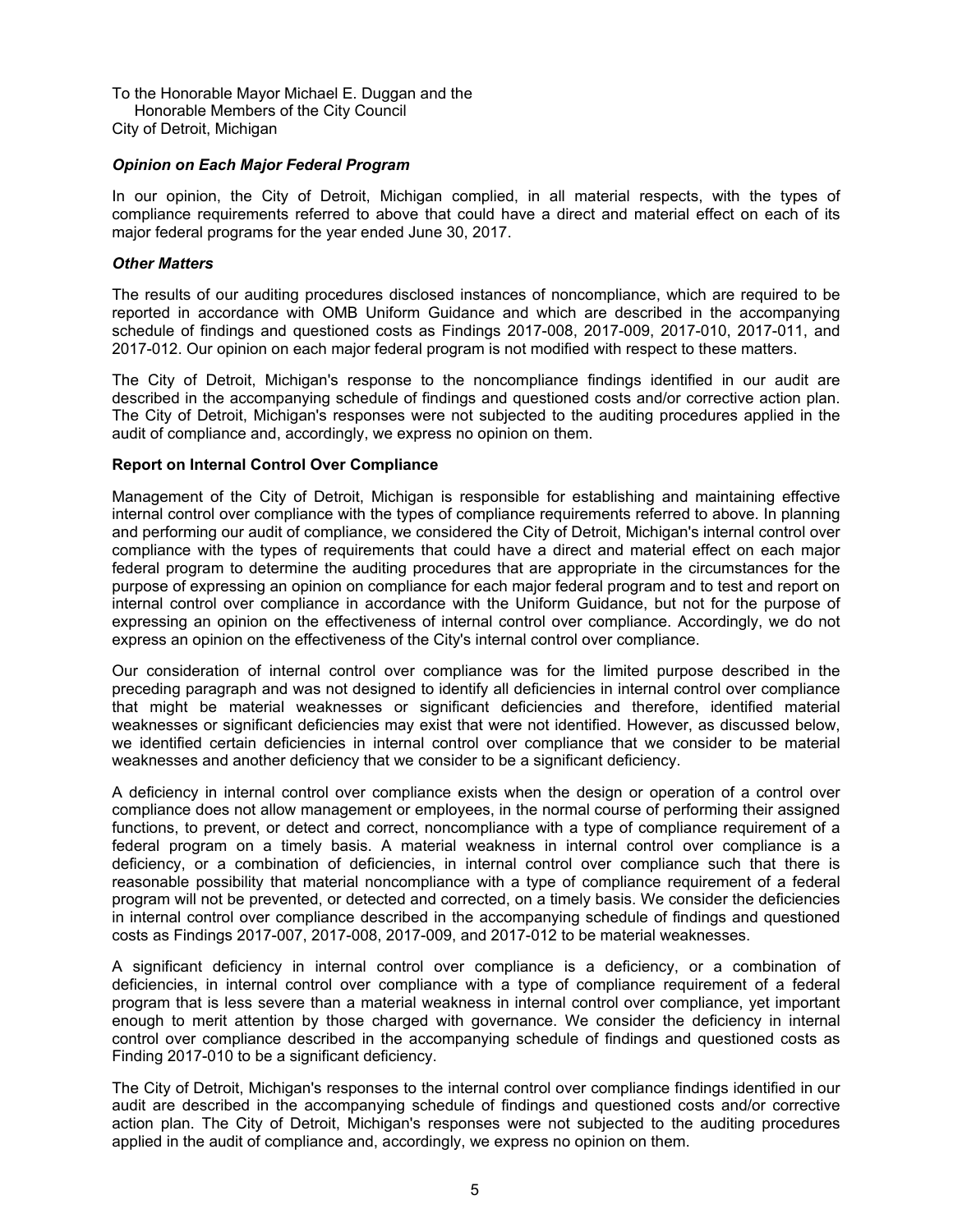To the Honorable Mayor Michael E. Duggan and the Honorable Members of the City Council City of Detroit, Michigan

The purpose of this report on internal control over compliance is solely to describe the scope of our testing of internal control over compliance and the results of that testing based on the requirements of the Uniform Guidance. Accordingly, this report is not suitable for any other purpose.

Plante & Moran, PLLC

January 26, 2018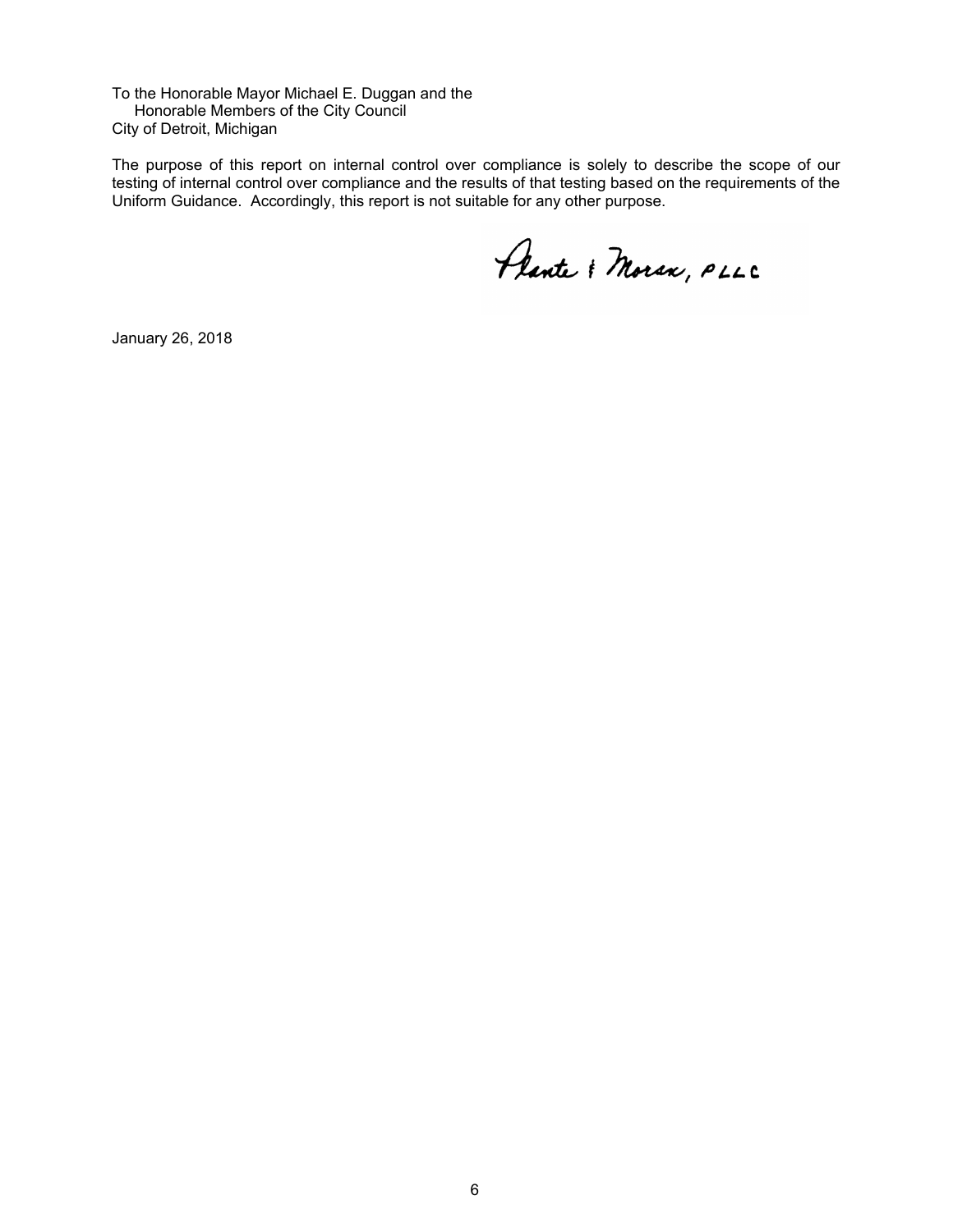|                                                                                            |        | <b>Pass-through Entity</b> | <b>Subrecipient</b> | Federal             |
|--------------------------------------------------------------------------------------------|--------|----------------------------|---------------------|---------------------|
| Federal Agency/Pass-through Entity/Program Title                                           | CFDA#  | <b>Identifying Number</b>  | <b>Expenditures</b> | <b>Expenditures</b> |
| <b>Department of Agriculture:</b>                                                          |        |                            |                     |                     |
| <b>Child Nutrition Cluster:</b>                                                            |        |                            |                     |                     |
| Via Michigan Department of Education:                                                      |        |                            |                     |                     |
| 2016 Summer Food Program                                                                   | 10.559 | N/A                        | \$                  | \$<br>279,345       |
| 2017 Summer Food Program                                                                   | 10.559 | N/A                        |                     | 62,152              |
| <b>Total Child Nutrition Cluster</b>                                                       |        |                            |                     | 341,497             |
| Via Michigan Department of Health and Human Services:                                      |        |                            |                     |                     |
| Special Supplemental Nutrition Program for Women, Infants, and Children 2016               | 10.557 | IW100342                   | 998,544             | 998,544             |
| Special Supplemental Nutrition Program for Women, Infants, and Children Breastfeeding 2016 | 10.557 | W500342                    | 30,524              | 30,524              |
| Special Supplemental Nutrition Program for Women, Infants, and Children 2017               | 10.557 | IW100342                   | 3,334,929           | 3,438,082           |
| Special Supplemental Nutrition Program for Women, Infants, and Children Breastfeeding 2017 | 10.557 | W500342                    | 83,388              | 85,967              |
| <b>Total Supplemental Nutritional Assistance Program WIC</b>                               |        |                            | 4,447,385           | 4,553,117           |
| <b>Total Department of Agriculture</b>                                                     |        |                            | 4,447,385           | 4,894,614           |
| Department of Housing and Urban Development:                                               |        |                            |                     |                     |
| <b>CDBG - Entitlement Grants Cluster:</b>                                                  |        |                            |                     |                     |
| Direct Awards:                                                                             |        |                            |                     |                     |
| <b>Community Development Block Grant</b>                                                   | 14.218 | B-13-MC-26-0006            | 11,541              | 23.302              |
| <b>Community Development Block Grant</b>                                                   | 14.218 | B-14-MC-26-0006            | 5.976.262           | 15.014.161          |
| <b>Community Development Block Grant</b>                                                   | 14.218 | B-15-MC-26-0006            | 4,798,125           | 14,487,742          |
| <b>Community Development Block Grant</b>                                                   | 14.218 | B-16-MC-26-0006            | 1,444,534           | 3,922,133           |
| Community Development Block Grant - Declared Disaster Recovery FY16                        | 14.218 | B-15-MC-26-0006            |                     | 843,102             |
| Neighborhood Stabilization Program 1                                                       | 14.218 | B-08-MN-26-0004            |                     | 104,675             |
| Neighborhood Stabilization Program 3                                                       | 14.218 | B-11-MN-26-0004            |                     | 639,626             |
| <b>Total CDBG - Entitlement Grants Cluster</b>                                             |        |                            | 12,230,462          | 35,034,741          |
| Direct Awards:                                                                             |        |                            |                     |                     |
| <b>Emergency Shelter Grant</b>                                                             | 14.231 | E-14-MC-26-0006            |                     | 1,240,388           |
| <b>Emergency Shelter Grant</b>                                                             | 14.231 | E-15-MC-26-0006            | 170,858             | 1,109,892           |
| <b>Total ESG</b>                                                                           |        |                            | 170,858             | 2,350,280           |
| Direct Awards:                                                                             |        |                            |                     |                     |
| Economic Development Grant (EDI)                                                           | 14.251 | B0-09-SP-M1-0108           |                     | 332,500             |
| Economic Development Grant (EDI)                                                           | 14.251 | B-09-SP-MI-0089            |                     | 37,060              |
| <b>Total EDI Grant</b>                                                                     |        |                            |                     | 369,560             |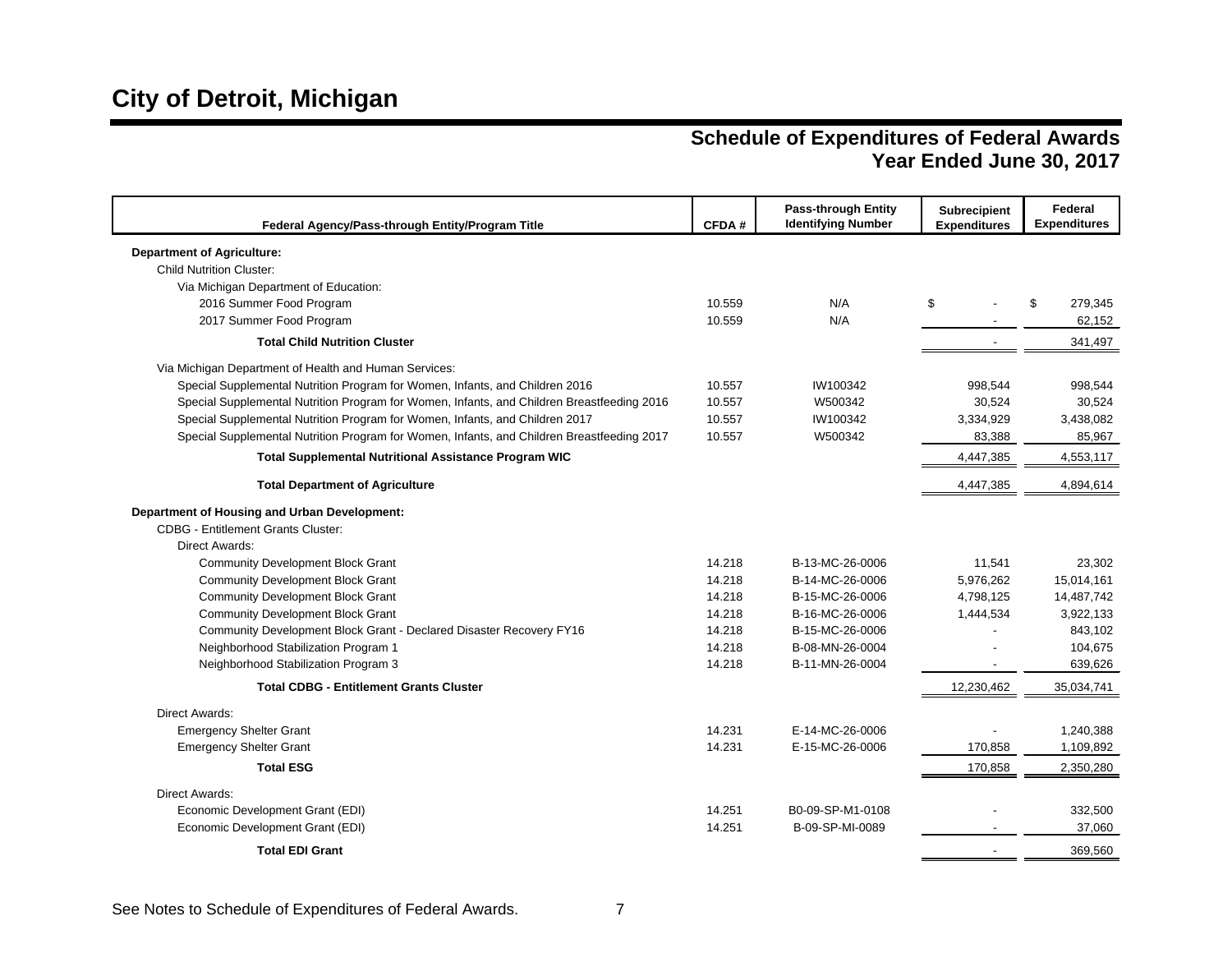| Federal Agency/Pass-through Entity/Program Title              | CFDA#  | <b>Pass-through Entity</b><br><b>Identifying Number</b> | <b>Subrecipient</b><br><b>Expenditures</b> | Federal<br><b>Expenditures</b> |
|---------------------------------------------------------------|--------|---------------------------------------------------------|--------------------------------------------|--------------------------------|
| Department of Housing and Urban Development (Continued):      |        |                                                         |                                            |                                |
| <b>Direct Awards:</b>                                         |        |                                                         |                                            |                                |
| Home Investment Partnership (Special Housing)                 | 14.239 | M-11-MC-26-0202                                         | \$                                         | \$<br>2,375                    |
| Home Investment Partnership (Special Housing)                 | 14.239 | M-12-MC-26-0202                                         |                                            | 509.233                        |
| Home Investment Partnership (Special Housing)                 | 14.239 | M-13-MC-26-0202                                         |                                            | 2,724,183                      |
| Home Investment Partnership (Special Housing)                 | 14.239 | M-14-MC-26-0202                                         |                                            | 516,505                        |
| Home Investment Partnership (Special Housing)                 | 14.239 | M-15-MC-26-0202                                         |                                            | 611,023                        |
| <b>Total Home Investment Partnership</b>                      |        |                                                         |                                            | 4,363,319                      |
| Direct Awards:                                                |        |                                                         |                                            |                                |
| Housing Opportunities for Persons With Aids 6/2015            | 14.241 | MIH15-F001                                              | 21,358                                     | 21,358                         |
| Housing Opportunities for Persons With Aids 6/2016            | 14.241 | MIH16-F001                                              | 2,321,380                                  | 2,321,380                      |
| <b>Total HOPWA</b>                                            |        |                                                         | 2,342,738                                  | 2,342,738                      |
| Direct Awards -                                               |        |                                                         |                                            |                                |
| Lead Hazard Reduction Demonstration Grant Program             | 14.905 | MI-LHHD-026614                                          |                                            | 1,138,448                      |
| <b>Total Lead Hazard Reduction Demonstration Program</b>      |        |                                                         |                                            | 1,138,448                      |
| <b>Total Department of Housing and Urban Development</b>      |        |                                                         | 14,744,058                                 | 45,599,086                     |
| <b>Department of Interior:</b>                                |        |                                                         |                                            |                                |
| Via Michigan State Housing Development Authority (MSHDA):     |        |                                                         |                                            |                                |
| Historic Preservation Fund Grant Program: Belle Isle Aquarium | 15.904 | CG15-426                                                |                                            | 19,240                         |
| Historic Preservation Fund Grant Program: Scarab Club         | 15.904 | CG15-427                                                |                                            | 24,000                         |
| <b>Total Historic Preservation Fund Grant</b>                 |        |                                                         |                                            | 43,240                         |
| <b>Total Department of Interior</b>                           |        |                                                         |                                            | 43,240                         |
| <b>Department of Justice:</b>                                 |        |                                                         |                                            |                                |
| <b>Direct Awards:</b>                                         |        |                                                         |                                            |                                |
| Cease Fire Detroit Community Violence Prevention              | 16.123 | 2012-PB-FX-K002                                         |                                            | 292.925                        |
| Youth Violence Prevention Capacity                            | 16.123 | 2012-NY-FX-0027                                         |                                            | 180,623                        |
| <b>Total Violence Prevention</b>                              |        |                                                         |                                            | 473,548                        |
| Via Michigan Department of Health and Human Services:         |        |                                                         |                                            |                                |
| Crime Victim Assist - V.O.C.A. 2016/2017                      | 16.575 | 2015-VA-GX-0044                                         |                                            | 134,253                        |
| Crime Victim Assist - V.O.C.A. 2015/2016                      | 16.575 | 2014-VA-GX-0046                                         |                                            | 427,640                        |
| <b>Total Crime Victim Assistance</b>                          |        |                                                         |                                            |                                |
|                                                               |        |                                                         |                                            | 561,893                        |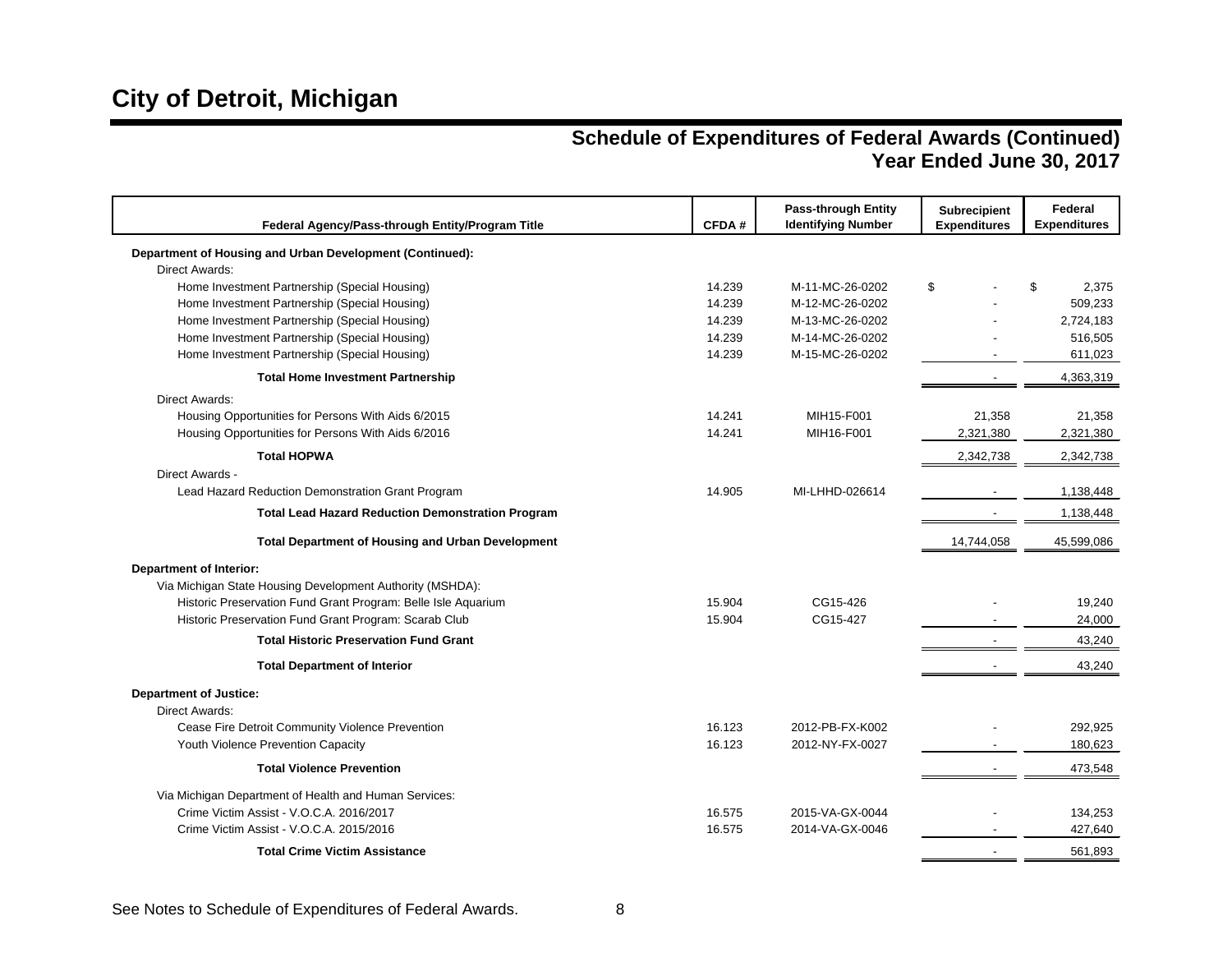| Federal Agency/Pass-through Entity/Program Title                           | CFDA#  | <b>Pass-through Entity</b><br><b>Identifying Number</b> | <b>Subrecipient</b><br><b>Expenditures</b> | Federal<br><b>Expenditures</b> |
|----------------------------------------------------------------------------|--------|---------------------------------------------------------|--------------------------------------------|--------------------------------|
| <b>Department of Justice (Continued):</b>                                  |        |                                                         |                                            |                                |
| Encourage Arrest Detroit Domestic Violence Reduction Project 2015-2016     | 16.590 | 2015-WE-AX-0043                                         | \$                                         | 32,144<br>- \$                 |
| <b>Total Encourage to Arrest</b>                                           |        |                                                         |                                            | 32,144                         |
| Project Safe Neighborhoods                                                 | 16.609 | 2016-UL-WX-0037                                         |                                            | 37,989                         |
| <b>Total Project Safe Neighborhoods</b>                                    |        |                                                         |                                            | 37,989                         |
| <b>Direct Awards:</b>                                                      |        |                                                         |                                            |                                |
| 2010 COPS Technology Program                                               | 16.710 | 2010-CK-WX-0506                                         |                                            | 41,237                         |
| 2013 COPS Hiring Program Grant                                             | 16.710 | 2013-UL-WX-0038                                         |                                            | 233,848                        |
| 2013 COPS Micro Bike                                                       | 16.710 | 2013-CK-WX-K032                                         |                                            | 9,948                          |
| 2015 COPS Hiring Program Grant (& match)                                   | 16.710 | 2015-UL-WX-0024                                         |                                            | 540,971                        |
| 2016 COPS Hiring Program Grant                                             | 16.710 | 2016-UL-WX-0037                                         |                                            | 394,127                        |
| 2010 Clinical Violators and Ex-Offenders Project                           | 16.710 | 2010-DD-BX-0692                                         |                                            | 145,866                        |
| <b>Total COPS Grants</b>                                                   |        |                                                         |                                            | 1,365,997                      |
| Direct Awards -                                                            |        |                                                         |                                            |                                |
| 2013 Justice Assistance Grant                                              | 16.738 | 2015-DE-BX-K034                                         |                                            | 127.748                        |
| Via The County of Wayne:                                                   |        |                                                         |                                            |                                |
| 2013 Justice Assistance Grant                                              | 16.738 | 2013-DJ-BX-0503                                         |                                            | 342,256                        |
| 2014 Justice Assistance Grant                                              | 16.738 | 2014-DJ-BX-0503                                         |                                            | 216,569                        |
| <b>Total Justice Assistance Grants (JAG)</b>                               |        |                                                         |                                            | 686,573                        |
| Direct Awards -                                                            |        |                                                         |                                            |                                |
| 2015-2017 Technology Information for Public Safety (TIPS)                  | 16.751 | 2015-DG-BX-K007                                         |                                            | 125.951                        |
| <b>Total Byrne Criminal Justice Innovation Program</b>                     |        |                                                         |                                            | 125,951                        |
| Via Community Health and Social Service Center (CHASS) -                   |        |                                                         |                                            |                                |
| 2015 Comm. Health and Soc. Serv. Ctr. - National Crime Victims Rights Week | 16.888 | 2015-CY-AX-0006                                         |                                            | 6,029                          |
| <b>Total Consolidated and Technical Assistance Grant</b>                   |        |                                                         |                                            | 6,029                          |
| <b>Total Department of Justice</b>                                         |        |                                                         |                                            | 3,290,124                      |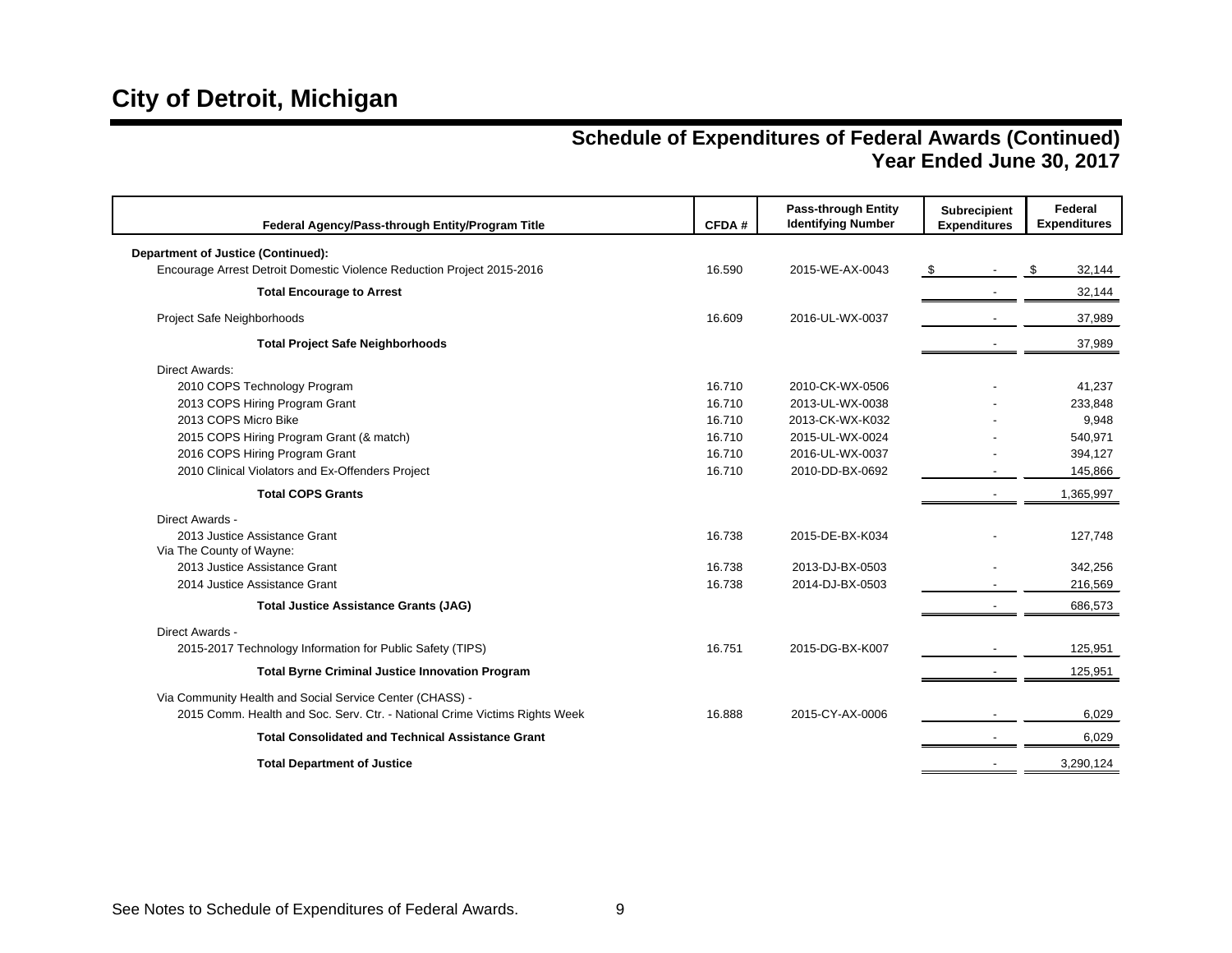| Federal Agency/Pass-through Entity/Program Title       | CFDA#  | <b>Pass-through Entity</b><br><b>Identifying Number</b> | <b>Subrecipient</b><br><b>Expenditures</b> | Federal<br><b>Expenditures</b> |
|--------------------------------------------------------|--------|---------------------------------------------------------|--------------------------------------------|--------------------------------|
| <b>Department of Transportation:</b>                   |        |                                                         |                                            |                                |
| Highway Planning and Construction Cluster -            |        |                                                         |                                            |                                |
| Via Michigan Department of Transportation:             |        |                                                         |                                            |                                |
| 2014 CMAQ Diesel                                       | 20.205 | 2014-0098                                               | \$                                         | \$<br>79,240                   |
| Highway Research Planning and Construction             | 20.205 | 00-5459                                                 |                                            | 1.700.866                      |
| <b>Total Highway Planning and Construction Cluster</b> |        |                                                         |                                            | 1,780,106                      |
| <b>Federal Transit Cluster:</b>                        |        |                                                         |                                            |                                |
| Via Federal Transit Administration:                    |        |                                                         |                                            |                                |
| Federal Transit Capital Investment Grant               | 20.500 | MI-04-0054-00                                           |                                            | 616,982                        |
| Federal Transit Capital Investment Grant               | 20.500 | MI-04-0070-00                                           |                                            | 32,075                         |
| Federal Transit Capital Investment Grant               | 20.500 | MI-04-0093-00                                           |                                            | 1,458,247                      |
| <b>Total Federal Transit Capital Investment Grants</b> |        |                                                         |                                            | 2,107,304                      |
| Via Federal Transit Administration:                    |        |                                                         |                                            |                                |
| Federal Transit Formula Grant                          | 20.507 | MI-90-X563-00                                           |                                            | 45,434                         |
| Federal Transit Formula Grant                          | 20.507 | MI-90-X604-00                                           |                                            | 148,641                        |
| Federal Transit Formula Grant                          | 20.507 | MI-90-X605-00                                           |                                            | 13,023,457                     |
| Federal Transit Formula Grant                          | 20.507 | MI-95-X034-00                                           |                                            | 1,251,058                      |
| Federal Transit Formula Grant                          | 20.507 | MI-90-X642-00                                           |                                            | 106,105                        |
| <b>Total Federal Transit Formula Grants</b>            |        |                                                         |                                            | 14,574,695                     |
| <b>Total Federal Transit Cluster</b>                   |        |                                                         |                                            | 16,681,999                     |
| Transit Services Programs Cluster:                     |        |                                                         |                                            |                                |
| Direct Awards:                                         |        |                                                         |                                            |                                |
| Job Access and Reverse Commute Grant                   | 20.516 | MI-37-X035-00                                           |                                            | 133,782                        |
| Job Access and Reverse Commute Grant                   | 20.516 | MI-37-X041-02                                           |                                            | 501,970                        |
| <b>Total Job Access and Reverse Commute Grants</b>     |        |                                                         |                                            | 635,752                        |
| Direct Awards:                                         |        |                                                         |                                            |                                |
| New Freedom Grant                                      | 20.521 | MI-57-X005-00                                           |                                            | 130,486                        |
| New Freedom Grant                                      | 20.521 | MI-57-X015-00                                           |                                            | 328,915                        |
| New Freedom Grant                                      | 20.521 | MI-57-X013-00                                           |                                            | 274,453                        |
| <b>Total New Freedom Grants</b>                        |        |                                                         |                                            | 733,854                        |
| <b>Total Transit Services Programs Cluster</b>         |        |                                                         |                                            | 1,369,606                      |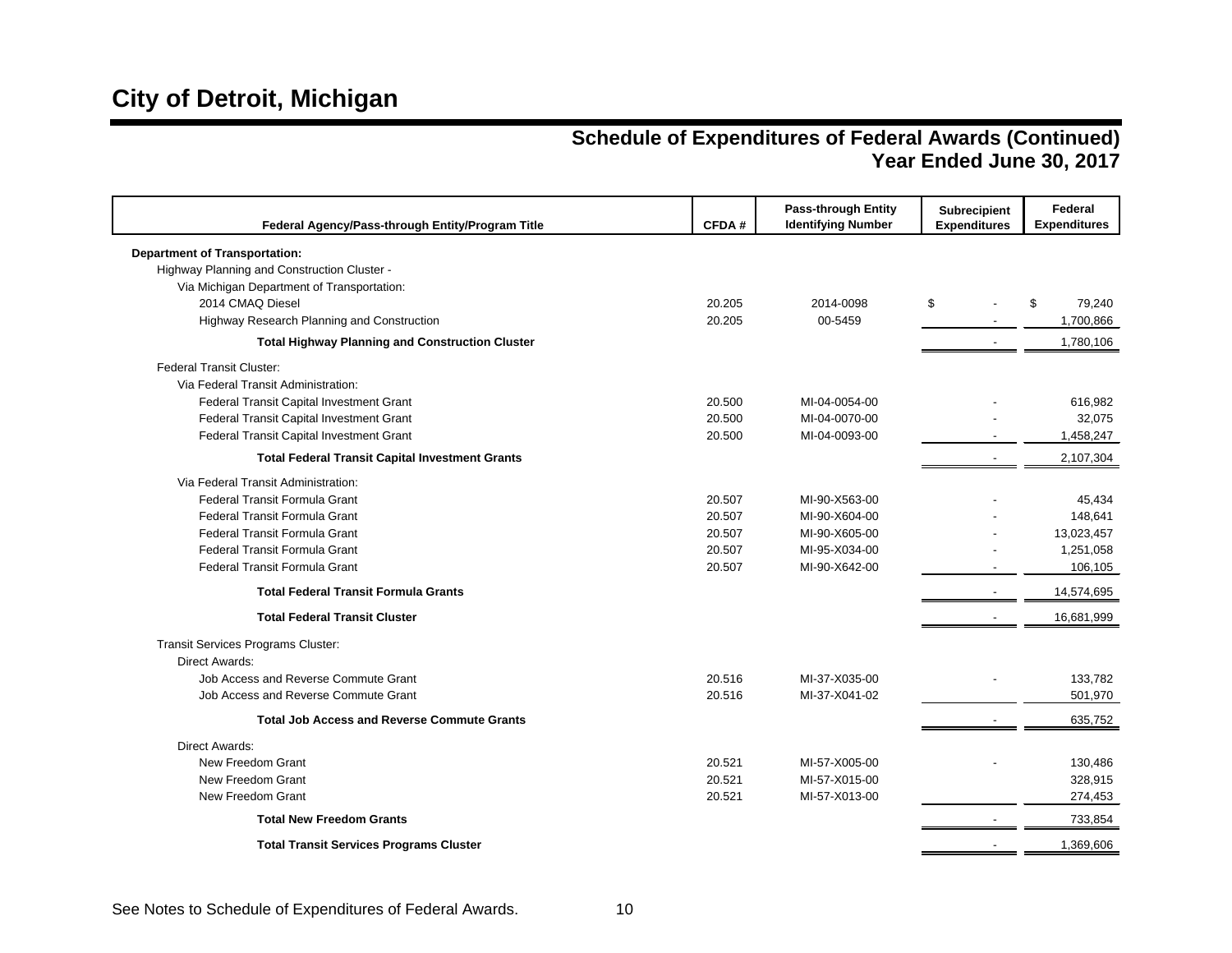| Federal Agency/Pass-through Entity/Program Title              | CFDA#  | <b>Pass-through Entity</b><br><b>Identifying Number</b> | <b>Subrecipient</b><br><b>Expenditures</b> | Federal<br><b>Expenditures</b> |
|---------------------------------------------------------------|--------|---------------------------------------------------------|--------------------------------------------|--------------------------------|
| <b>Department of Transportation (Continued):</b>              |        |                                                         |                                            |                                |
| <b>Highway Safety Cluster:</b>                                |        |                                                         |                                            |                                |
| Via Michigan Department of State Police:                      |        |                                                         |                                            |                                |
| Strategic Traffic Enforcement Prog 2015-2016                  | 20.600 | PT-16-23                                                | \$                                         | 97,728<br>\$                   |
| Strategic Traffic Enforcement Prog 2016-2017                  | 20.600 | PT-17-33                                                |                                            | 185,425                        |
| Highway Safety Underage Enforcement 2015-2016                 | 20.616 | AL-16-07                                                |                                            | 30,887                         |
| Highway Safety Underage Enforcement 2016-2017                 | 20.616 | AL-16-17                                                |                                            | 23,430                         |
| <b>Total State and Community Highway Safety</b>               |        |                                                         |                                            | 337,470                        |
| <b>Total Highway Safety Cluster</b>                           |        |                                                         |                                            | 337,470                        |
| Via Federal Transit Administration:                           |        |                                                         |                                            |                                |
| Metropolitan Planning Grant                                   | 20.505 | SEMCOG CPG16-17006                                      |                                            | 314,304                        |
| Metropolitan Planning Grant                                   | 20.505 | SEMCOG S8DD0T17-17016                                   |                                            | 41,607                         |
| <b>Total Metropolitan Planning Grants</b>                     |        |                                                         |                                            | 355,911                        |
| Via Michigan Department of Transportation -                   |        |                                                         |                                            |                                |
| Federal Aviation Admin: Runway Safety Area Study              | 20.106 | D-26-0027-3912                                          |                                            | 13,330                         |
| <b>Total Airport Improvement Program</b>                      |        |                                                         |                                            | 13,330                         |
| <b>Total Department of Transportation</b>                     |        |                                                         |                                            | 20,538,422                     |
| <b>Environmental Protection Agency:</b>                       |        |                                                         |                                            |                                |
| Drinking Water State Revolving Fund Cluster:                  |        |                                                         |                                            |                                |
| Via Michigan Department of Environmental Quality:             |        |                                                         |                                            |                                |
| Capitalization Grants for Drinking Water-State Revolving Fund | 66.468 | 7412-01                                                 |                                            | 836,269                        |
| Capitalization Grants for Drinking Water-State Revolving Fund | 66.468 | 7413-01                                                 |                                            | 1,816,059                      |
| <b>Total Drinking Water State Revolving Fund Cluster</b>      |        |                                                         |                                            | 2,652,328                      |
| Direct Awards -                                               |        |                                                         |                                            |                                |
| Recovery Park Green Infrastructure Work                       | 66.469 | GL-00E01279                                             |                                            | 443,474                        |
| <b>Total Great Lakes Program</b>                              |        |                                                         |                                            | 443,474                        |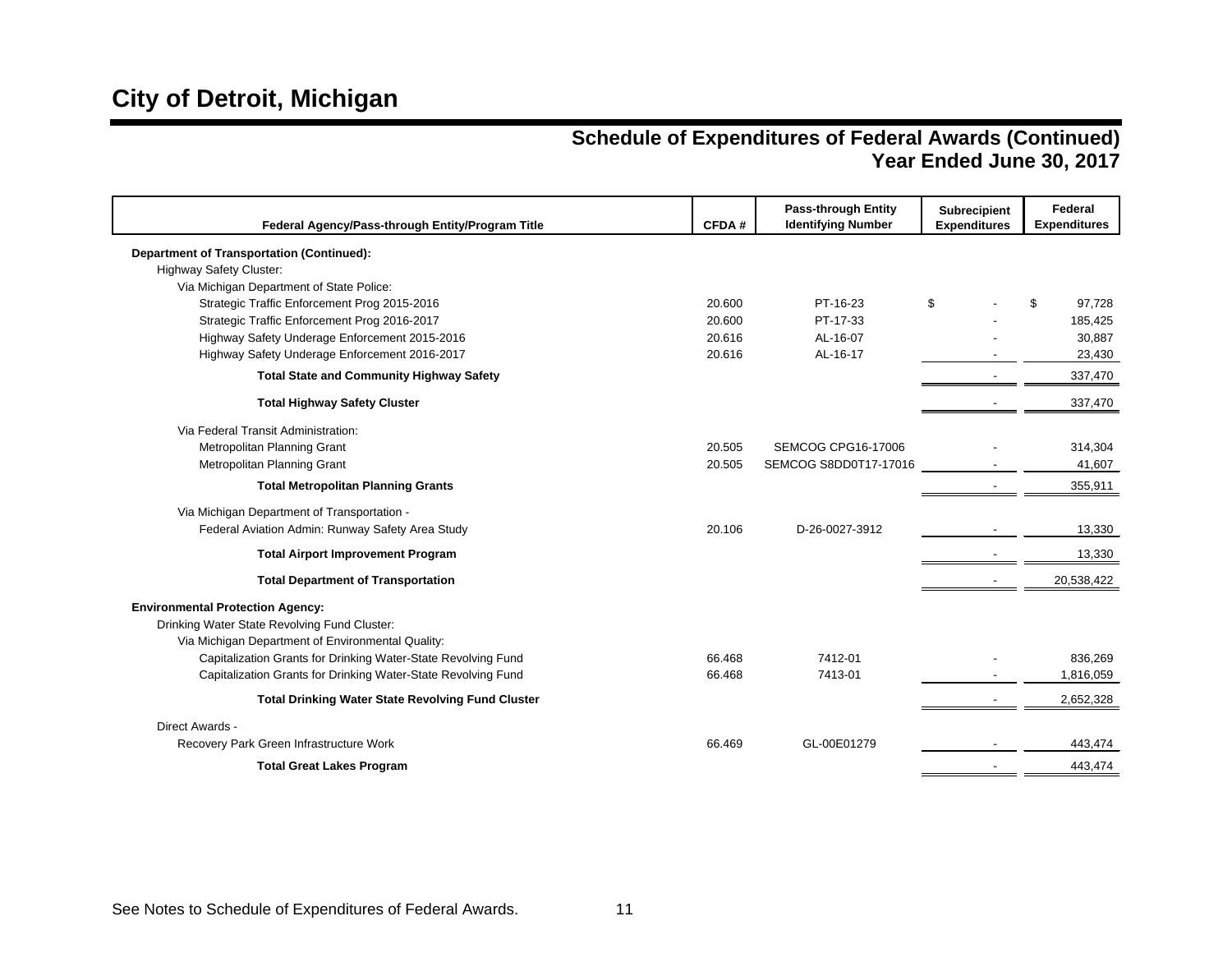| Federal Agency/Pass-through Entity/Program Title                        | CFDA#  | Pass-through Entity<br><b>Identifying Number</b> | <b>Subrecipient</b><br><b>Expenditures</b> | Federal<br><b>Expenditures</b> |
|-------------------------------------------------------------------------|--------|--------------------------------------------------|--------------------------------------------|--------------------------------|
| <b>Environmental Protection Agency (Continued):</b>                     |        |                                                  |                                            |                                |
| Direct Awards -                                                         |        |                                                  |                                            |                                |
| <b>USEPA Environmental Training Grant</b>                               | 66.815 | JT-00E01370                                      | -\$                                        | 106,329<br>\$                  |
| <b>Total Environmental Training Grant</b>                               |        |                                                  |                                            | 106,329                        |
| Direct Awards -                                                         |        |                                                  |                                            |                                |
| US0079A Brownfields Program (Part A): Assessment Grants - FY 2015       | 66.818 | BF-00E01519                                      |                                            | 143.862                        |
| <b>Total Brownfields Assessment Grant</b>                               |        |                                                  |                                            | 143,862                        |
| <b>Total Environmental Protection Agency</b>                            |        |                                                  |                                            | 3,345,993                      |
| <b>Department of Health and Human Services:</b>                         |        |                                                  |                                            |                                |
| Medicaid Cluster -                                                      |        |                                                  |                                            |                                |
| Via Michigan Department of Health and Human Services:                   |        |                                                  |                                            |                                |
| CSHCS Outreach & Advocacy 9/2016                                        | 93.778 | 05U05M15ADM                                      | 70,640                                     | 70,640                         |
| CSHCS Outreach & Advocacy 9/2017                                        | 93.778 | 05U05M15ADM                                      | 192,596                                    | 192,596                        |
| <b>Total Medicaid Cluster</b>                                           |        |                                                  | 263,236                                    | 263,236                        |
| Via The County of Macomb:                                               |        |                                                  |                                            |                                |
| 2014 Medical Reserve Corps                                              | 93.008 | MRCSG101005-04-00                                |                                            | 3,941                          |
| 2014 Medical Reserve Corps Region 2 South                               | 93.008 | MRCSG101005-04-00                                |                                            | 4,550                          |
| <b>Total Medical Reserve Corps Grants</b>                               |        |                                                  |                                            | 8,491                          |
| Via Michigan Department of Health and Human Services:                   |        |                                                  |                                            |                                |
| Public Health Emergency Preparedness Cities Readiness Initiative 9/2017 | 93.069 | NU90TP000528                                     | 130,202                                    | 134,996                        |
| Public Health Emergency Preparedness Cities Readiness Initiative 9/2018 | 93.069 | NU90TP000528                                     | 15,678                                     | 15,678                         |
| Public Health Emergency Preparedness 9/2016                             | 93.069 | NU90TP000528                                     | 49,687                                     | 49,687                         |
| Public Health Emergency Preparedness 9/2017                             | 93.069 | NU90TP000528                                     | 162,155                                    | 166,231                        |
| Public Health Emergency Preparedness Ebola 2017                         | 93.069 | NU90TP000528                                     | 1,147                                      | 1,147                          |
| <b>Total Public Health Emergency Preparedness</b>                       |        |                                                  | 358,869                                    | 367,739                        |
| Via Michigan Department of Health and Human Services:                   |        |                                                  |                                            |                                |
| Immunization Vaccines for Children 09/2016                              | 93.268 | H <sub>23</sub> CCH <sub>522556</sub>            | 128,792                                    | 128,792                        |
| Immunization Vaccines for Children 09/2017                              | 93.268 | H23 CCH522556                                    | 303,495                                    | 303,495                        |
| Immunization Action-Vaccination Shipped (In-kind)                       | 93.268 | H23 CCH522556                                    |                                            | 799,228                        |
| West Nile Virus Community Surveillance Program                          | 93.268 | N/A                                              |                                            | 489                            |
| <b>Total CDC Immunization</b>                                           |        |                                                  | 432.287                                    | 1.232.004                      |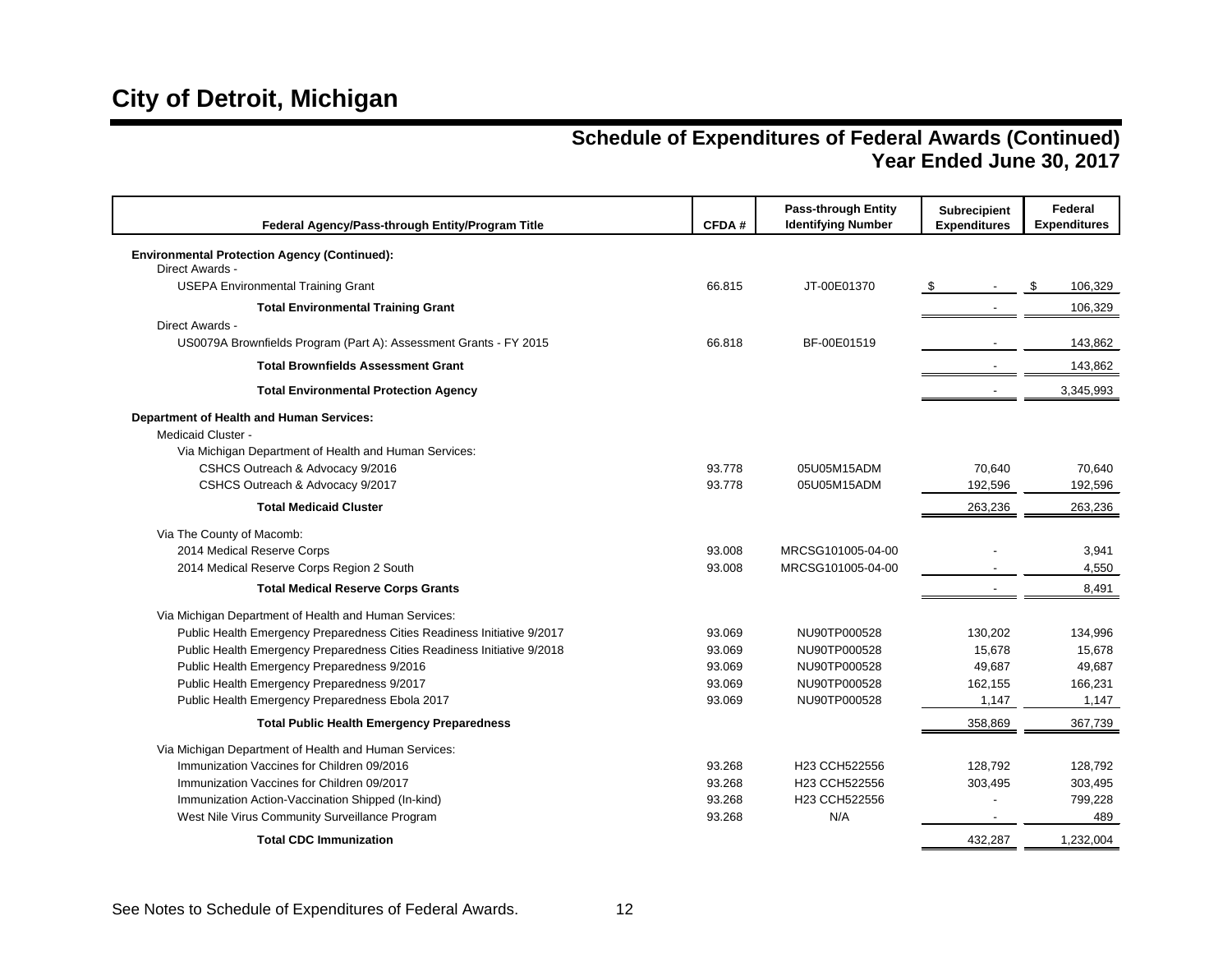| Federal Agency/Pass-through Entity/Program Title      | CFDA#  | <b>Pass-through Entity</b><br><b>Identifying Number</b> | <b>Subrecipient</b><br><b>Expenditures</b> | Federal<br><b>Expenditures</b> |
|-------------------------------------------------------|--------|---------------------------------------------------------|--------------------------------------------|--------------------------------|
| Department of Health and Human Services (Continued):  |        |                                                         |                                            |                                |
| <b>Direct Awards:</b>                                 |        |                                                         |                                            |                                |
| HIV Emerg Supp Relief 2/2017                          | 93.914 | H89HA00021-24-00                                        | 7,301,080<br>\$                            | 7,301,080<br>\$                |
| HIV Emerg Supp Relief 2/2018                          | 93.914 | H89HA00021-25-00                                        | 1,293,471                                  | 1,293,471                      |
| <b>Total HIV Emergency Supplemental Relief</b>        |        |                                                         | 8,594,551                                  | 8,594,551                      |
| Via Michigan Department of Health and Human Services: |        |                                                         |                                            |                                |
| HIV Ryan White Part B 2016                            | 93.917 | N/A                                                     | 59,397                                     | 59,397                         |
| HIV Ryan White Part B 2017                            | 93.917 | N/A                                                     | 133,585                                    | 137,601                        |
| HIV Ryan White Part B MAI 9/2017                      | 93.917 | N/A                                                     | 8,002                                      | 8,002                          |
| Total HIV Ryan White Part B                           |        |                                                         | 200,984                                    | 205,000                        |
| Via Michigan Department of Health and Human Services: |        |                                                         |                                            |                                |
| ZIKA Virus Community Support Program 9/2017           | 93.966 | N/A                                                     | 640                                        | 640                            |
| ZIKA Virus Mosquito Surveillance Program 9/2017       | 93.966 | N/A                                                     | 1,455                                      | 1,455                          |
| <b>Total Zika Health Care Services Program</b>        |        |                                                         | 2,095                                      | 2,095                          |
| Via Michigan Department of Health and Human Services: |        |                                                         |                                            |                                |
| Infant Safe Sleep 9/2016                              | 93.994 | <b>B1MIMCHS</b>                                         | 2,749                                      | 3,298                          |
| Infant Safe Sleep 9/2017                              | 93.994 | <b>B1MIMCHS</b>                                         | 4,198                                      | 4,198                          |
| Local Maternal & Child Health 9/2016                  | 93.994 | <b>B1MIMCHS</b>                                         | 882,305                                    | 887,970                        |
| Local Maternal & Child Health 9/2017                  | 93.994 | <b>B1MIMCHS</b>                                         | 953,572                                    | 953,572                        |
| Lead Poison Prevention (MDCH) 9/2016                  | 93.994 | <b>B1MIMCHS</b>                                         | 192,204                                    | 192,204                        |
| Lead Poison Prevention (MDCH) 9/2017                  | 93.994 | <b>B1MIMCHS</b>                                         | 322,211                                    | 322,211                        |
| <b>Total Maternal and Child Health Block Grant</b>    |        |                                                         | 2,357,239                                  | 2,363,453                      |
| <b>Total Department of Health and Human Services</b>  |        |                                                         | 12,209,261                                 | 13,036,569                     |
| <b>Department of Homeland Security:</b>               |        |                                                         |                                            |                                |
| <b>Direct Awards:</b>                                 |        |                                                         |                                            |                                |
| 2015 Emergency Management Performance Grant (EMPG)    | 97.042 | EMC-2016-EP-00001-S01                                   |                                            | 6,224                          |
| 2016 Emergency Management Performance Grant (EMPG)    | 97.042 | EMC-2017-EP-00001-S01                                   |                                            | 28,025                         |
| <b>Total EMPG</b>                                     |        |                                                         |                                            | 34.249                         |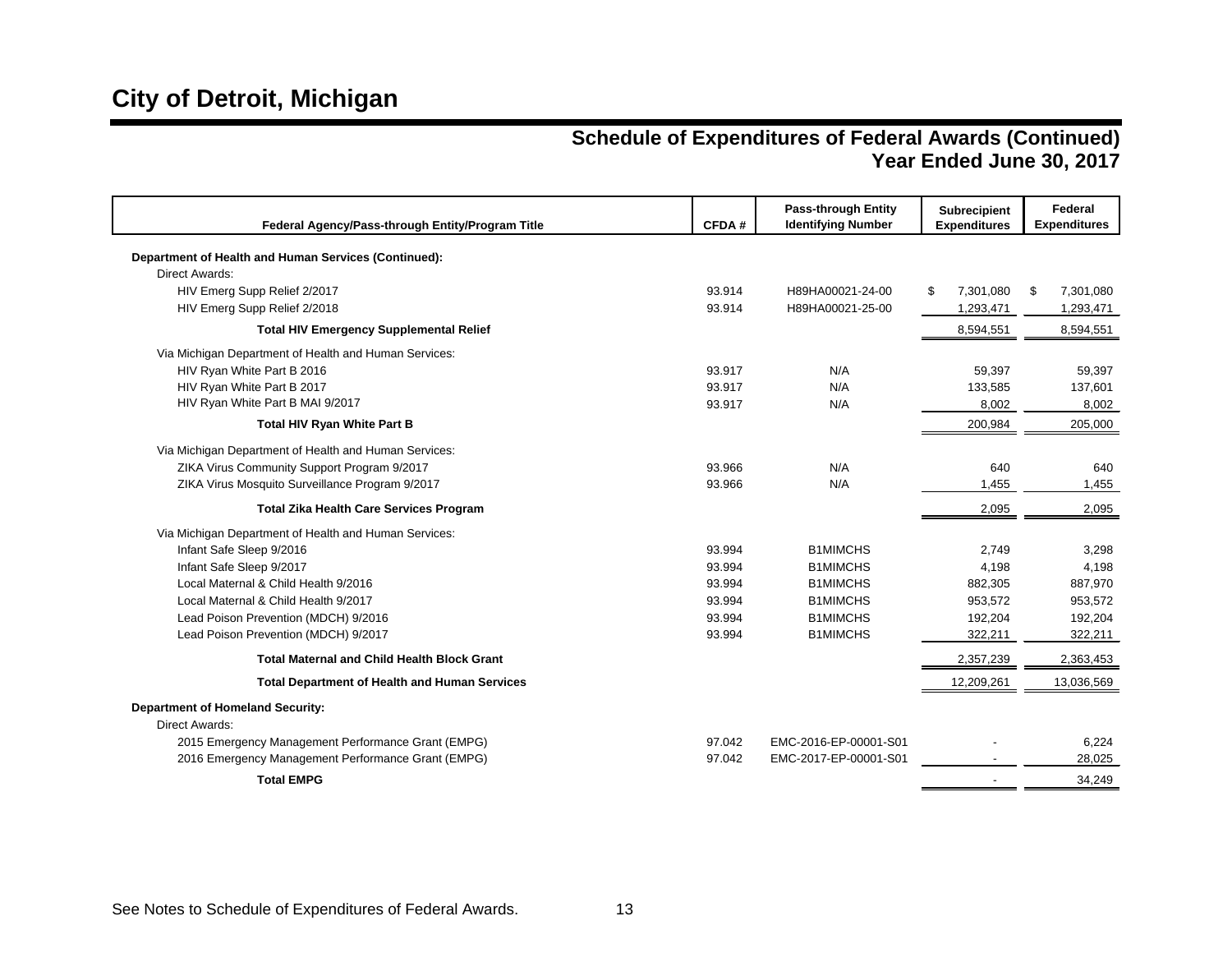| Federal Agency/Pass-through Entity/Program Title                  | <b>CFDA#</b> | <b>Pass-through Entity</b><br><b>Identifying Number</b> | <b>Subrecipient</b><br><b>Expenditures</b> | Federal<br><b>Expenditures</b> |
|-------------------------------------------------------------------|--------------|---------------------------------------------------------|--------------------------------------------|--------------------------------|
| Department of Homeland Security (Continued):<br>Direct Awards:    |              |                                                         |                                            |                                |
| 2012 Assistance to Firefighter Grant - Fire Prevention and Safety | 97.044       | EMW-2012-FO-07169                                       | \$<br>$\overline{\phantom{a}}$             | \$<br>288,373                  |
| 2013 AFG Fire Prevention Grant                                    | 97.044       | EMW-2013-FP-00717                                       | $\blacksquare$                             | 197,043                        |
| 2014 FEMA AFG                                                     | 97.044       | EMW-2014-FP-00621                                       | $\blacksquare$                             | 34,749                         |
| <b>Total Assistance to Firefighter Grant</b>                      |              |                                                         |                                            | 520,165                        |
| Via The County of Macomb:                                         |              |                                                         |                                            |                                |
| 2014 HSGP-UASI                                                    | 97.067       | EMW-2014-SS-00059                                       | $\overline{\phantom{a}}$                   | 154,397                        |
| 2015 HSGP: Part D Urban Area Security Initiative (UASI)           | 97.067       | EMW-2015-SS-00033                                       |                                            | 478,819                        |
| <b>Total HSGP</b>                                                 |              |                                                         |                                            | 633,216                        |
| Direct Awards -                                                   |              |                                                         |                                            |                                |
| 2013 SAFER Grant                                                  | 97.083       | EMW-2013-FH-00613                                       |                                            | 9,652,485                      |
| <b>Total SAFER Grant</b>                                          |              |                                                         |                                            | 9,652,485                      |
| <b>Total Department of Homeland Security</b>                      |              |                                                         |                                            | 10,840,115                     |
| <b>Total Federal Awards</b>                                       |              |                                                         | 31,400,704                                 | 101,588,163<br>S.              |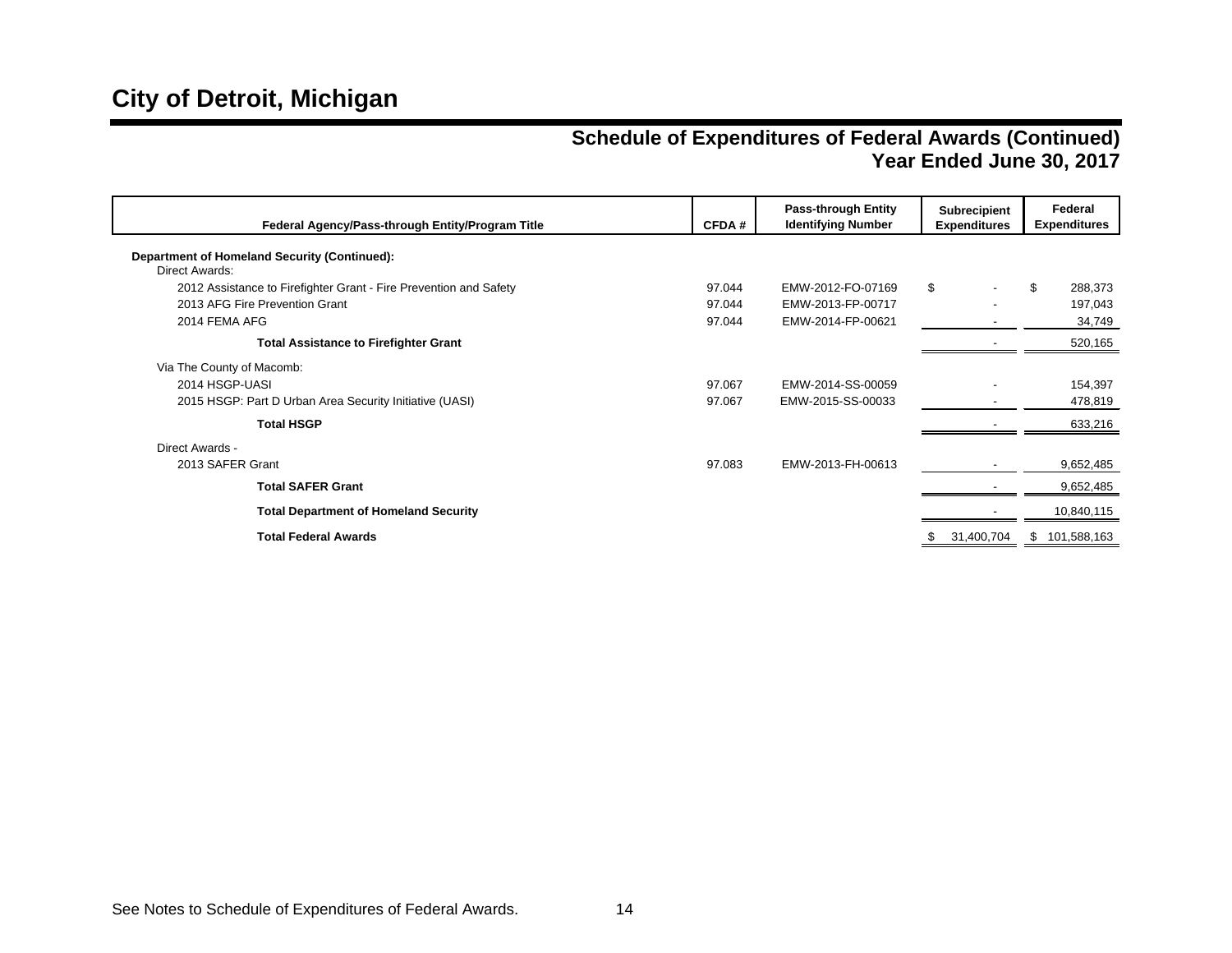### **Notes to Schedule of Expenditures of Federal Awards Year Ended June 30, 2017**

#### **Note 1 - Basis of Presentation**

The accompanying schedule of expenditures of federal awards (the "Schedule") includes the federal grant activity of the City of Detroit, Michigan (the "City") under programs of the federal government for the year ended June 30, 2017. The information in this Schedule is presented in accordance with the requirements of Title 2 U.S. Code of Federal Regulations Part 200, *Uniform Administrative Requirements, Cost Principles, and Audit Requirements for Federal Awards* (the "Uniform Guidance"). Because the Schedule presents only a selected portion of the operations of the City of Detroit, Michigan, it is not intended to and does not present the financial position, changes in net position, or cash flows of the City of Detroit, Michigan.

The City's basic financial statements include the operations of the Detroit Transportation Corporation, Detroit Housing Commission, Downtown Development Authority, Eastern Market Corporation, Economic Development Corporation, Detroit Landbank Authority, Detroit Employment Solutions Corporation, Detroit Building Authority, Public Lighting Authority, Detroit Brownfield Redevelopment Authority, Local Development Finance Authority, Eight Mile/Woodward Corridor Improvement Authority, and Museum of African American History, which received federal awards, and which are not included in the schedule during the year ended June 30, 2017. The Schedule excludes the above-mentioned entities because they received a separate financial statement audit and a separate single audit when required by Uniform Guidance.

#### **Note 2 - Summary of Significant Accounting Policies**

Expenditures reported on the Schedule include the federal grant activity of the City of Detroit, Michigan and are presented on the same basis of accounting as the financial reporting with the exception of the expenditures related to CFDA 66.458, Capitalization Grants for Clean Water - State Revolving Fund (CWSRF) and CFDA 66.468, Capitalization Grants for Drinking Water - State Revolving Fund (DWSRF) programs, which are reported on the Schedule on the cash basis. The CWSRF and DWSRF expenditures are reported in accordance with the subrecipient reporting guidelines outlined in the 2017 OMB Compliance Supplement for CFDA 66.458 and 66.468.

Expenditures are recognized following, as applicable, either the cost principles in OMB Circular A-87, *Cost Principles for State, Local, and Indian Tribal Governments,* or the cost principles contained in Title 2 U.S. Code of Federal Regulations Part 200, *Uniform Administrative Requirements, Cost Principles, and Audit Requirements for Federal Awards*, wherein certain types of expenditures are not allowable or are limited as to reimbursement. Pass-through entity identifying numbers are presented where available.

The City has elected not to use the 10 percent *de minimus* indirect cost rate to recover indirect costs as allowed under the Uniform Guidance.

#### **Note 3 - Outstanding Loan Balance**

The U.S. Department of Housing and Urban Development has insured certain mortgage loan borrowings (CFDA 14.248) made by the City of Detroit, Michigan through the Planning and Development Department in connection with certain development projects. These loans had an outstanding principal due of \$50,739,000 at June 30, 2017. There were no new borrowings in fiscal year 2017. In addition, there are no continuing compliance requirements associated with these loans other than the scheduled repayments. As such, the outstanding principal balance is not included in the Schedule.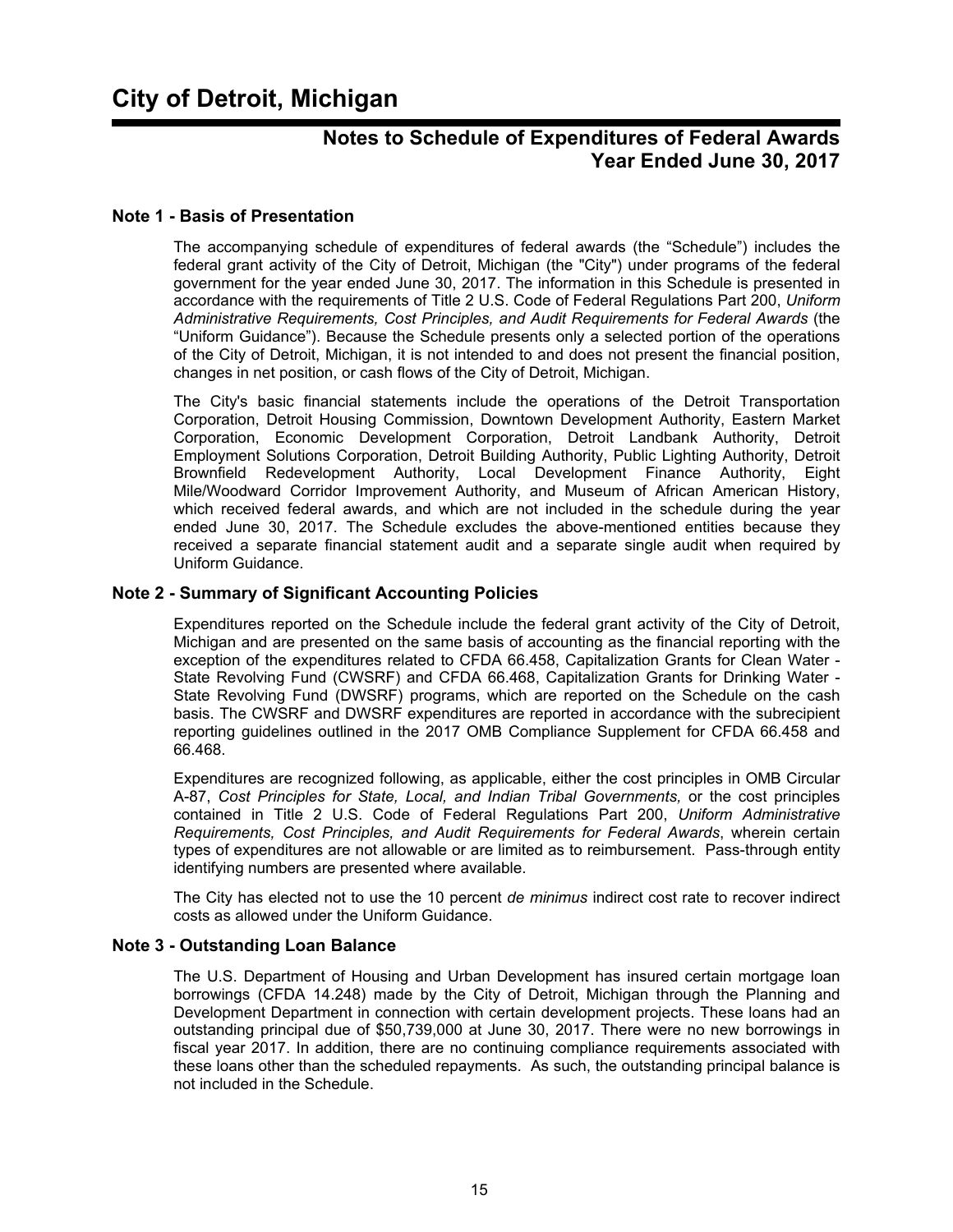### **Notes to Schedule of Expenditures of Federal Awards Year Ended June 30, 2017**

#### **Note 4 - Highway and Construction Program**

The City participates in various road, street, and bridge construction and repair projects. The projects are funded through an award granted to the State of Michigan Department of Transportation (the "State"), which administers the grant for the City. The City identified the projects needed in the locality, and the State performed the procurement, payment, and cash management functions on behalf of the City. The award is managed directly by the State and has not been included in the tests of compliance with laws and regulations associated with the City's single audit. The award is approximately \$18.9 million for the year ended June 30, 2017.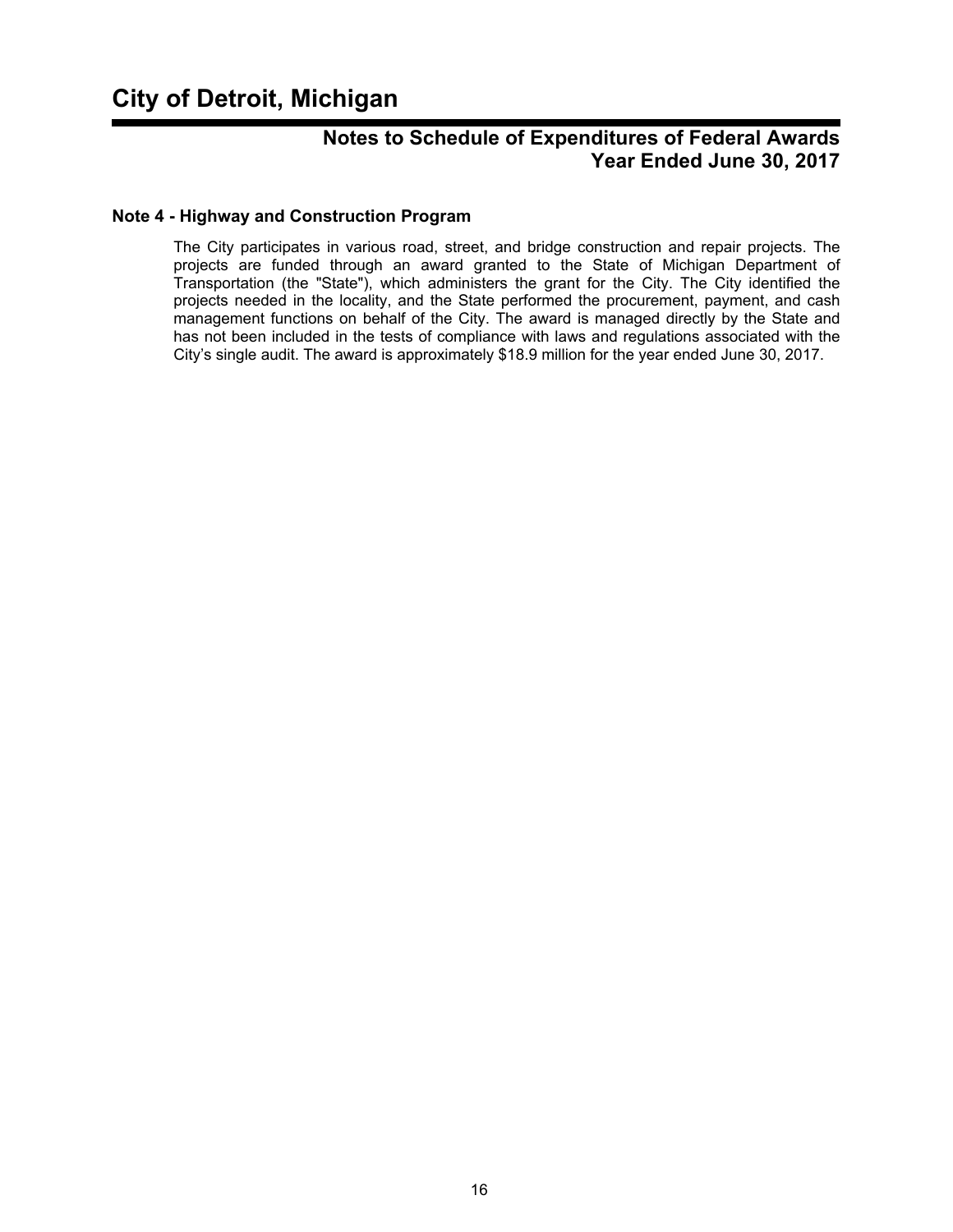### **Schedule of Findings and Questioned Costs Year Ended June 30, 2017**

## **Section I - Summary of Auditor's Results Financial Statements** Type of auditor's report issued: Unmodified Internal control over financial reporting: • Material weakness(es) identified? X Yes No Significant deficiency(ies) identified that are not considered to be material weaknesses? The More Yes X None reported Noncompliance material to financial statements noted? No and No and No and No and No and No and No and No and No and No and No and No and No and No **Federal Awards** Internal control over major programs: Material weakness(es) identified? Noting the Motor Control of American Motor Noting Motor Noting Motor Noting Mo Significant deficiency(ies) identified that are not considered to be material weaknesses? <br> X Yes None reported Type of auditor's report issued on compliance for major programs: Unmodified Any audit findings disclosed that are required to be reported in accordance with Section 2 CFR 200.516 (a)?  $\overline{X}$  Yes No Identification of major programs: CFDA Numbers Name of Federal Program or Cluster 10.557 Special Supplemental Nutrition Program for Women, Infants, and Children (WIC) 14.218 Community Development Block Grant (CDBG) - Entitlement Grants Cluster 14.239 HOME Investment Partnerships Program 93.914 HIV Emergency Relief Project Grants (Ryan White HIV/AIDS Program Part A) 97.083 Staffing for Adequate Fire and Emergency Response (SAFER)

Dollar threshold used to distinguish between type A and type B programs: \$3,000,000

Auditee qualified as low-risk auditee? All the Most Controller Most Controller Most Controller Most Controller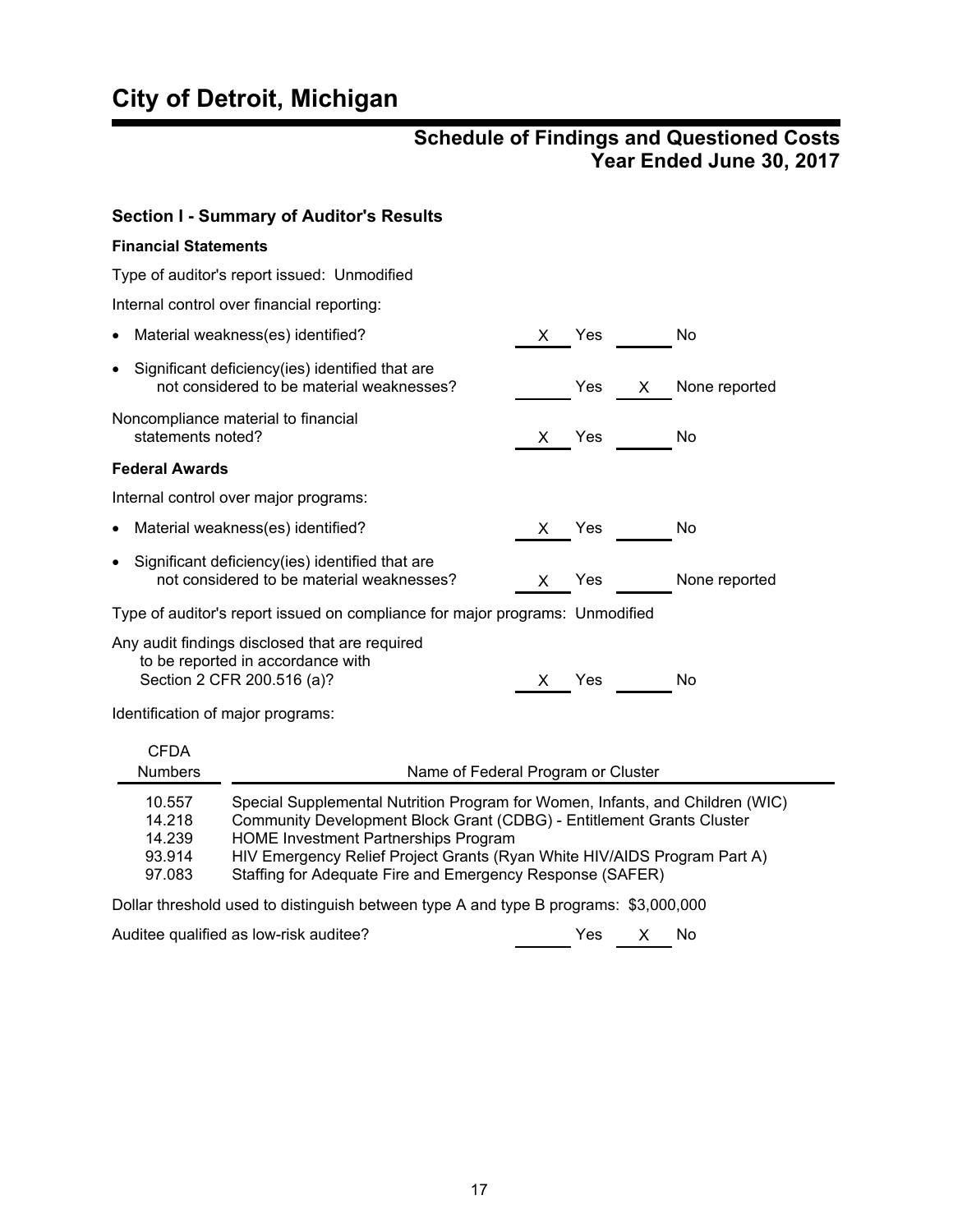### **Schedule of Findings and Questioned Costs Year Ended June 30, 2017**

#### **Section II - Financial Statement Audit Findings**

| Reference |         |
|-----------|---------|
| Number    | Finding |
|           |         |

2017-001 **Finding Type** - Material weakness (repeat finding)

**Criteria** - The City, Detroit Water and Sewerage Department (DWSD), Detroit Department of Transportation (DDOT), and the City's component units should have a process in place to ensure proper recording and reconciling of general ledger activity throughout the year as well as identification and recording of all year-end closing entries in accordance with generally accepted accounting principles (GAAP) prior to the commencement of the audit.

**Condition** - The City, DWSD, and DDOT's general ledger and underlying financial records were not reconciled and closed in a timely manner. In addition, there were numerous adjustments that should have been identified by management which were instead identified during the audit of the City, DWSD, and DDOT, and by component auditors for the Detroit Building Authority, Detroit Transportation Corporation (component units of the City).

**Context** - During the City's fiscal year ended June 30, 2017, staffing constraints contributed to the City and the component units identified above not having the proper controls in place to ensure timely and accurate financial reporting. Material adjusting journal entries were proposed by the auditors and posted by the City, DWSD, DDOT, and the City's component units in order to ensure the financial statements were not misstated.

One of these auditor identified adjusting entries resulted in a prior period adjustment for the City. This entry related to a material adjustment identified in the current year that was indicative of a misstatement in financial reporting impacting prior years related to an overaccrual for property tax overpayments and amounts owed to other taxing authorities. This prior period adjustment increased the beginning net position in governmental activities and the beginning fund balance in the General Fund by \$28.3 million.

Adjusting journal entries identified during the audit of the City, DWSD, and DDOT resulted in a decrease in net position in excess of \$200 million impacting several opinion units, including entries related to the following: increasing the general claims reserve liability; reducing the capital asset balances to agree to supporting documentation; decreasing amounts owed to other governmental agencies for estimated property tax overpayment escheatment liabilities; adjusting property and income tax receivables and the related allowance for amounts expected to be collected, including the related modified accrual deferred inflows and full accrual revenue; adjusting estimated income tax payable; recording an allowance for a forgiven loan receivable to a component unit; decreasing the accounts payable balance for duplicated items; adjusting amounts recorded as cash to properly reflect a liability to a component unit; recording the impact of bond refunding, including recording of bond proceeds and transfers to escrow agents in modified accrual funds; adjusting the net pension liability, pension expense, and related deferred inflows and outflows; deferral of miscellaneous revenue not received within the period of availability in modified accrual funds; properly record interfunds; and correcting parking fund beginning net position to agree to prior year financial statements. Additionally, adjustments to DWSD included entries to the bifurcation gain/loss.

Entries were also identified by component auditors for the Detroit Building Authority and the Detroit Transportation Corporation to record expenses in the proper period and to ensure the related receivables and revenue/deferred inflows and capital assets were properly recorded where applicable.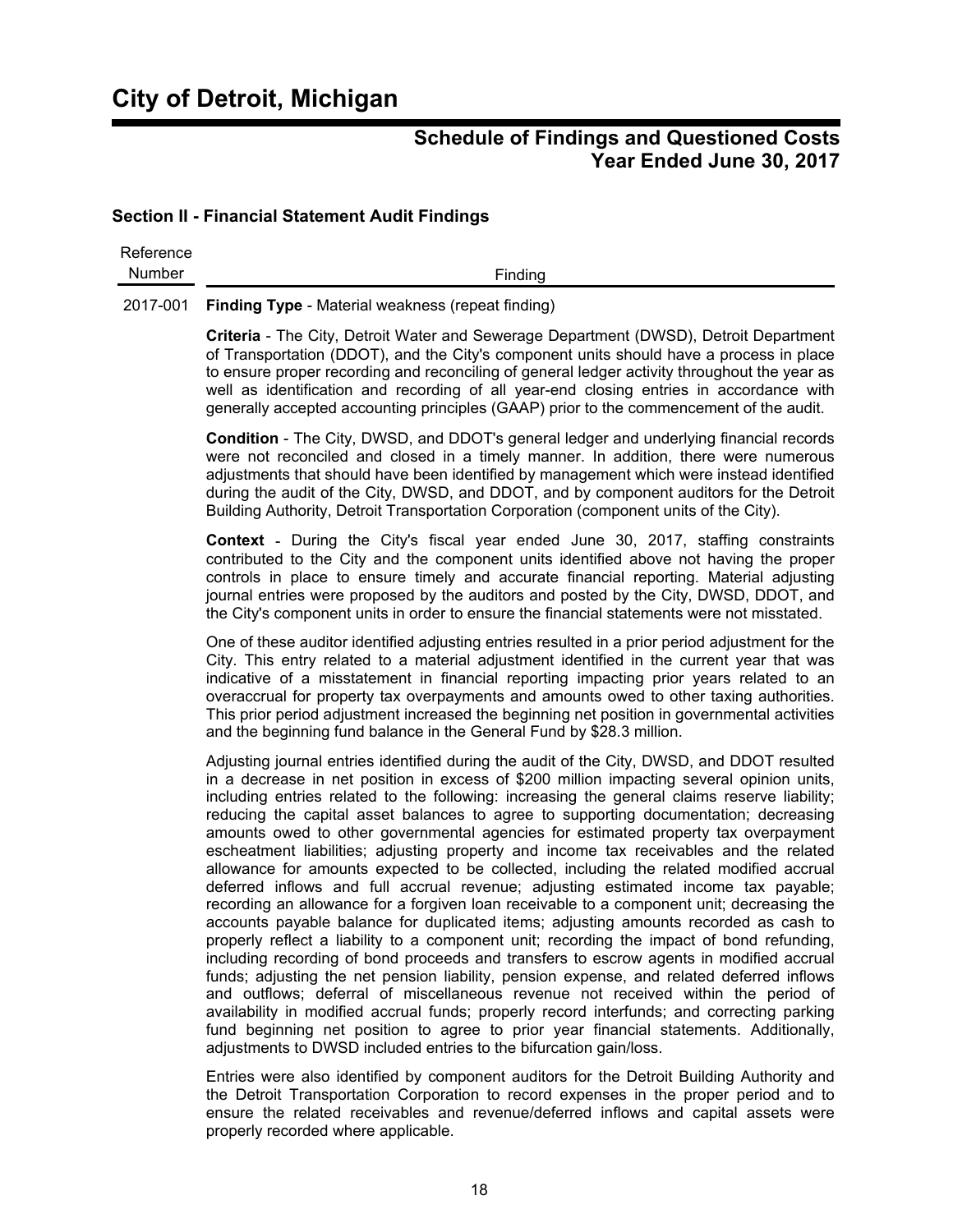### **Schedule of Findings and Questioned Costs (Continued) Year Ended June 30, 2017**

#### **Section II - Financial Statement Audit Findings (Continued)**

| Reference<br>Number | Finding                                                                                                                                                                                                                                                                                                                                                                                                                                                                                                                                                                                                                                                                                                                                                                                                                                                                                                                                                                                                                                                                                                                                                                                                                                                                                                                                                                                                                                                                                                                                                                                                                                                                                                                                                                                                                                                                                                                                                                                                                                                                                                                                                                                                                                       |
|---------------------|-----------------------------------------------------------------------------------------------------------------------------------------------------------------------------------------------------------------------------------------------------------------------------------------------------------------------------------------------------------------------------------------------------------------------------------------------------------------------------------------------------------------------------------------------------------------------------------------------------------------------------------------------------------------------------------------------------------------------------------------------------------------------------------------------------------------------------------------------------------------------------------------------------------------------------------------------------------------------------------------------------------------------------------------------------------------------------------------------------------------------------------------------------------------------------------------------------------------------------------------------------------------------------------------------------------------------------------------------------------------------------------------------------------------------------------------------------------------------------------------------------------------------------------------------------------------------------------------------------------------------------------------------------------------------------------------------------------------------------------------------------------------------------------------------------------------------------------------------------------------------------------------------------------------------------------------------------------------------------------------------------------------------------------------------------------------------------------------------------------------------------------------------------------------------------------------------------------------------------------------------|
| 2017-001<br>(Con't) | In addition to the adjusting entries made as a result of the audit, certain auditor identified<br>entries related to the City, DWSD, and DDOT ultimately were not recorded due to<br>immateriality, including recording loans receivable and allowances for HUD HOME loans to<br>developers, recording activity of the Joint Employment and Procurement Advisory Board<br>(JEPAB) discretely presented component unit, reclassifying the Employee Benefits Fund<br>and Employee Disability Income trust funds as internal service funds, recording a liability<br>for unbilled attorney fees, adjusting the liability for compensated absences for<br>governmental and business type funds, reclassifying capital outlay originally recorded as<br>miscellaneous expense, recording an overpayment tax liability for the refunds from tax<br>years 2011 and 2012, adjusting the prior period adjustment so that the 2010 tax year<br>overpayment tax liability write-off is reflected in the current year, removing an asset and<br>liability for undistributed tax receipts, increasing the workers' compensation liability, and<br>removing a liability related to undistributed receipts. It was also noted that a receivable for<br>income tax nonfilers, which is subject to estimation and could be understated, has not been<br>recorded as of year end. In addition, the City does not have a lookback process in place to<br>track and analyze the estimate of the allowance against income tax receivables. The City<br>has two funds that are improperly classified as fiduciary funds as the assets are not held in<br>a trust or any other fiduciary arrangement. DDOT's accrued liability balance includes<br>employees who will not be paid in the future and is overstated. Passed adjustments also<br>include increasing the general claims reserve liability for the Water Fund, reducing<br>liabilities related to Great Lakes Water Authority shared services for work performed after<br>year end, increasing accounts payable for services provided prior to year end, increasing<br>revenue related to affordability cash, and recording DDOT insurance proceeds related to<br>the Shoemaker Terminal fire as revenue. |

**Cause** - The City, DWSD, DDOT, and several of the City's component units did not have processes in place to ensure activity was properly reconciled to the general ledger throughout the year and year-end closing entries were identified and recorded in the general ledger prior to the commencement of the audit. In addition, the City has a variety of systems as well as decentralized staff resulting in a high level of manual intervention in order to compile and complete necessary financial reporting.

**Effect** - If the City, DWSD, DDOT, and the component units identified above had not recorded the auditor-identified entries, the financial statements would have been materially misstated.

**Recommendation** - The City should continue to work with all departments to ensure that each has adequate resources to fully and accurately reconcile and record activity throughout the year and identify and record year-end entries prior to the start of the audit. A system will need to be developed to close the financial records in a timely manner, which will include forming reliable estimates for certain accruals since management may not be able to rely on actual subsequent receipts and disbursements in all instances (i.e., lookback adjustments). An independent review of reconciliations and trial balances prior to the start of the audit would assist in identifying and correcting potential errors.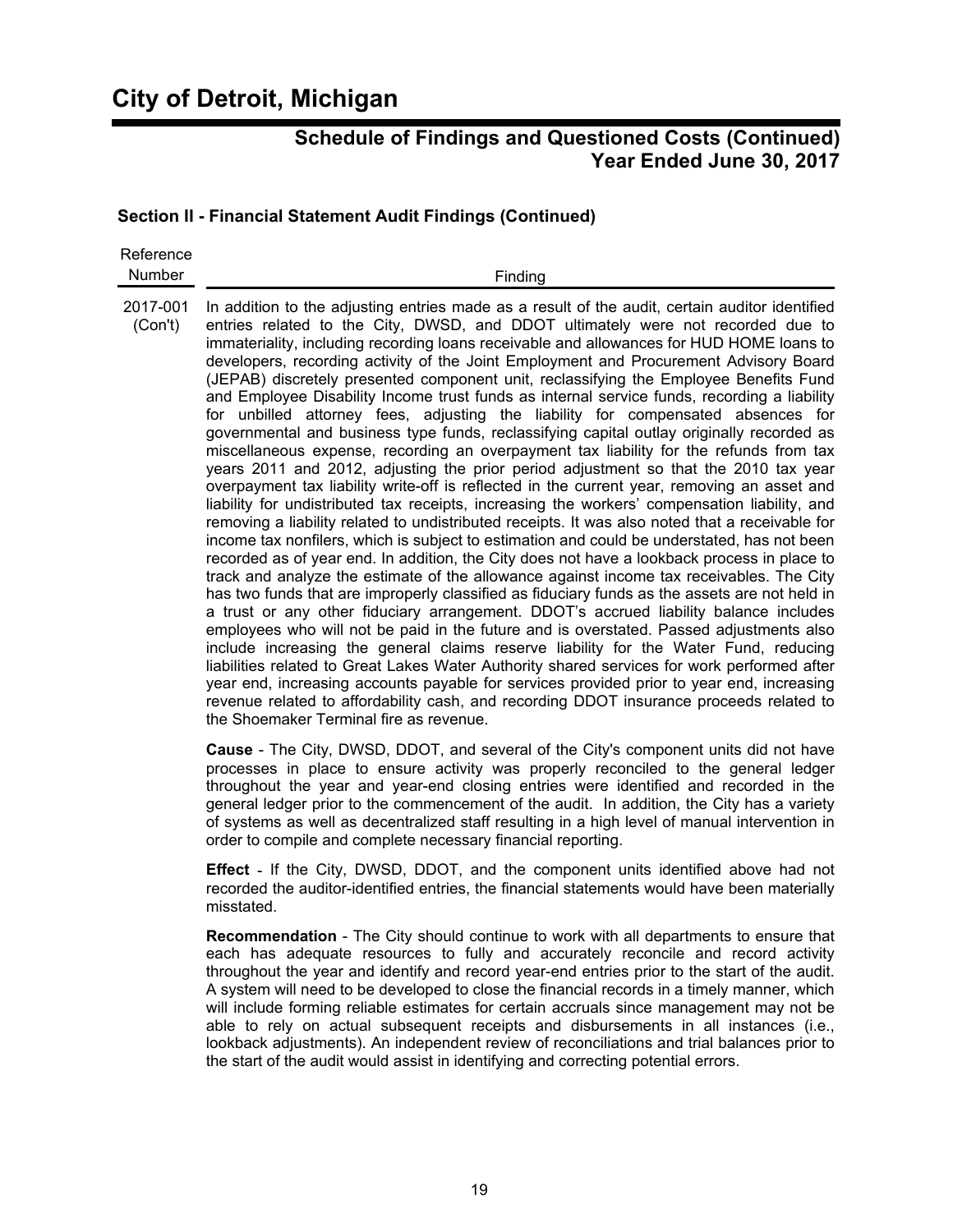### **Schedule of Findings and Questioned Costs (Continued) Year Ended June 30, 2017**

#### **Section II - Financial Statement Audit Findings (Continued)**

| Reference<br>Number | Finding                                                                                                                                                                                                                                                                                                                                                                                                                                                                                                                                                                                                                                                                                                                                                                                                                                                                                                                                                                                                                                                                                                                                                                                                                     |
|---------------------|-----------------------------------------------------------------------------------------------------------------------------------------------------------------------------------------------------------------------------------------------------------------------------------------------------------------------------------------------------------------------------------------------------------------------------------------------------------------------------------------------------------------------------------------------------------------------------------------------------------------------------------------------------------------------------------------------------------------------------------------------------------------------------------------------------------------------------------------------------------------------------------------------------------------------------------------------------------------------------------------------------------------------------------------------------------------------------------------------------------------------------------------------------------------------------------------------------------------------------|
| 2017-001<br>(Con't) | Views of Responsible Officials and Planned Corrective Actions - During fiscal year<br>2017, the CFO continued implementing the strategic objective of the office of the chief<br>financial officer (OCFO) to restructure and reorganize the financial operations of the City.<br>During fiscal year 2018, the OCFO began documenting new policies and procedures for all<br>the major OCFO business process life cycles. This will provide standardized and<br>consistent administration across all OCFO divisions. In addition, the OCFO is continually<br>working to optimize the functionality of the Oracle Cloud ERP system, which will assist with<br>overall efficiency and productivity. In addition, OCFO has restructured and added a tax<br>accounting unit to its Treasury function, which will be responsible for the timely and<br>accurate recording of all tax revenue and receivables, including the regular review and<br>analysis of all related accounts. OCFO is in the process of developing procedures to<br>govern the work of this unit. Bond transactions will be recorded timely with the appropriate<br>level of involvement from management on the more complicated transactions (refundings). |

Reference Number Finding

#### 2017-002 **Finding Type** - Material weakness (repeat finding)

**Criteria** - There should be a procedure in place to reconcile bank activity on a timely basis and to ensure cash balances are properly stated as of the end of the year.

**Condition** - The City and the Detroit Water and Sewerage Department (DWSD) did not have procedures in place to ensure all bank accounts were fully reconciled to the general ledger and the reconciliations were performed and reviewed timely. The significant delay in properly recording transactions throughout the year on a timely basis significantly reduces the accuracy of the monthly bank reconciliations requiring multiple revisions and significant delays prior to finalization. The City's outstanding check list also contained a large amount of voided checks dating back many years. It was also noted that DWSD did not timely update the authorized signers at the financial institution when personnel changes occurred during the year.

**Context** - The City has a significant number of bank accounts to reconcile each month and primary accounts have significant monthly activity. During the current year, the City has continued to review accounts to determine if accounts could be closed to increase efficiency and to reduce both costs and the potential for error.

The City and DWSD did not prepare timely bank reconciliations throughout the year. In addition, the City's reconciliations did not always fully reconcile between the adjusted general ledger and bank balances. In some cases, the unreconciled difference was significant, up to \$600,000, and there is not a formal approval process to resolve unreconciled errors. Due to the lag in posting to the general ledger, bank reconciliations are not able to be fully vetted and reviewed until three to six months after year end. The City's outstanding check list contained a large number of voided checks which were voided in the City's general ledger, but were not communicated to the bank as void. Voided checks were destroyed so there is no documentation trail to easily demonstrate those checks were actually voided versus tendered. DWSD authorized signers were not updated to reflect the change in CFO.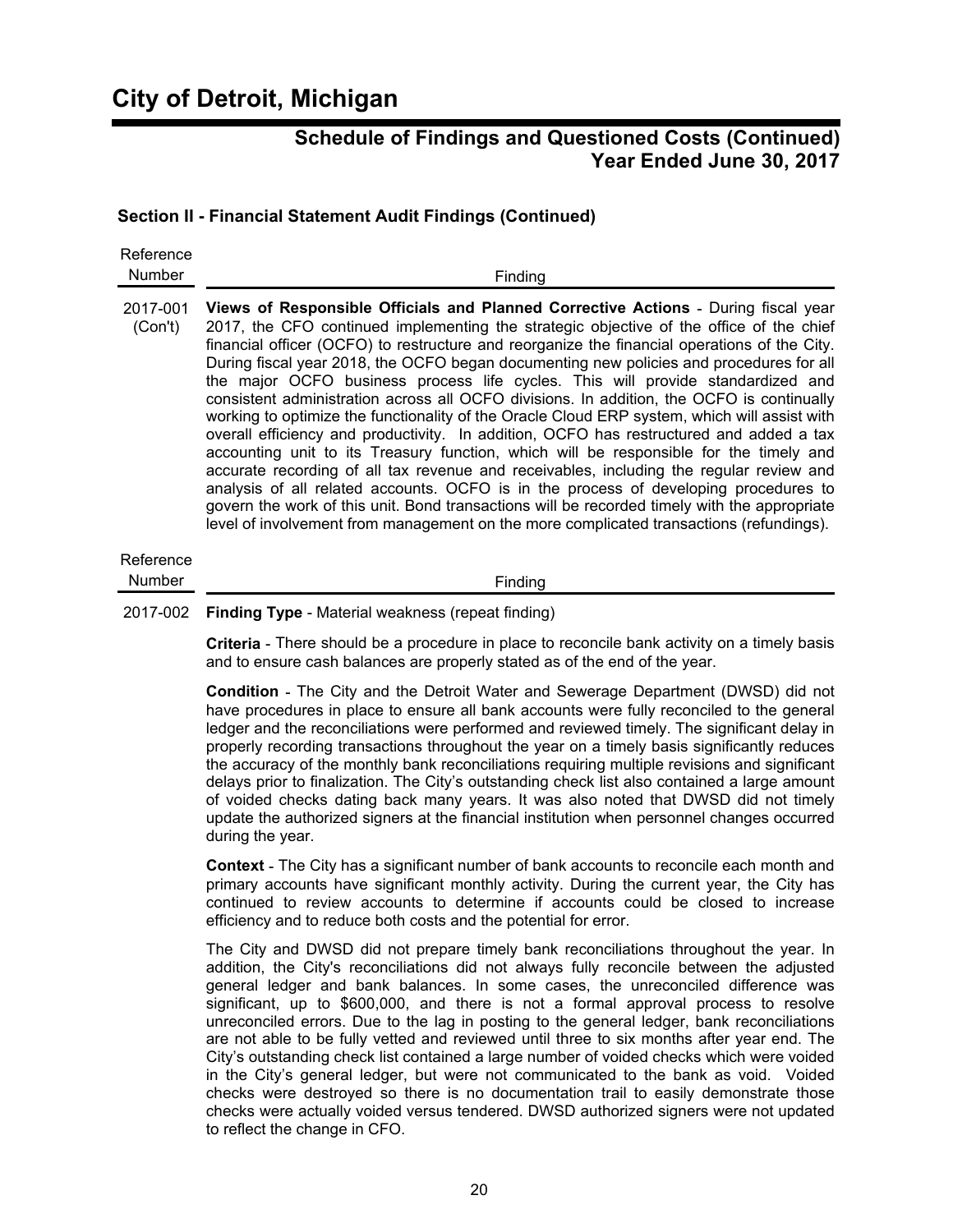### **Schedule of Findings and Questioned Costs (Continued) Year Ended June 30, 2017**

#### **Section II - Financial Statement Audit Findings (Continued)**

| Reference<br><b>Number</b> | Finding                                                                                                                                                                                                                                                                                                                                                                          |
|----------------------------|----------------------------------------------------------------------------------------------------------------------------------------------------------------------------------------------------------------------------------------------------------------------------------------------------------------------------------------------------------------------------------|
| 2017-002<br>(Con't)        | <b>Cause</b> - The City and DWSD did not have procedures in place to ensure timely preparation<br>and review of bank reconciliations, including proper accounting for voided checks. DWSD<br>did not have proper procedures in place to ensure personnel changes were timely<br>communicated to financial institutions to ensure access rights were terminated.                  |
|                            | <b>Effect</b> - Without timely and accurate recording a cash activity and preparation and review<br>of bank reconciliations and follow up on voided checks, the City and DWSD could fail to<br>identify errors and malfeasance related to cash transactions. Failure to properly notify the<br>financial institution of personnel changes could lead to misappropriate of funds. |
|                            | <b>Recommendation</b> - We recommend the City continue to review its bank accounts to<br>determine if additional consolidation of accounts is possible. For those accounts that are<br>necessary, we recommend the City and DWSD ensure adequate resources are available                                                                                                         |

we recommend the City and DWSD ensure adequate resources are available to perform timely recording of transaction and preparation of bank reconciliations for these accounts and that the reconciliations are reviewed and an approval process is documented for unreconciled differences. The City should also communicate with the banks to ensure all checks voided in the general ledger system are also voided at the banks. DWSD should implement procedures to ensure personnel changes are immediately communicated to financial institutions to access is limited to authorized individuals.

**Views of Responsible Officials and Planned Corrective Actions** - As a part of the implementation of the OCFO's strategic objectives to restructure and reorganize the financial operations of the City, the bank reconciliation process was centralized and accounting staff were hired to prepare monthly reconciliations. The City's existing policy includes preparation, proper identification of reconciling items, and review by appropriate personnel. Due to separation of duties, the reconciling items are then disseminated to the appropriate OCFO personnel for correction. The City of Detroit, Michigan is working to develop the process to ensure reconciling items are resolved and recorded timely by appropriate staff. We note that reconciliations go through reiterations as reconciling items are resolved until the month end/period is closed. We are also continually working to optimize the functionality of the Oracle Cloud ERP system to automate the bank reconciliation process. The OCFO will also develop and implement a procedure to ensure the timely removal of voided checks from both the outstanding list and the general ledger and a monthly reconciliation between the two. DWSD will document a process to ensure bank accounts are reconciled completely during the monthly close process so that there are no unreconciled differences at the beginning of the audit. DWSD will also implement a procedure to ensure signature cards are updated immediately after any personnel changes. The OCFO is the process of selecting a vendor for a new Treasury management system as well as redesigning operating processes for its Treasury function. In addition, OCFO has developed a cash accounting and auditing unit, which will be responsible for the daily recording and reconciliation of all cash transactions. The OCFO continues its process to understand the purpose for each bank account and is developing a consolidation plan that will result in a pooled cash structure with limited bank accounts. Over the past year, the OCFO has reduced the number of bank accounts by 84 percent.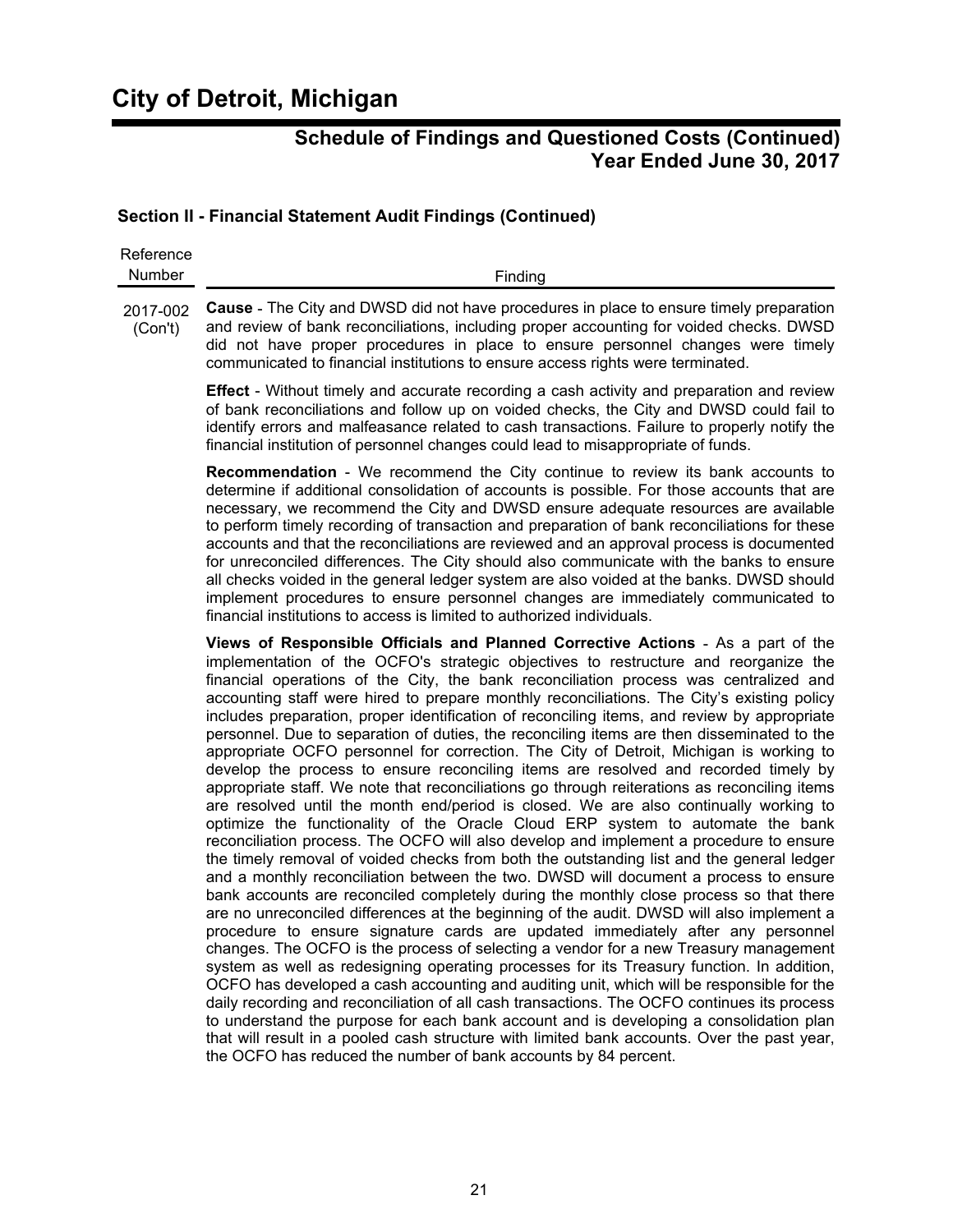## **Schedule of Findings and Questioned Costs (Continued) Year Ended June 30, 2017**

#### **Section II - Financial Statement Audit Findings (Continued)**

| Reference     |            |
|---------------|------------|
| <b>Number</b> | $r$ inding |
|               |            |

2017-003 **Finding Type** - Material weakness (repeat finding)

**Criteria** - There should be a documented process in place to ensure that the City has proper segregation of duties and approval processes in place related to the appropriateness of cash disbursements.

**Condition** - There was a lack of adequately documented, segregated, and implemented controls over approval processes related to the appropriateness of certain cash disbursements.

#### **Context** -

- The City does not have formal documentation for authorized individuals and related approval thresholds for income tax refunds. During fiscal year 2016, the State of Michigan began processing income taxes for the City for individuals for tax year 2015 and for withholdings, corporate, partnership, and all others beginning January 1, 2017 (tax year 2016). The City will continue to process refunds and delinquent tax activity for years prior to tax years 2015 (individuals) and 2016 (all others).
- Both the human resources and payroll audit functions have the ability to initiate and approve a wage or salary change.
- The City does not have a formal review process to ensure wire transfers are properly executed and properly authorized (detective controls).
- The City utilizes a manual process whereby city employees in the secondary employment program create manual invoices of their time worked and submit these invoices for payment through the accounts payable process. Reviews should be performed by the appropriate supervisor who can cross check each invoice to prior submissions to ensure that there is no duplication of hours to be paid out.

#### **Cause** -

- A policy was not in place to require income tax refunds over a certain threshold to be approved.
- There was a lack of segregation of duties related to the ability to initiate and approve wage and salary changes.
- Wire transfers are not reviewed timely to ensure transfers were properly executed and appropriate support is maintained related to authorization.
- There is no automated process for capturing time worked in the secondary employment program at the City.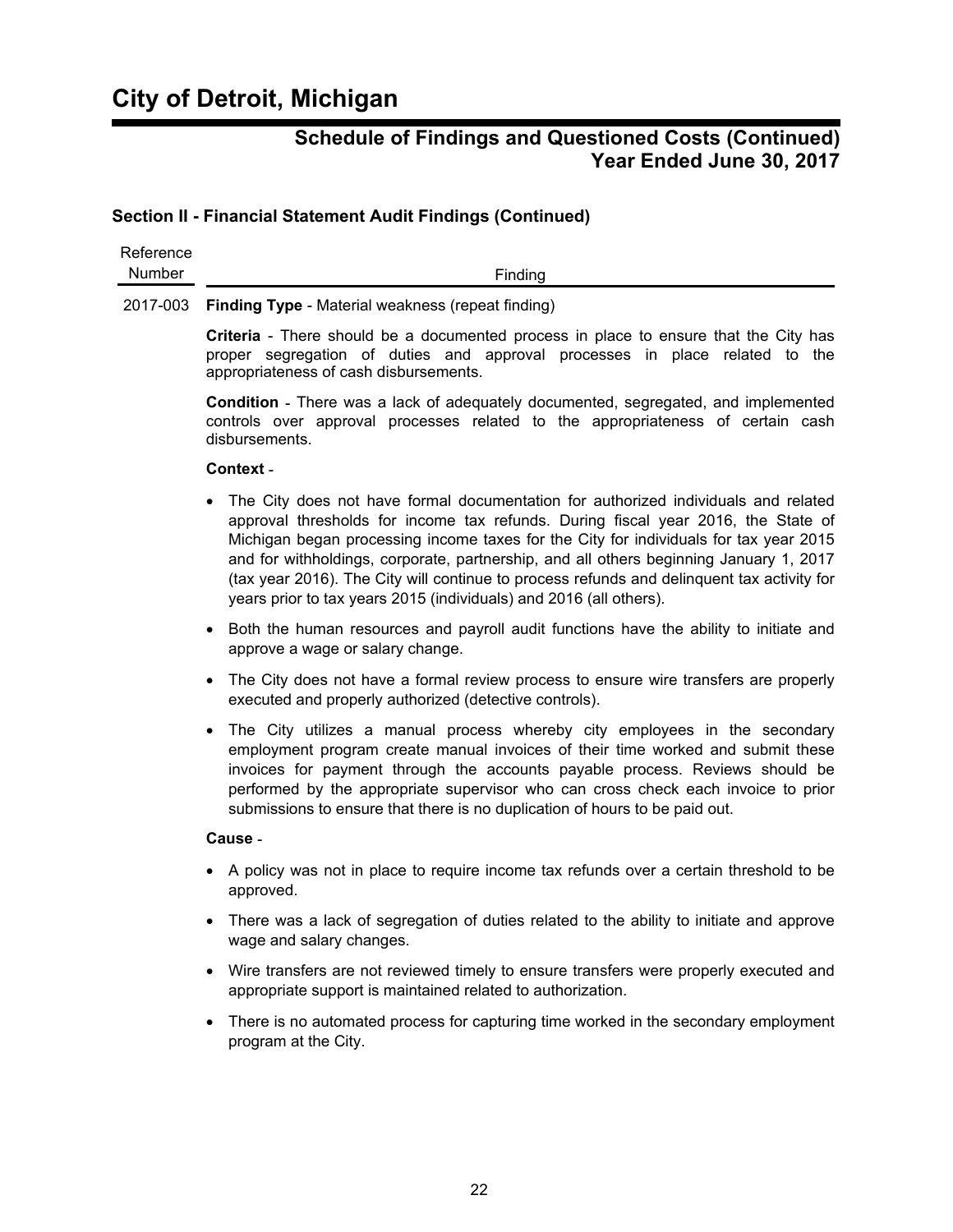## **Schedule of Findings and Questioned Costs (Continued) Year Ended June 30, 2017**

#### **Section II - Financial Statement Audit Findings (Continued)**

| Reference<br>Number | Finding                                                                                                                                                                                                                                                                                                                                                                                                                                                                                                                                                                                       |
|---------------------|-----------------------------------------------------------------------------------------------------------------------------------------------------------------------------------------------------------------------------------------------------------------------------------------------------------------------------------------------------------------------------------------------------------------------------------------------------------------------------------------------------------------------------------------------------------------------------------------------|
| 2017-003            | Effect -                                                                                                                                                                                                                                                                                                                                                                                                                                                                                                                                                                                      |
| (Con't)             | Without a threshold over which income tax refunds need to be approved, there is a<br>potential for improper payouts to be issued.                                                                                                                                                                                                                                                                                                                                                                                                                                                             |
|                     | Since human resources and the payroll audit functions have the ability to initiate and<br>approve compensation changes, there is a potential for improper rates to be initiated<br>and approved without a secondary review.                                                                                                                                                                                                                                                                                                                                                                   |
|                     | • Without a formal process for ensuring wire transfers were properly supported and<br>executed, there is a potential for unauthorized or erroneous transfers.                                                                                                                                                                                                                                                                                                                                                                                                                                 |
|                     | Using a manual process to capture time worked in the secondary employment program<br>creates a risk related to the accuracy of the invoices and an opportunity for<br>misappropriation of assets.                                                                                                                                                                                                                                                                                                                                                                                             |
|                     | Recommendation - We recommend the City implement the following controls:                                                                                                                                                                                                                                                                                                                                                                                                                                                                                                                      |
|                     | The City should consider adopting a formal policy to establish an approval process for<br>income tax refunds over a certain threshold to the extent the City has refunds to<br>process.                                                                                                                                                                                                                                                                                                                                                                                                       |
|                     | The City should review the duties of human resources and the payroll audit<br>departments to determine which department should initiate wage changes and which<br>should review and approve them to ensure proper segregation of duties.                                                                                                                                                                                                                                                                                                                                                      |
|                     | The City should establish a formal review process related to wire transfers and maintain<br>appropriate documentation of transfer approvals.                                                                                                                                                                                                                                                                                                                                                                                                                                                  |
|                     | The City should consider a time sheet system with approval by supervisors or an<br>automated system to capture time worked in the secondary employment program.                                                                                                                                                                                                                                                                                                                                                                                                                               |
|                     | Views of Responsible Officials and Planned Corrective Actions - During fiscal year<br>2018, the OCFO began documenting new policies and procedures for all the major OCFO<br>business process life cycles, including policies and procedures for income tax refunds,<br>which will include an approval signoff hierarchy. The procedures will also include wire<br>processing procedures to ensure all transactions are reviewed in a timely manner. The<br>implementation of the Treasury Cash Management System will also allow users to add<br>support directly to fund transfer requests. |
|                     | We also note that human resources will continue with the implementation of a new Human<br>System (HRIS) and payroll system.<br>Information<br>Resources<br>This HRIS/payroll<br>implementation will include new policies, procedures, and internal controls, and staff will<br>monitor, track, and measure the adequacy of the internal controls. These new policies and<br>. 1. . 1. . 1.                                                                                                                                                                                                    |

procedures will also include controls over compensated absence bank payouts. These new procedures will include validation checks to ensure that accumulated hours are accurate based on source data. The procedures will also include a separate review and authorization process to ensure accuracy.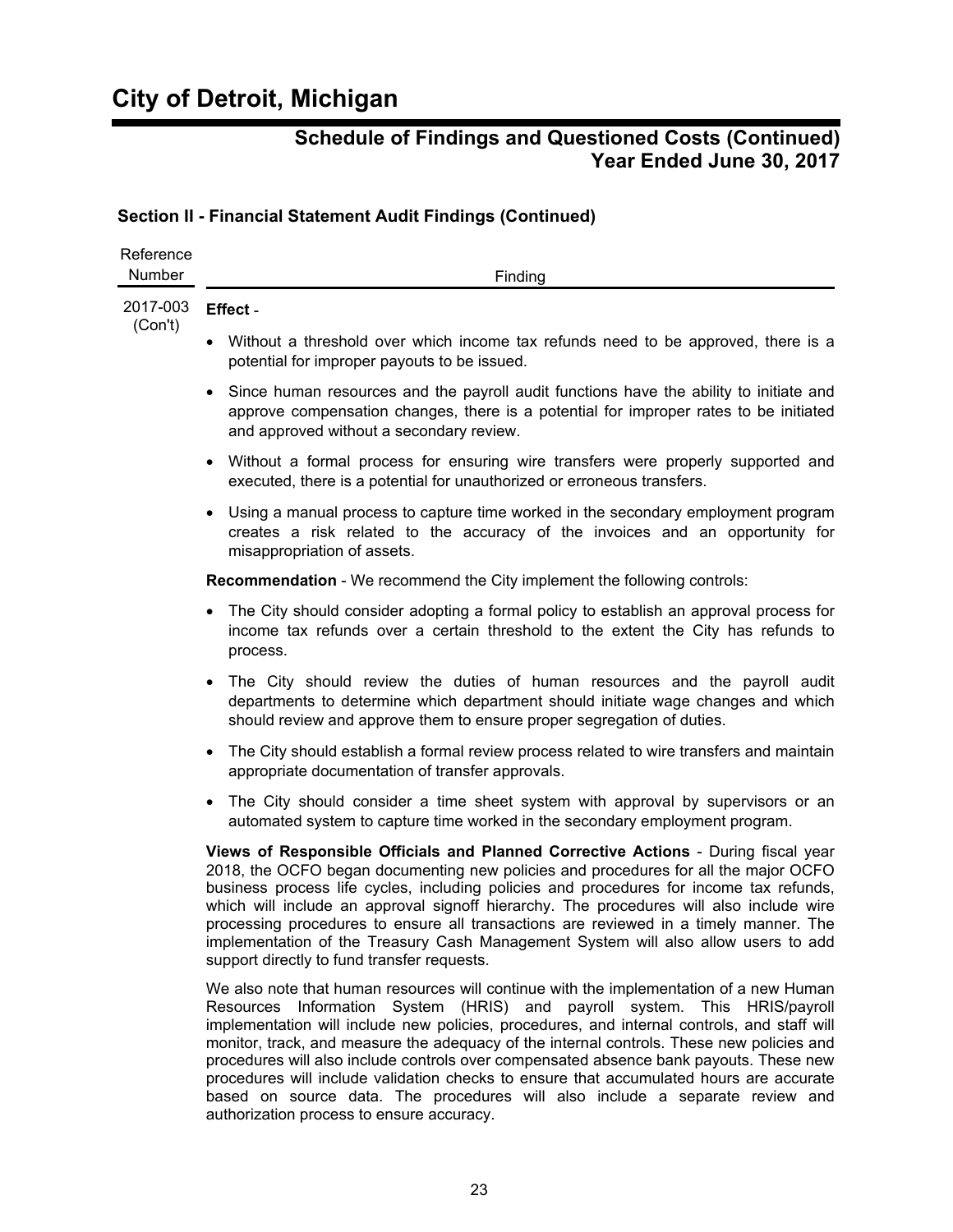## **Schedule of Findings and Questioned Costs (Continued) Year Ended June 30, 2017**

#### **Section II - Financial Statement Audit Findings (Continued)**

| Reference |                |
|-----------|----------------|
| Number    | <b>Findina</b> |
|           |                |

2017-004 **Finding Type** - Material weakness (repeat finding)

**Criteria** - The City, in conjunction with the City's retirement systems (police and fire and general) (the "Retirement Systems"), should have a documented process to ensure timely and accurate accumulation, review, and submission of census data to the Retirement Systems' actuary in order to obtain the information required to comply with GASB Statement Nos. 67 and 68.

**Condition** - During the audit of the census data provided to the actuary, several instances of errors were noted in the data or there was missing data that resulted in incomplete information.

**Context** - The specific issues noted include the following:

- Frozen Accrued Benefits (Police and Fire and General Employees Retirement Systems Component II) - As Component II is frozen as of June 30, 2014, a calculation of individuals' frozen accrued benefits for active members should be performed and provided to the actuary. Currently, these calculations have not been performed and the actuary is estimating based on average final compensation (AFC) and sick bank data as of June 30, 2014 provided by the system. The actuary has increased the frozen accrued benefit estimates by 10 percent for police and fire and 2 percent for general employees to provide consistency with a limited number of actual computations.
- Completeness of Census Data (Police and Fire and General Employees Retirement Systems Component I and II) - Based on the testing performed, it was noted some members were either improperly included or excluded from the data sent to the actuary, including approximately 250 individuals in Component I of the General Employees Retirement System who received a refund and, therefore, forgo any future pension, yet were still included in the census data. In addition, some key employee data was missing for members.
- Active Pay Amount (Police and Fire and General Employees Retirement Systems Component I) - The actuary uses an active member's current pay in its calculation for determining a member's estimated future benefit. Based on the testing performed, some discrepancies were noted between the pay information provided to the actuary and pay information from the City.
- Member Classifications (Police and Fire and General Employees Retirement Systems Component I and II) - Based on the testing performed, some members were incorrectly classified between the three statuses (active, deferred, or retired). Incorrect classification leads to inaccurate actuarial calculations being performed on those members.
- Death Audit (Police and Fire and General Employees Retirement Systems Component I and II) - It was noted a death audit was not performed on the deferred members list sent to the actuary. These issues could lead to the pension liability being misstated due to incomplete or inaccurate information.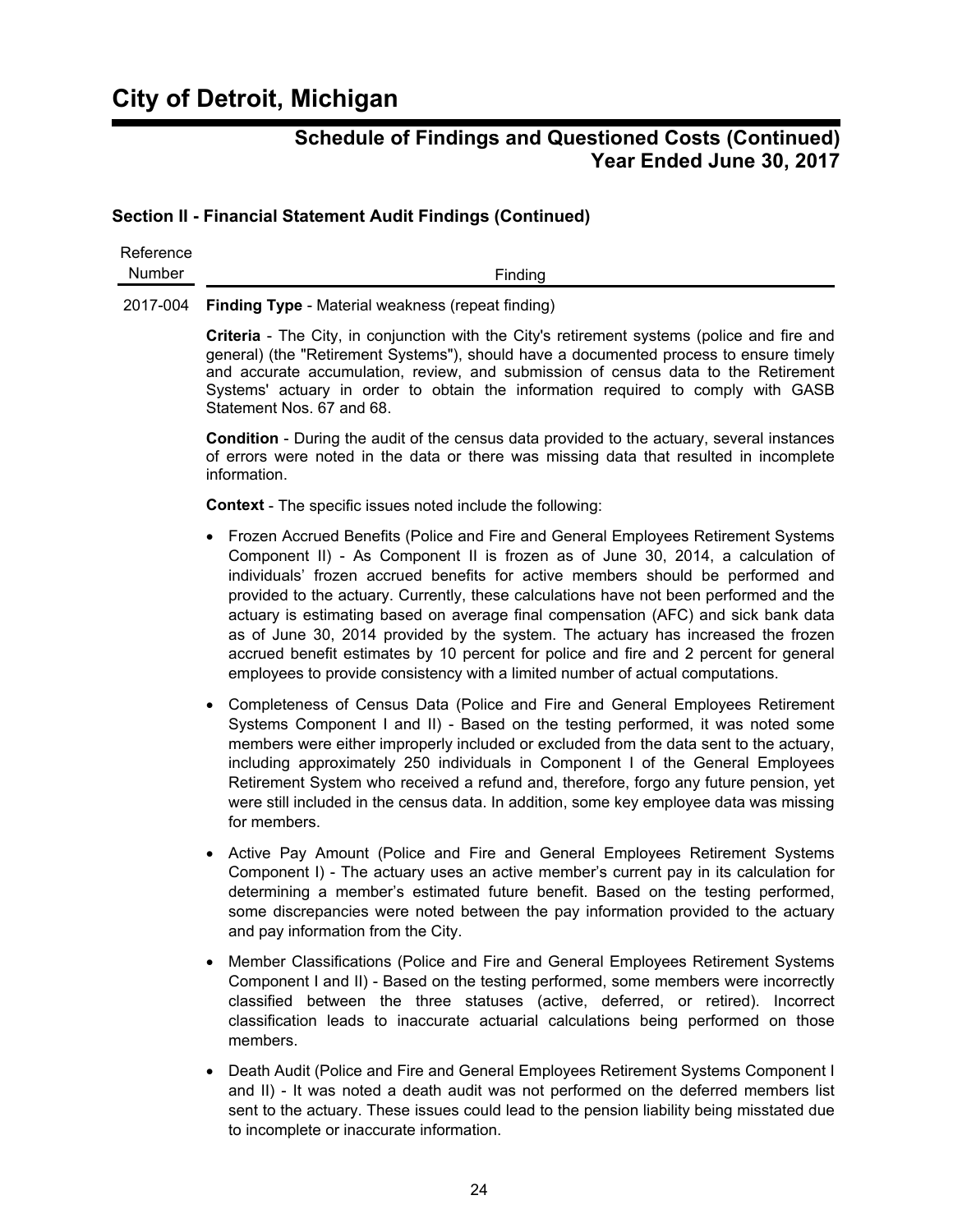## **Schedule of Findings and Questioned Costs (Continued) Year Ended June 30, 2017**

#### **Section II - Financial Statement Audit Findings (Continued)**

| Reference<br>Number | Finding                                                                                                                                                                                                                                                                                                                                                                                                                                                                                                                                                                                                    |
|---------------------|------------------------------------------------------------------------------------------------------------------------------------------------------------------------------------------------------------------------------------------------------------------------------------------------------------------------------------------------------------------------------------------------------------------------------------------------------------------------------------------------------------------------------------------------------------------------------------------------------------|
| 2017-004<br>(Con't) | <b>Context (continued) -</b>                                                                                                                                                                                                                                                                                                                                                                                                                                                                                                                                                                               |
|                     | Based on discussions with the actuary and review of the actuarial valuations, it was<br>noted that significant work is performed on the original census provided by the Police<br>and Fire and General Employees Retirement Systems that is ultimately used in the<br>valuations. This includes removing ineligible individuals and reclassifying individuals<br>between the different statuses (active, deferred, retired).                                                                                                                                                                               |
|                     | <b>Cause</b> - The City provides active pay data to the Retirement Systems, but sometimes that<br>data is not accurate or complete. The Retirement Systems maintain census information for<br>retired or deferred members. While the Retirement Systems do have a process in place to<br>review the census data prior to providing it to the actuary, that process is not effective in<br>ensuring the census information is complete and accurate.                                                                                                                                                        |
|                     | <b>Effect</b> - Without procedures to ensure timely accumulation of complete and accurate<br>census data, the City's net pension liability that is recorded on the statement of net position<br>of each affected opinion unit could be materially misstated.                                                                                                                                                                                                                                                                                                                                               |
|                     | Recommendation - We recommend the City, in conjunction with the Retirement Systems,<br>implement the following processes and controls:                                                                                                                                                                                                                                                                                                                                                                                                                                                                     |
|                     | Frozen Accrued Benefits (Police and Fire and General Employees Retirement Systems<br>Component II) - It is recommended the City and the Retirement Systems complete the<br>calculations of the final frozen accrued benefits as of June 30, 2014 and provide the<br>data to the actuary as soon as possible; this would result in the most accurate<br>calculation of the total pension liability of Component II.                                                                                                                                                                                         |
|                     | Completeness of Census Data (Police and Fire and General Employees Retirement<br>$\bullet$<br>Systems Component I and II) - As the Component I and II census data is retained in the<br>same database, it is recommended the City and the Retirement Systems have a<br>process in place to accurately determine which members are eligible for each plan.<br>Also, we recommend a more robust review of census data prior to sending the census<br>information to the actuary to identify any missing data; subsequent follow up should be<br>performed timely prior to remitting the data to the actuary. |
|                     | Active Pay Amount (Police and Fire and General Employees Retirement Systems<br>Component I) - It is recommended the City and/or the Retirement Systems perform<br>sample testing on the data sent to the actuary to ensure it is providing the proper<br>compensation information, as defined in the plan of adjustment.                                                                                                                                                                                                                                                                                   |
|                     | Momber Classifications (Police and Fire and Coneral Employees Poticoment Systems)                                                                                                                                                                                                                                                                                                                                                                                                                                                                                                                          |

 Member Classifications (Police and Fire and General Employees Retirement Systems Component I and II) - It is recommended the City and/or the Retirement Systems perform more robust review of census data prior to sending the census information to the actuary to identify errors between the classification of employees as active, deferred, or retired.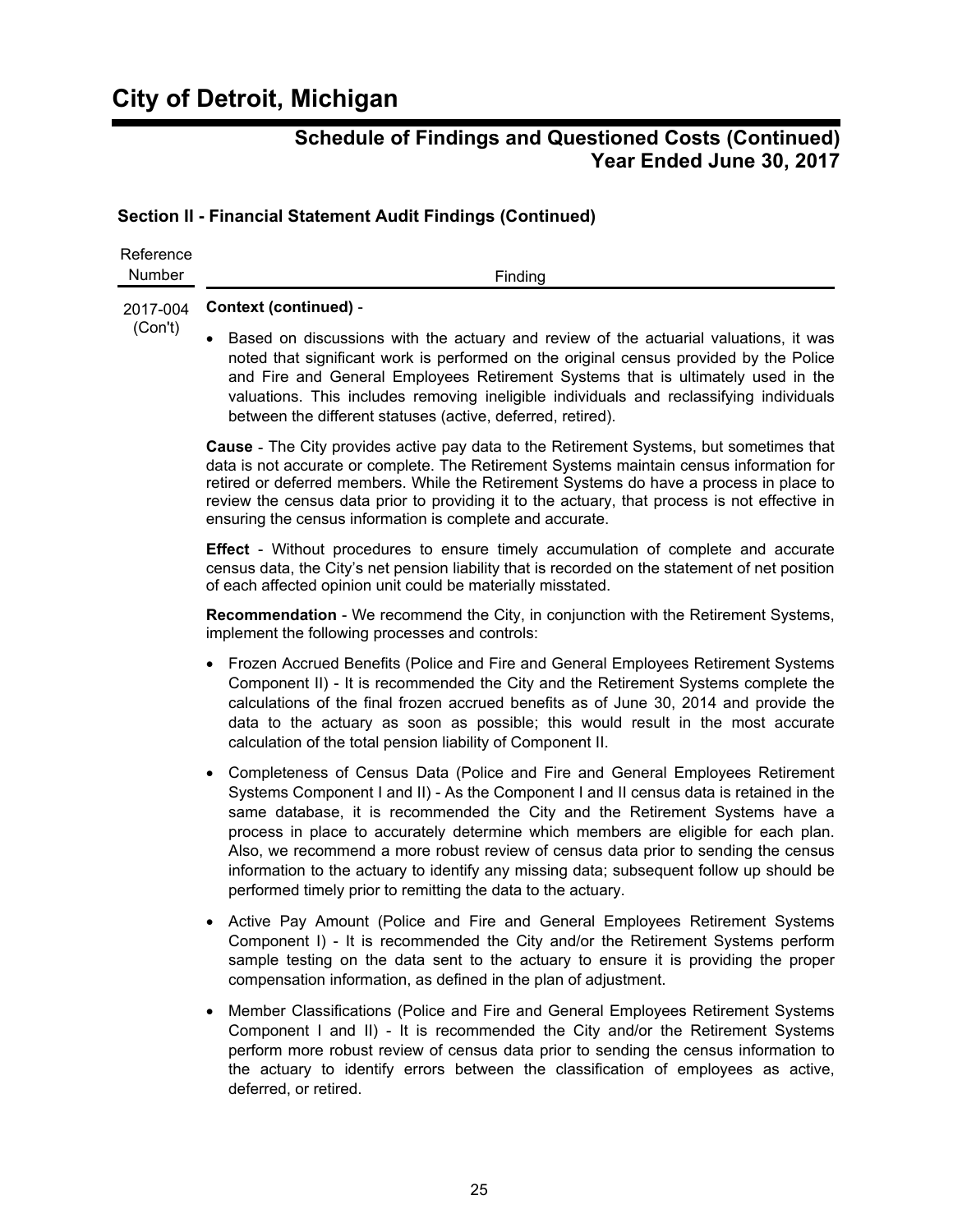### **Schedule of Findings and Questioned Costs (Continued) Year Ended June 30, 2017**

#### **Section II - Financial Statement Audit Findings (Continued)**

| Reference<br><b>Number</b> | Finding                                                                                                                                                                                                                                                                                                                                                                                                                                                                                           |
|----------------------------|---------------------------------------------------------------------------------------------------------------------------------------------------------------------------------------------------------------------------------------------------------------------------------------------------------------------------------------------------------------------------------------------------------------------------------------------------------------------------------------------------|
| 2017-004<br>(Con't)        | <b>Recommendation (continued) -</b>                                                                                                                                                                                                                                                                                                                                                                                                                                                               |
|                            | Death Audit (Police and Fire and General Employees Retirement Systems Component I<br>$\bullet$<br>and II) - We encourage the City and/or the Retirement Systems to put in place more<br>comprehensive procedures to further ensure the accuracy of this census data,<br>particularly for deferred members who were not subject to a death audit this past year.                                                                                                                                   |
|                            | • We recommend the Retirement Systems perform high level analytical procedures on<br>the census data to ensure the ultimate reporting by the actuary encompasses the<br>totality of the information that the Retirement Systems actually provided.                                                                                                                                                                                                                                                |
|                            | Views of Responsible Officials and Planned Corrective Actions - The Retirement<br>Systems will develop and document a process to ensure accurate information is provided<br>to the actuary. This process includes an application that will compare the pay information<br>received from the City to the information sent to the actuary. In addition, the Retirement<br>System completed the frozen benefits calculation project in October 2017. The results will<br>be provided to the actuary. |
| Reference<br>Number        | Finding                                                                                                                                                                                                                                                                                                                                                                                                                                                                                           |

#### 2017-005 **Finding Type** - Material weakness

**Criteria** - The City, Detroit Water and Sewerage Department (DWSD), and Greater Detroit Resource Recovery Authority (GDRRA) should have appropriate overall monitoring procedures in place over the general ledger and external financial reporting function to ensure timely and accurate financial statements.

**Condition** - The City, DWSD, and GDRRA lacked appropriate reconciliation procedures and overall monitoring of account balances during the year. A variety of systems, decentralized staff, and manual procedures required to compile complete and accurate financial reports resulted in a delay in the audit as well as many auditor proposed journal entries.

**Context** - The City, DWSD, and GDRRA did not have a process to assign all general ledger accounts to the appropriate person for overall monitoring including analytical analysis. Reconciliations in several areas, including interfunds, cash, receivables, and transfers, were not performed on a monthly basis during the year. The State of Michigan processes income taxes for the City; however, the City lacks procedures to ensure that the appropriate information is received and reviewed in a timely fashion to allow for accurate financial reporting. Several payroll processes are performed manually without a review process. In conjunction with audit procedures, it was also that there were numerous matches between vendor and employee addresses and the City did not have procedures to investigate the reasonableness of these matches. Within GDRRA, many critical duties are not segregated and, therefore, proper checks and balances are not in place. In addition, a process should be put in place to resolve prior findings timely.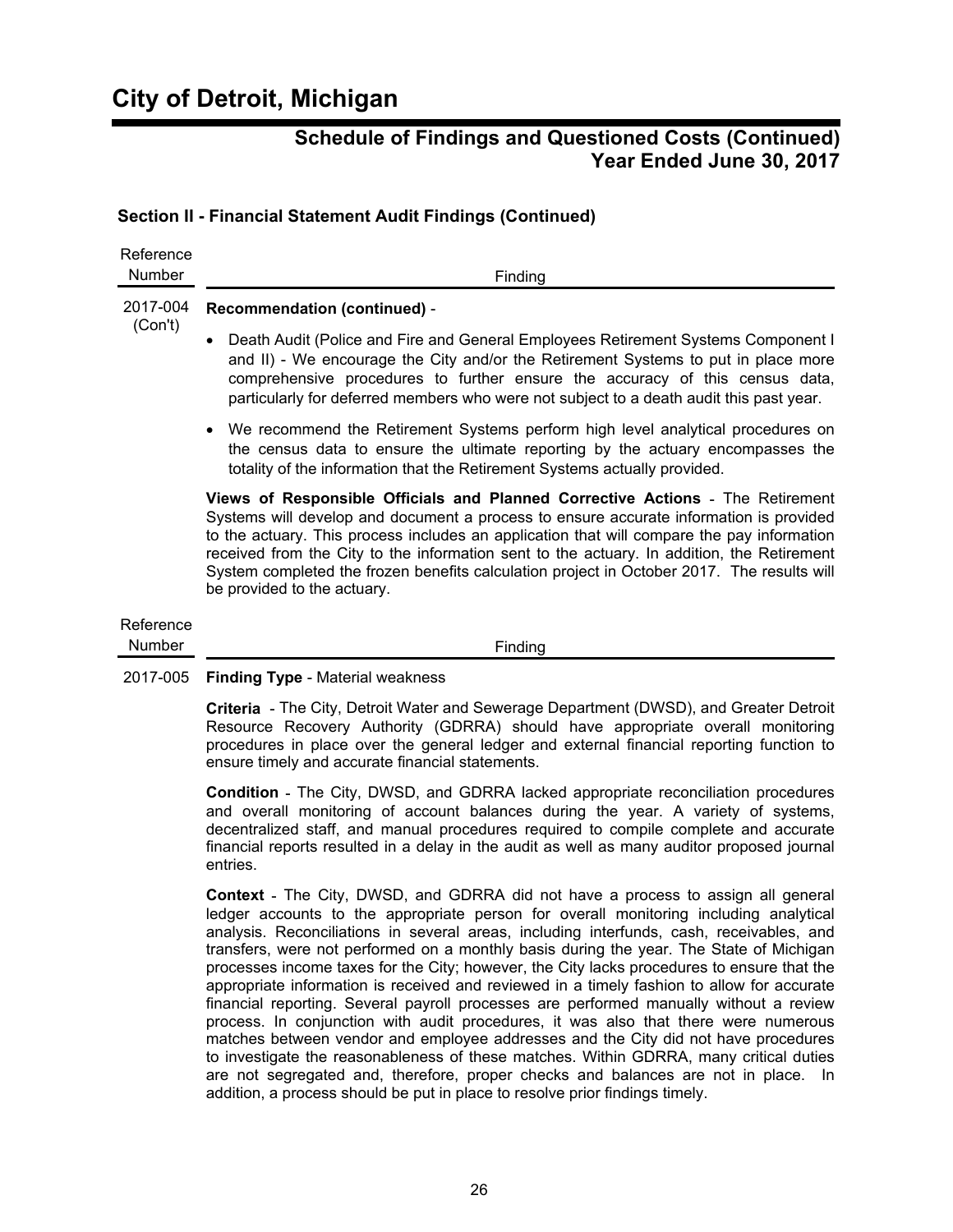### **Schedule of Findings and Questioned Costs (Continued) Year Ended June 30, 2017**

#### **Section II - Financial Statement Audit Findings (Continued)**

| Reference<br>Number | Finding                                                                                                                                                                                                                                                                                                                                                                                                                                                                                                                                                                                                                                |
|---------------------|----------------------------------------------------------------------------------------------------------------------------------------------------------------------------------------------------------------------------------------------------------------------------------------------------------------------------------------------------------------------------------------------------------------------------------------------------------------------------------------------------------------------------------------------------------------------------------------------------------------------------------------|
| 2017-005<br>(Con't) | <b>Cause</b> - The City, DWSD, and GDRRA did not have processes in place to ensure general<br>ledger accounts were monitored and analyzed by appropriate individuals. Monthly<br>reconciliation procedures were not in place. Appropriate procedures to coordinate the<br>receipt and review of information from the State of Michigan related to city income taxes<br>were not in place. Several payroll procedures have not been automated. The City did not<br>have a process to investigate instances where vendor and employee addresses matched.<br>GDRRA has one individual that performs the majority of accounting functions. |

**Effect** - As a result of the lack of appropriate overall monitoring procedures, the audit was delayed and there were many auditor proposed journal entries. In addition, there is an increased risk of error or fraud.

**Recommendation** - The City, DWSD, and GDRRA should develop overall monitoring procedures to aid in ensuring that all activity in a fund is complete, accurate and logical. This includes assigning an appropriate individual to each general ledger account as well as several individuals who would be responsible for the entire general ledger and city financial statements to perform monitoring, analytical analysis, and adjustment as needed. We recommend reconciliations, review, and analysis be performed at least on a monthly basis. In addition, the City should work with the State of Michigan to receive information related to income taxes on a timely basis. Furthermore, to the extent possible, payroll processes should be automated and a system should be implemented to investigate vendor and employee address matches. At GDRRA, duties should be segregated to ensure there are proper checks and balances in place.

**Views of Responsible Officials and Planned Corrective Actions** - During fiscal year 2017, the CFO continued implementing the strategic objective of the office of the chief financial officer (OCFO) to restructure and reorganize the financial operations of the City. During fiscal year 2018, the OCFO began documenting new policies and procedures for all the major OCFO business process life cycles. This will provide standardized and consistent administration across all OCFO divisions. In addition, OCFO has restructured and added a tax accounting unit, which will be responsible for the timely and accurate recording of all tax revenue and receivables, including the regular review and analysis of all related accounts. It is expected that this unit will be staffed and operational by the end of the fiscal year. OCFO is in the process of developing procedures to govern the work of this unit. OCFO is in the process of amending the agreement with the State and in the agreement will expressly list the information needed for completion of the annual audit along with required deadlines for completion. DWSD will develop and document a procedure to ensure that all activity in a fund is complete, accurate, and logical. We will establish monthly protocols to monitor and perform analysis on each general ledger account. Lastly, GDRRA believes acceptable checks and balances vis-a'-vis accounting transactions and reporting are in place. All transactions are approved by the director of GDRRA and the board treasurer, ensuring adequate approvals for both departmental and nondepartmental.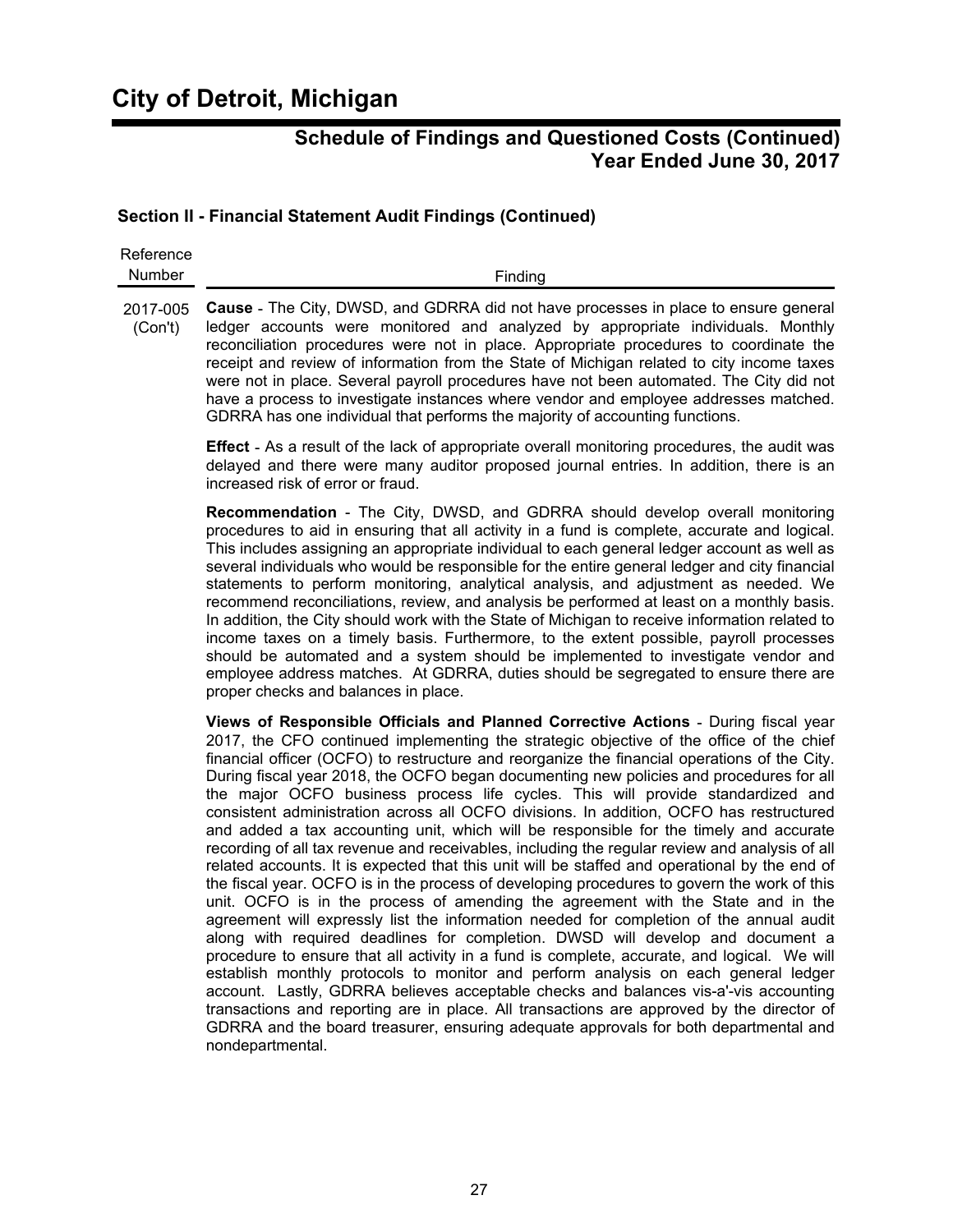## **Schedule of Findings and Questioned Costs (Continued) Year Ended June 30, 2017**

### **Section II - Financial Statement Audit Findings (Continued)**

| Reference<br>Number | Finding                                                                                                                                                                                                                                                                                                                                                                                                                                                                                                                                                                                                              |
|---------------------|----------------------------------------------------------------------------------------------------------------------------------------------------------------------------------------------------------------------------------------------------------------------------------------------------------------------------------------------------------------------------------------------------------------------------------------------------------------------------------------------------------------------------------------------------------------------------------------------------------------------|
| 2017-006            | Finding Type - Material noncompliance and material weakness (repeat finding)                                                                                                                                                                                                                                                                                                                                                                                                                                                                                                                                         |
|                     | Criteria - There should be a process in place to ensure that the City and the City's<br>component units comply with laws and regulations.                                                                                                                                                                                                                                                                                                                                                                                                                                                                            |
|                     | The Uniform Unclaimed Property Act (Public Act 29 of 1995) requires the Michigan<br>Holder Transmittal Annual Report of Unclaimed Property to be submitted annually by<br>November 1. Any holder of unclaimed property who fails to file a report of unclaimed<br>property is subject to fines and penalties as prescribed in Public Act 29 of 1995.                                                                                                                                                                                                                                                                 |
|                     | Per Public Act 2 of 1968, Section 141.435 (2), states' total budgeted expenditures shall<br>$\bullet$<br>not exceed estimated revenue plus accumulated fund balance. In addition, Section<br>141.438 (3), "Except as otherwise provided in Section 19, an administrative officer of<br>the local unit shall not incur expenditures against an appropriation account in excess of<br>the amount appropriated by the legislative body."                                                                                                                                                                                |
|                     | Public Act 213 of 2007 requires that quarterly investment reports be provided to the City<br>$\bullet$<br>Council.                                                                                                                                                                                                                                                                                                                                                                                                                                                                                                   |
|                     | Detroit Transportation Corporation (DTC): In addition, per 2 CFR 200.302(a),<br>nonfederal entities' financial management systems, including records documenting<br>compliance with federal statutes, regulations, and the terms and conditions of the<br>federal award, must be sufficient to permit the preparation of reports required by<br>general and program-specific terms and conditions, and the tracing of funds to a level of<br>expenditures adequate to establish that such funds have been used according to the<br>federal statutes, regulations, and the terms and conditions of the federal award. |
|                     | Condition - There were instances identified where the City and the Detroit Transportation<br>Corporation (DTC), a component unit, were not in compliance with laws and regulations as<br>follows:                                                                                                                                                                                                                                                                                                                                                                                                                    |
|                     | The City has outstanding checks related to payroll, accounts payable, and property tax<br>refunds that have not been escheated to the State of Michigan. Many of these checks<br>have been outstanding for several years.                                                                                                                                                                                                                                                                                                                                                                                            |
|                     | The City's final budget for several nonmajor special revenue funds resulted in a<br>projected deficit. There were expenditures incurred against appropriations in excess of<br>the amount appropriated by the City Council.                                                                                                                                                                                                                                                                                                                                                                                          |
|                     | Quarterly investment reports were not provided to the City Council.                                                                                                                                                                                                                                                                                                                                                                                                                                                                                                                                                  |
|                     | The City's process to accumulate transactions related to fiscal year 2017 into its<br>general ledger did not allow for timely reporting of accurate financial information.                                                                                                                                                                                                                                                                                                                                                                                                                                           |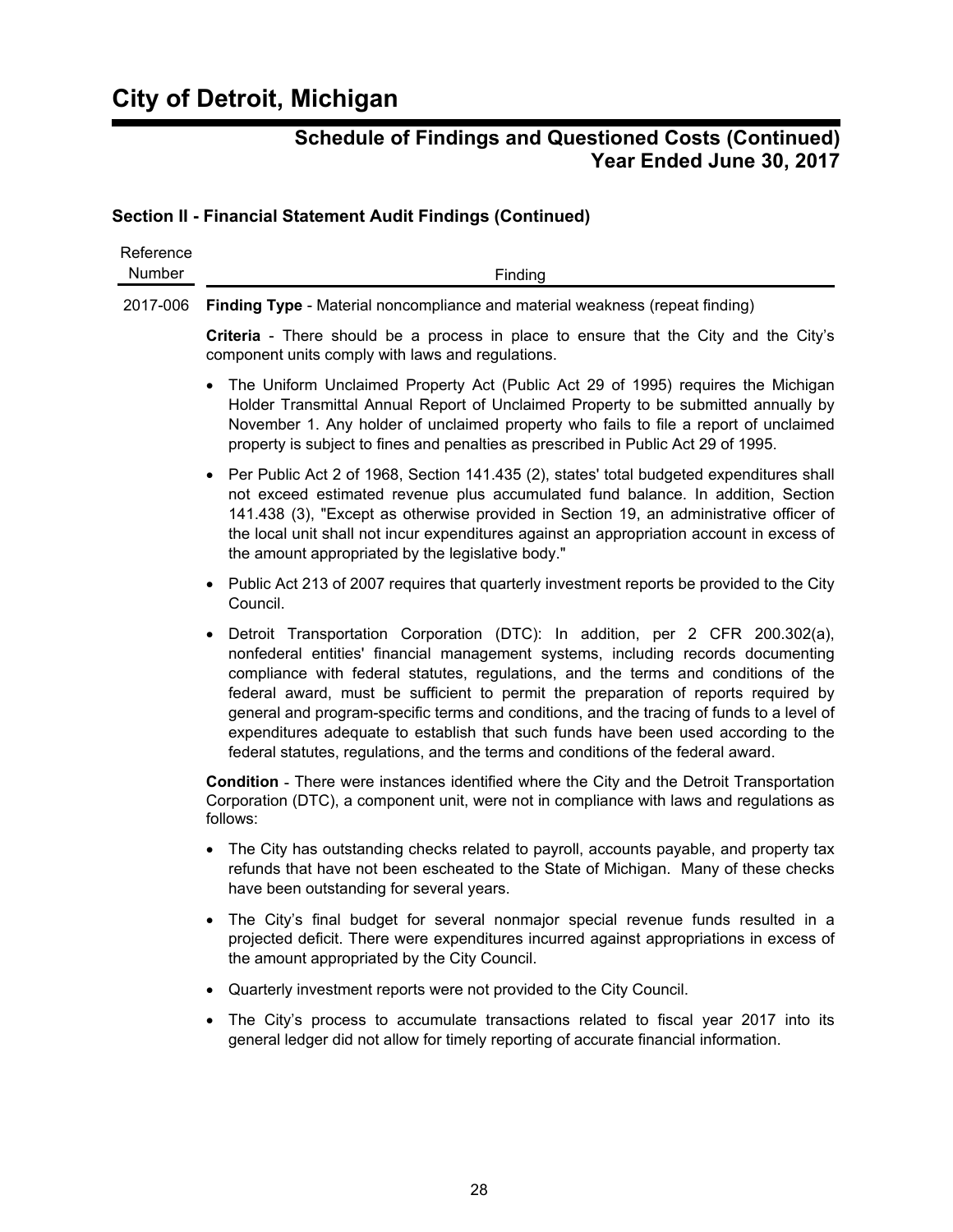## **Schedule of Findings and Questioned Costs (Continued) Year Ended June 30, 2017**

### **Section II - Financial Statement Audit Findings (Continued)**

| Reference<br>Number | Finding                                                                                                                                                                                                                                                                                                                                                                                                                                                                                                                                                                                                                                                                                                                                                                                                                                                                                                                                                                                                                                                                                                                                                                                                                                                                           |
|---------------------|-----------------------------------------------------------------------------------------------------------------------------------------------------------------------------------------------------------------------------------------------------------------------------------------------------------------------------------------------------------------------------------------------------------------------------------------------------------------------------------------------------------------------------------------------------------------------------------------------------------------------------------------------------------------------------------------------------------------------------------------------------------------------------------------------------------------------------------------------------------------------------------------------------------------------------------------------------------------------------------------------------------------------------------------------------------------------------------------------------------------------------------------------------------------------------------------------------------------------------------------------------------------------------------|
| 2017-006<br>(Con't) | Context -                                                                                                                                                                                                                                                                                                                                                                                                                                                                                                                                                                                                                                                                                                                                                                                                                                                                                                                                                                                                                                                                                                                                                                                                                                                                         |
|                     | The City has recorded a liability for amounts to be escheated to the State of Michigan,<br>including estimated penalties and interest, at June 30, 2017.                                                                                                                                                                                                                                                                                                                                                                                                                                                                                                                                                                                                                                                                                                                                                                                                                                                                                                                                                                                                                                                                                                                          |
|                     | For certain nonmajor special revenue funds, the City's final budget resulted in a<br>projected fund deficit as presented in the required supplemental information. For certain<br>appropriations, the City's actual expenditures exceeded its corresponding appropriation<br>as presented in the notes to the basic financial statements.                                                                                                                                                                                                                                                                                                                                                                                                                                                                                                                                                                                                                                                                                                                                                                                                                                                                                                                                         |
|                     | The required quarterly reporting was not provided to the City Council during the fiscal<br>year.                                                                                                                                                                                                                                                                                                                                                                                                                                                                                                                                                                                                                                                                                                                                                                                                                                                                                                                                                                                                                                                                                                                                                                                  |
|                     | The City did not have a process to track grant activities in the general ledger in a timely<br>manner and the general ledger records were not adjusted timely at the individual grant<br>level, as required by 2 CFR Part 200.                                                                                                                                                                                                                                                                                                                                                                                                                                                                                                                                                                                                                                                                                                                                                                                                                                                                                                                                                                                                                                                    |
|                     | <b>Cause</b> - There is not a process in place to fully monitor compliance with laws and<br>regulations throughout the year.                                                                                                                                                                                                                                                                                                                                                                                                                                                                                                                                                                                                                                                                                                                                                                                                                                                                                                                                                                                                                                                                                                                                                      |
|                     | <b>Effect</b> - The City and the DTC were out of compliance with the laws and regulations<br>identified above.                                                                                                                                                                                                                                                                                                                                                                                                                                                                                                                                                                                                                                                                                                                                                                                                                                                                                                                                                                                                                                                                                                                                                                    |
|                     | <b>Recommendation</b> - We recommend the City and DTC implement a process that identifies<br>specific individuals responsible for identifying and monitoring applicable compliance<br>requirements throughout the year. In addition, the City should consider filing a Voluntary<br>Disclosure Agreement (Form 4869) when submitting escheatments to the State.                                                                                                                                                                                                                                                                                                                                                                                                                                                                                                                                                                                                                                                                                                                                                                                                                                                                                                                   |
|                     | Views of Responsible Officials and Planned Corrective Actions - As part of the CFO's<br>strategic objectives to restructure and reorganize the financial operations of the City,<br>monthly budget reports are prepared and meetings conducted by OCFO and the city<br>departments to monitor and analyze the budget to prevent recurring violations of the<br>Uniform Budgeting and Accounting Act. These monthly budget-to-actual reports are shared<br>with the CFO and the mayor's team to maintain compliance with the budget. Subsequent to<br>June 30, 2017, the City Council and the Detroit Financial Review Commission authorized<br>budget amendments for the General Fund to be posted to June 2017. As a result of the<br>actions by City Council, the City did not incur expenditures in the General Fund in excess<br>of the amount ultimately appropriated by City Council. In addition, OCFO will develop,<br>document, and implement a process to ensure the timely escheatments to the State.<br>OCFO is in the process of compiling an investment report to be provided to City Council on<br>a quarterly basis. Lastly, the City will prepare grant reconciliations throughout the year and<br>make any necessary adjustments at the individual grant level. |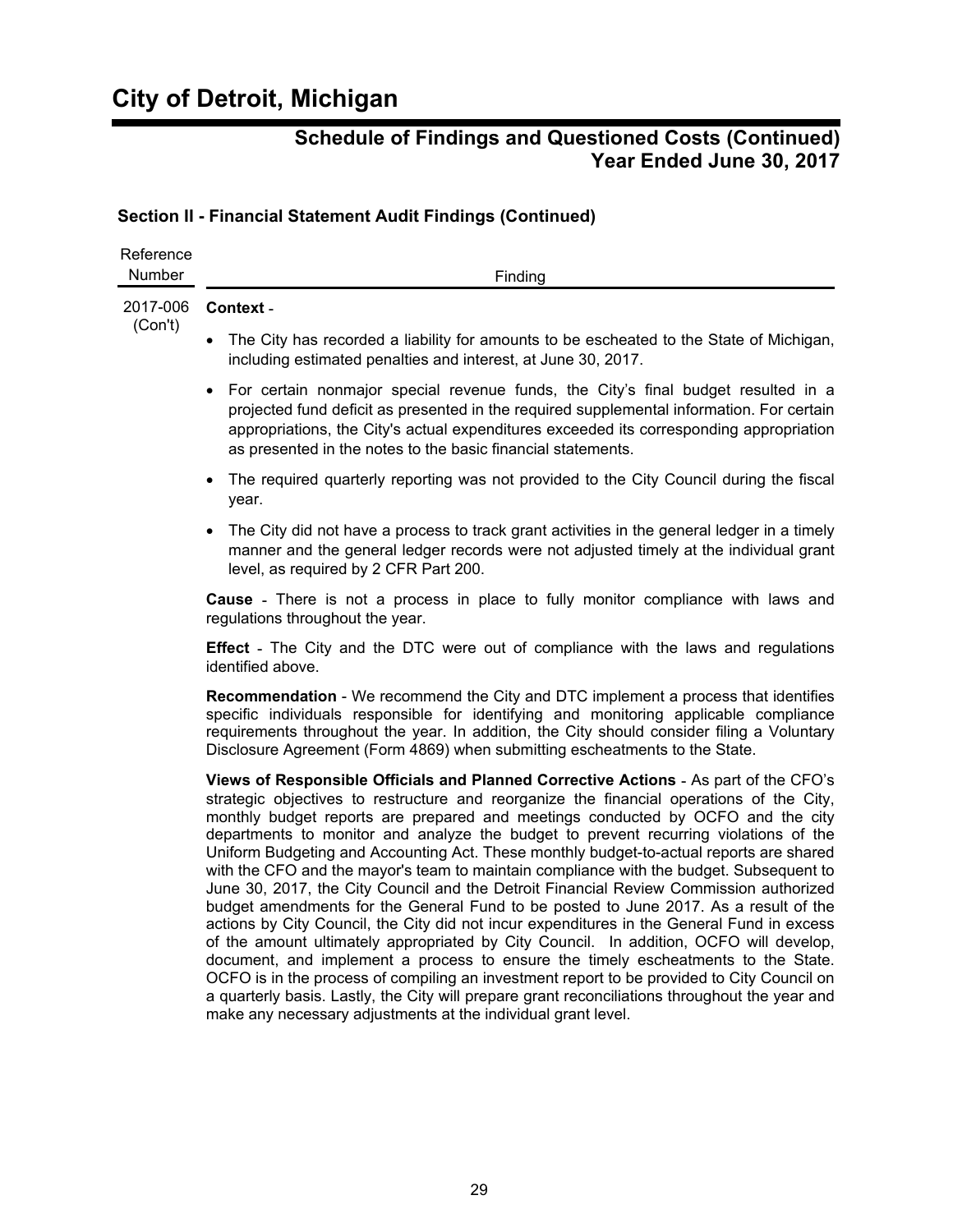## **Schedule of Findings and Questioned Costs (Continued) Year Ended June 30, 2017**

#### **Section III - Federal Program Audit Findings**

| Reference<br><b>Number</b> | Finding                                                                                                                                                                                                                                                                                                                                                                                                                                                                                                                                                                                                                                                                                                                                                                                                                                                                                                                                                                            |
|----------------------------|------------------------------------------------------------------------------------------------------------------------------------------------------------------------------------------------------------------------------------------------------------------------------------------------------------------------------------------------------------------------------------------------------------------------------------------------------------------------------------------------------------------------------------------------------------------------------------------------------------------------------------------------------------------------------------------------------------------------------------------------------------------------------------------------------------------------------------------------------------------------------------------------------------------------------------------------------------------------------------|
| 2017-007                   | <b>CFDA Number, Federal Agency, and Program Name -</b>                                                                                                                                                                                                                                                                                                                                                                                                                                                                                                                                                                                                                                                                                                                                                                                                                                                                                                                             |
|                            | CFDA #14.218, Housing and Urban Development (HUD), Community Development Block<br>Grant Entitlement Cluster, Community Development Block Grant Program (CDBG)                                                                                                                                                                                                                                                                                                                                                                                                                                                                                                                                                                                                                                                                                                                                                                                                                      |
|                            | CFDA #14.239, Housing and Urban Development (HUD), HOME Investment Partnership<br>(HOME)                                                                                                                                                                                                                                                                                                                                                                                                                                                                                                                                                                                                                                                                                                                                                                                                                                                                                           |
|                            | <b>Federal Award Identification Number and Year -</b>                                                                                                                                                                                                                                                                                                                                                                                                                                                                                                                                                                                                                                                                                                                                                                                                                                                                                                                              |
|                            | CDBG - B-16-MC-26-0006<br>HOME - M-15-MC-26-0202, M-14-MC-26-0202, M-13-MC-26-0202, M-12-MC-26-0202,<br>and M-11-MC-26-0202                                                                                                                                                                                                                                                                                                                                                                                                                                                                                                                                                                                                                                                                                                                                                                                                                                                        |
|                            | Pass-through Entity - N/A                                                                                                                                                                                                                                                                                                                                                                                                                                                                                                                                                                                                                                                                                                                                                                                                                                                                                                                                                          |
|                            | <b>Finding Type - Material weakness</b>                                                                                                                                                                                                                                                                                                                                                                                                                                                                                                                                                                                                                                                                                                                                                                                                                                                                                                                                            |
|                            | Repeat Finding - Yes, 2016-009                                                                                                                                                                                                                                                                                                                                                                                                                                                                                                                                                                                                                                                                                                                                                                                                                                                                                                                                                     |
|                            | Criteria - Per 2 CFR 200.502 (a) - The determination of when a federal award is expended<br>must be based on when the activity related to the federal award occurs. Generally, the<br>activity pertains to events that require the nonfederal entity to comply with federal statutes,<br>regulations, and the terms and conditions of federal awards, such as: expenditure/expense<br>transactions associated with awards including grants, cost-reimbursement contracts under<br>the FAR, compacts with Indian Tribes, cooperative agreements, and direct appropriations;<br>the disbursement of funds to subrecipients; the use of loan proceeds under loan and loan<br>guarantee programs; the receipt of property; the receipt of surplus property; the receipt or<br>use of program income; the distribution or use of food commodities; the disbursement of<br>amounts entitling the nonfederal entity to an interest subsidy; and the period when<br>insurance is in force. |
|                            | Condition - The initial schedule of expenditures of federal awards (SEFA) did not report<br>expenditures in accordance with the above regulations.                                                                                                                                                                                                                                                                                                                                                                                                                                                                                                                                                                                                                                                                                                                                                                                                                                 |
|                            | <b>Questioned Costs - None</b>                                                                                                                                                                                                                                                                                                                                                                                                                                                                                                                                                                                                                                                                                                                                                                                                                                                                                                                                                     |
|                            | Identification of How Questioned Costs Were Computed - Not applicable as there are<br>no questioned costs.                                                                                                                                                                                                                                                                                                                                                                                                                                                                                                                                                                                                                                                                                                                                                                                                                                                                         |
|                            | <b>Context</b> - The expenditures reported on the SEFA for CDBG were overstated by<br>approximately \$16,000,000; the amount represented Section 108 loan proceeds related to<br>settlement payments. The error was corrected by the City.                                                                                                                                                                                                                                                                                                                                                                                                                                                                                                                                                                                                                                                                                                                                         |
|                            | Additionally, HOME expenditures are understated by approximately \$260,000. The HOME                                                                                                                                                                                                                                                                                                                                                                                                                                                                                                                                                                                                                                                                                                                                                                                                                                                                                               |

**Cause and Effect** - Internal control procedures were not adequate to create a complete and accurate SEFA resulting in a revision to the SEFA. The change did not impact major program determination.

**Recommendation** - The City should design controls over SEFA reporting to ensure that the expenditures on the SEFA are complete and accurate.

funds reported on the SEFA have not been adjusted for this amount.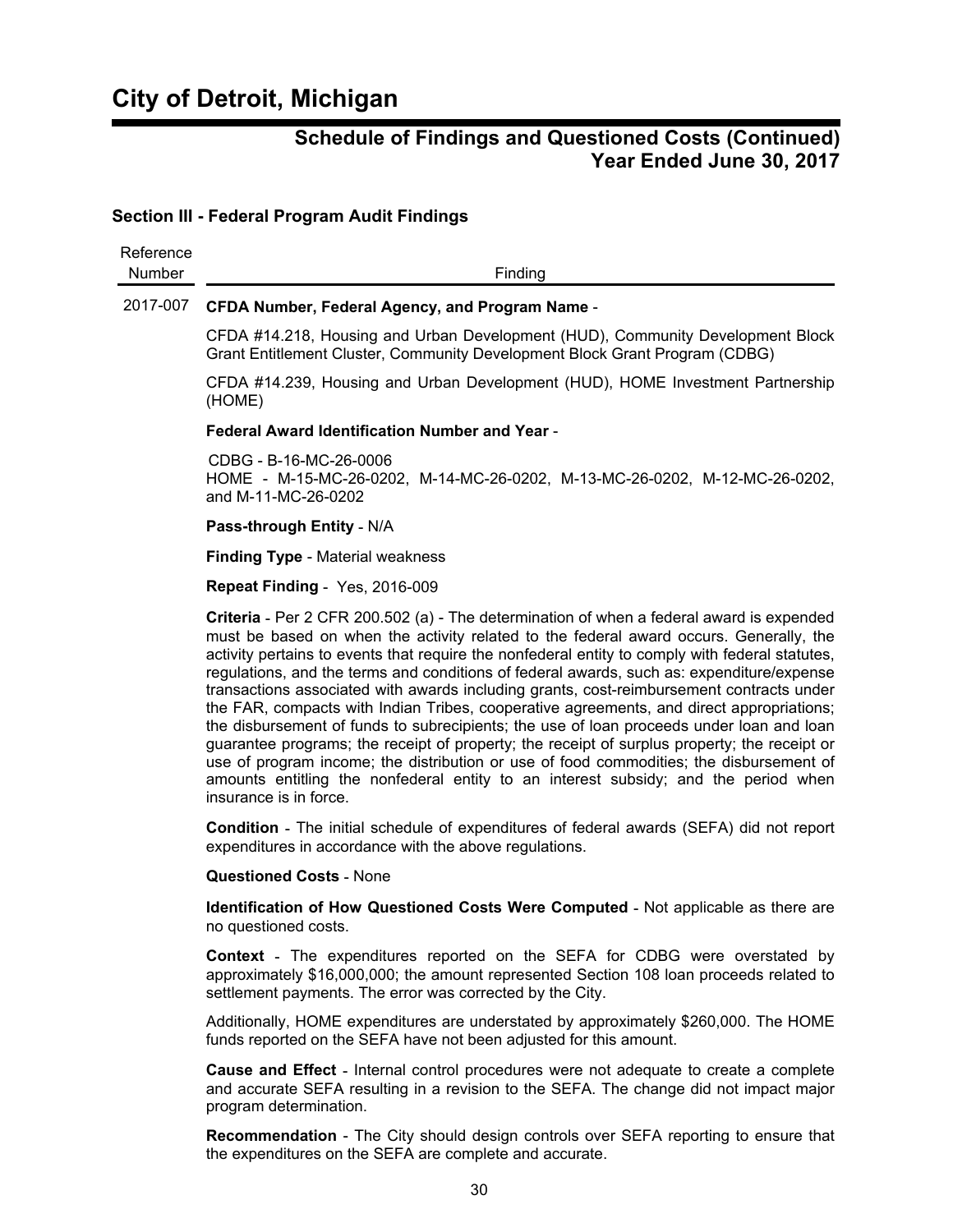## **Schedule of Findings and Questioned Costs (Continued) Year Ended June 30, 2017**

### **Section III - Federal Program Audit Findings (Continued)**

| Reference<br>Number | Finding                                                                                                                                                                                                                                                                                                                                                                                                                                                                                                                                                                                                                                                                                                                                                                                                                                                                                                                                                                    |
|---------------------|----------------------------------------------------------------------------------------------------------------------------------------------------------------------------------------------------------------------------------------------------------------------------------------------------------------------------------------------------------------------------------------------------------------------------------------------------------------------------------------------------------------------------------------------------------------------------------------------------------------------------------------------------------------------------------------------------------------------------------------------------------------------------------------------------------------------------------------------------------------------------------------------------------------------------------------------------------------------------|
| 2017-007<br>(Con't) | Views of Responsible Officials and Planned Corrective Actions - The office of the<br>chief financial officer (OCFO) will continue to design stronger controls over SEFA reporting<br>to ensure that the expenditures on the SEFA are complete and accurate. A review will be<br>performed in advance of SEFA reporting to ensure compliance. During the fiscal year 2017<br>audit, expenses of approximately \$16 million related to Developers Section 108 settlement<br>payments were included in the SEFA expenditures total. As these expenditures did not<br>reduce future drawdowns, these expenditures were subsequently removed from the SEFA<br>expenditure total. Going forward, the developer's settlement payments related to Section<br>108 will be captured separately on our reconciliation. Also, approximately \$260,000 related<br>to retainage that was not included in the SEFA. The City will ensure our process captures<br>retainage going forward. |
| Reference<br>Number | Finding                                                                                                                                                                                                                                                                                                                                                                                                                                                                                                                                                                                                                                                                                                                                                                                                                                                                                                                                                                    |
| 2017-008            | CFDA Number, Federal Agency, and Program Name -                                                                                                                                                                                                                                                                                                                                                                                                                                                                                                                                                                                                                                                                                                                                                                                                                                                                                                                            |
|                     | CFDA #14.218, Housing and Urban Development (HUD), Community Development Block<br>Grant Entitlement Cluster, Community Development Block Grant Program (CDBG)                                                                                                                                                                                                                                                                                                                                                                                                                                                                                                                                                                                                                                                                                                                                                                                                              |
|                     | CFDA #14.239, Housing and Urban Development, Home Investment Partnership                                                                                                                                                                                                                                                                                                                                                                                                                                                                                                                                                                                                                                                                                                                                                                                                                                                                                                   |
|                     | Federal Award Identification Number and Year - CDBG - B-15-MC-26-0006 and Home -<br>M15-MC260202                                                                                                                                                                                                                                                                                                                                                                                                                                                                                                                                                                                                                                                                                                                                                                                                                                                                           |
|                     | Pass-through Entity - N/A                                                                                                                                                                                                                                                                                                                                                                                                                                                                                                                                                                                                                                                                                                                                                                                                                                                                                                                                                  |
|                     | Finding Type - Material weakness and material noncompliance with laws and regulations                                                                                                                                                                                                                                                                                                                                                                                                                                                                                                                                                                                                                                                                                                                                                                                                                                                                                      |
|                     | Repeat Finding - Yes, 2016-015                                                                                                                                                                                                                                                                                                                                                                                                                                                                                                                                                                                                                                                                                                                                                                                                                                                                                                                                             |
|                     | Criteria - Per 24 CFR 135.90, "Where the program providing the Section 3 covered<br>assistance requires submission of an annual performance report, the Section 3 report will<br>be submitted with that annual performance report. If the program providing the Section 3<br>covered assistance does not require an annual performance report, the Section 3 report is<br>to be submitted by January 10 of each year or within 10 days of project completion,<br>whichever is earlier."                                                                                                                                                                                                                                                                                                                                                                                                                                                                                    |
|                     | Condition - The City did not file the Section 3 report for program year ended June 30,<br>2017.                                                                                                                                                                                                                                                                                                                                                                                                                                                                                                                                                                                                                                                                                                                                                                                                                                                                            |
|                     | <b>Questioned Costs - None</b>                                                                                                                                                                                                                                                                                                                                                                                                                                                                                                                                                                                                                                                                                                                                                                                                                                                                                                                                             |
|                     | Identification of How Questioned Costs Were Computed - Not applicable as no<br>questioned costs were identified.                                                                                                                                                                                                                                                                                                                                                                                                                                                                                                                                                                                                                                                                                                                                                                                                                                                           |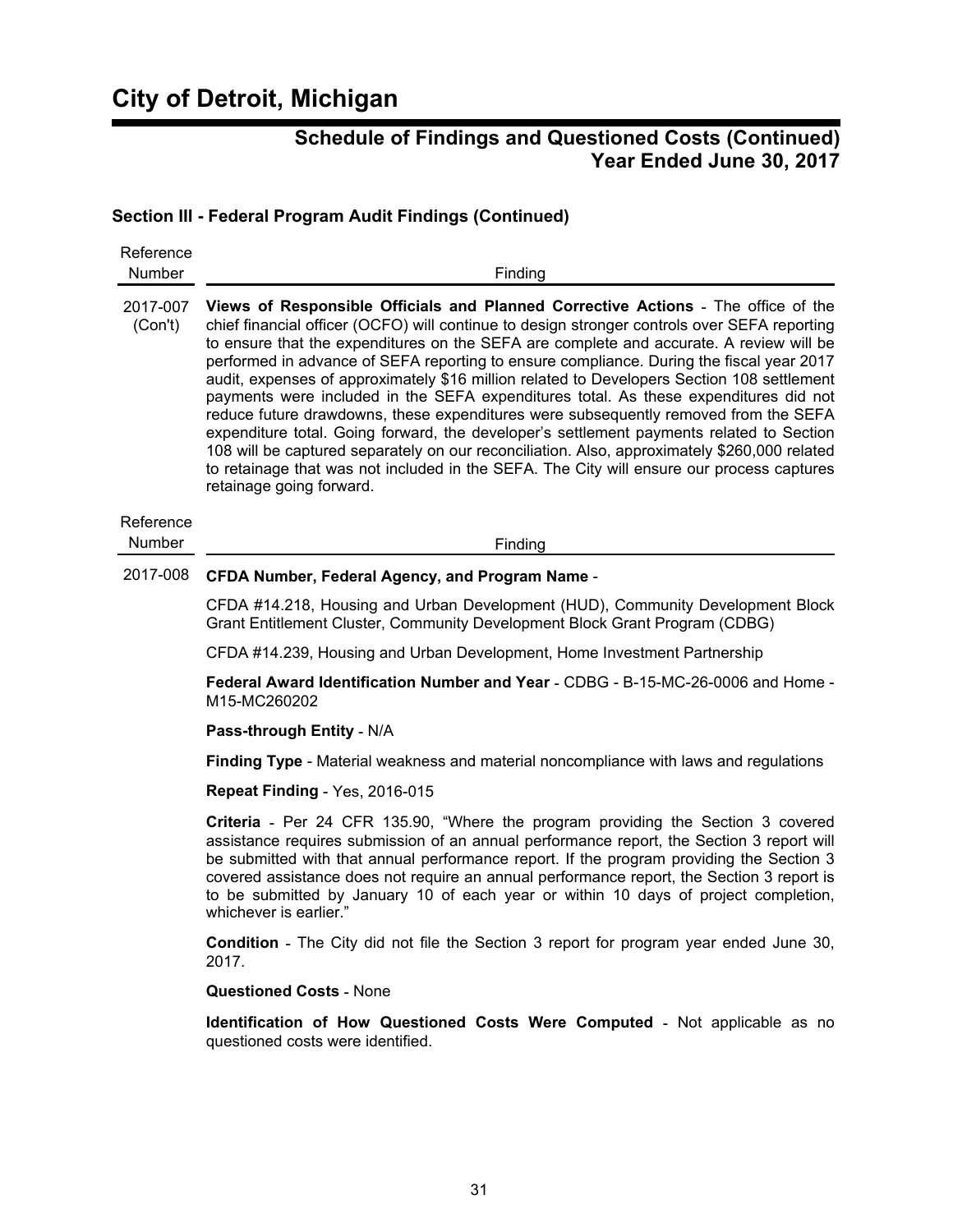## **Schedule of Findings and Questioned Costs (Continued) Year Ended June 30, 2017**

#### **Section III - Federal Program Audit Findings (Continued)**

| Reference<br><b>Number</b> | Finding                                                                                                                                                                                                                                                                                                                                                                                                                              |
|----------------------------|--------------------------------------------------------------------------------------------------------------------------------------------------------------------------------------------------------------------------------------------------------------------------------------------------------------------------------------------------------------------------------------------------------------------------------------|
| 2017-008<br>(Con't)        | <b>Context</b> - The City is required to file the HUD 60002, Section 3 Summary report, Economic<br>Opportunities for Low- and Very Low-Income Persons for both CDBG and Home. In<br>addition, the City is required to file the PR03 Activity Summary Report and the PR26<br>Financial Summary Report for CDBG. The City filed the Activity Summary Report and the<br>Financial Summary Report but did not file the Section 3 report. |
|                            | <b>Cause and Effect</b> - The City did not have adequate processes in place to compile the data<br>for the Section 3 report and file it with HUD.                                                                                                                                                                                                                                                                                    |
|                            | Recommendation - We recommend that the City implement a process to ensure that the<br>Section 3 report is completed and submitted in a timely manner.                                                                                                                                                                                                                                                                                |
|                            | Views of Responsible Officials and Planned Corrective Actions - The Housing and<br>Revitalization Department (HRD) concurs with the finding and has transferred the Section<br>3 monitoring to the Civil Rights, Inclusion, and Opportunity (CRIO) Department effective<br>July 1, 2017. OCFO will work with CRIO to ensure there is a process in place to compile<br>the data and file the report timely with HUD.                  |
| Reference<br>Number        | Finding                                                                                                                                                                                                                                                                                                                                                                                                                              |
| 2017-009                   | CFDA Number, Federal Agency, and Program Name - CFDA #14.218, Housing and<br>Urban Development (HUD), Community Development Block Grant Entitlement Cluster,<br>Community Development Block Grant Program (CDBG)                                                                                                                                                                                                                     |
|                            | Federal Award Identification Number and Year - B-14-MC-26-0006                                                                                                                                                                                                                                                                                                                                                                       |
|                            | Pass-through Entity - N/A                                                                                                                                                                                                                                                                                                                                                                                                            |
|                            | Finding Type - Material weakness and material noncompliance with laws and regulations                                                                                                                                                                                                                                                                                                                                                |
|                            | Repeat Finding - Yes, 2016-017                                                                                                                                                                                                                                                                                                                                                                                                       |
|                            | Criteria - Per 24 CFR 570.503, "Before disbursing any CDBG funds to a subrecipient, the<br>recipient shall sign a written agreement with the subrecipient and at a minimum the<br>agreement should contain the following:                                                                                                                                                                                                            |
|                            | 1. Statement of work - The agreement shall include a description of the work to be<br>performed, a schedule for completing the work, and a budget. These items shall be in<br>sufficient detail to provide a sound basis for the recipient effectively to monitor<br>performance under the agreement.                                                                                                                                |
|                            |                                                                                                                                                                                                                                                                                                                                                                                                                                      |

2. Records and reports - The recipient shall specify in the agreement the particular records the subrecipient must maintain and the particular reports the subrecipient must submit in order to assist the recipient in meeting its recordkeeping and reporting requirements.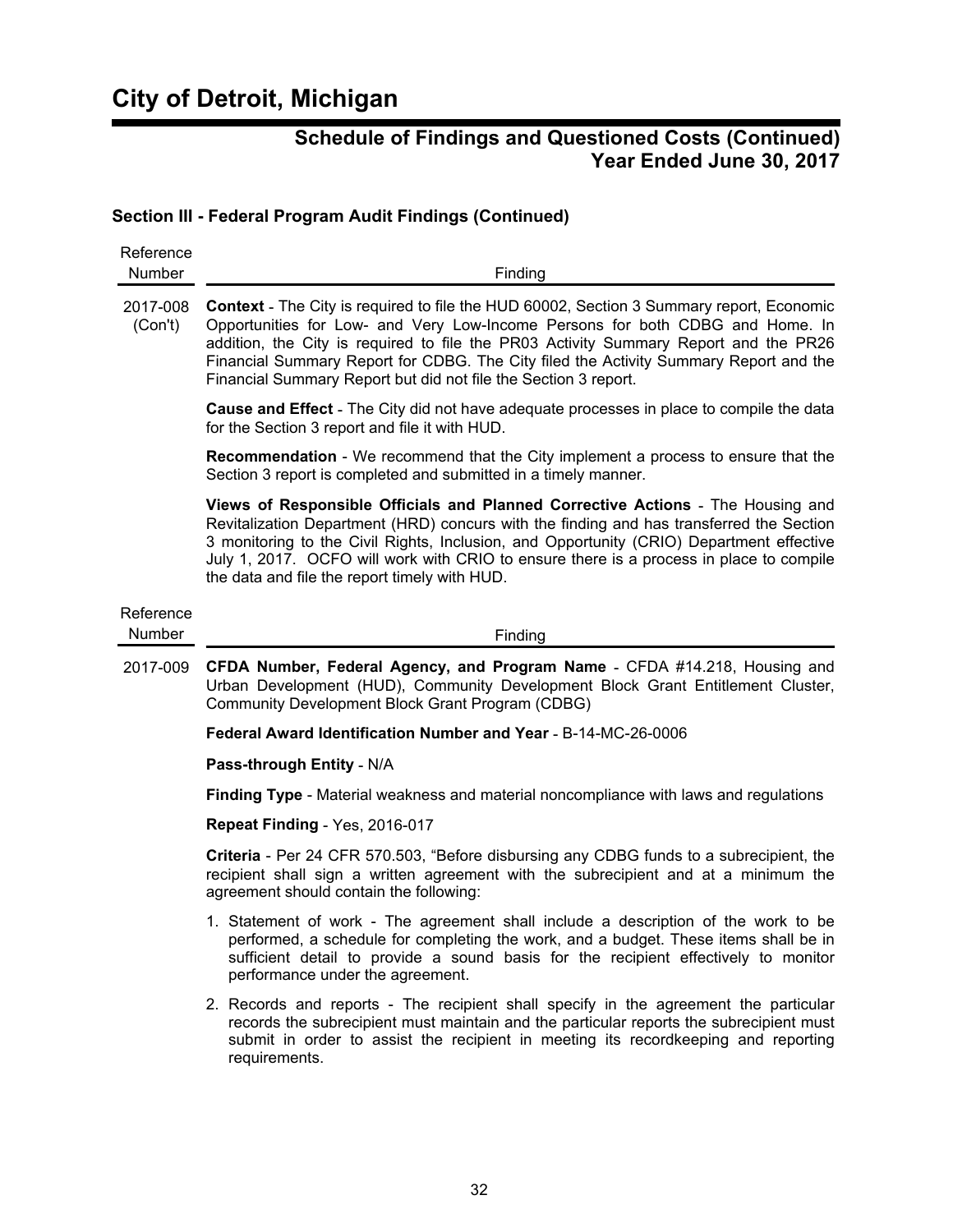## **Schedule of Findings and Questioned Costs (Continued) Year Ended June 30, 2017**

#### **Section III - Federal Program Audit Findings (Continued)**

| Reference<br>Number | Finding                                                                                                                                                                                                                                                                                                                                                                                                                                                                                                                                                                                                                                                                  |  |  |
|---------------------|--------------------------------------------------------------------------------------------------------------------------------------------------------------------------------------------------------------------------------------------------------------------------------------------------------------------------------------------------------------------------------------------------------------------------------------------------------------------------------------------------------------------------------------------------------------------------------------------------------------------------------------------------------------------------|--|--|
| 2017-009<br>(Con't) | Criteria (continued) -                                                                                                                                                                                                                                                                                                                                                                                                                                                                                                                                                                                                                                                   |  |  |
|                     | 3. Program income - The agreement shall include the program income requirements set<br>forth in §570.504(c). The agreement shall also specify that, at the end of the program<br>year, the grantee may require remittance of all or part of any program income balances<br>(including investments thereof) held by the subrecipient (except those needed for<br>immediate cash needs, cash balances of a revolving loan fund, cash balances from a<br>lump-sum drawdown, or cash or investments held for Section 108 security needs).                                                                                                                                    |  |  |
|                     | 4. Uniform requirements - The agreement shall require the subrecipient to comply with<br>applicable uniform requirements, as described in §570.502.                                                                                                                                                                                                                                                                                                                                                                                                                                                                                                                      |  |  |
|                     | 5. Other program requirements - The agreement shall require the subrecipient to carry out<br>each activity in compliance with all federal laws and regulations described in subpart K<br>of these regulations."                                                                                                                                                                                                                                                                                                                                                                                                                                                          |  |  |
|                     | <b>Condition</b> - The City has a subrecipient agreement with LISC to administer the 0 percent<br>Rehabilitation Loan Program. The original contract indicated that the activity would be<br>advance funded. It was subsequently determined this program design was not feasible.<br>However, the subrecipient agreement was not properly amended. During a monitoring visit<br>performed in September 2015, HUD identified this as finding. The finding has not been<br>cleared.                                                                                                                                                                                        |  |  |
|                     | <b>Questioned Costs - None</b>                                                                                                                                                                                                                                                                                                                                                                                                                                                                                                                                                                                                                                           |  |  |
|                     | Identification of How Questioned Costs Were Computed - Not applicable as no<br>questioned costs were identified.                                                                                                                                                                                                                                                                                                                                                                                                                                                                                                                                                         |  |  |
|                     | <b>Context</b> - LISC is a subrecipient with the responsibility to administer the 0 percent<br>Rehabilitation Loan program. The subrecipient agreement contains language that does not<br>apply to the housing rehabilitation activity that is being carried out. The LISC subrecipient<br>agreement is for \$6.6 million. Approximately \$952,000 was drawn down in two lump-sum<br>draws in accordance with the old subrecipient contract language; this was inappropriate<br>given that the program was no longer a lump-sum draw program. HUD subsequently<br>approved the amount drawn thus far (approximately \$952,000) and thus creating no<br>questioned costs. |  |  |
|                     | <b>Cause and Effect</b> - After the original subrecipient agreement was written and signed, the<br>scope of the project and funding methodology changed. The subrecipient agreement was<br>not properly amended to reflect the change prior to HUD's monitoring visit. It has<br>subsequently be amended, but has not been cleared by HUD.                                                                                                                                                                                                                                                                                                                               |  |  |
|                     | <b>Recommendation</b> - We recommend the City implement a process to ensure that all<br>subrecipient contracts reflect the appropriate scope of work and intended funding<br>methodology, including timely amendments when necessary.                                                                                                                                                                                                                                                                                                                                                                                                                                    |  |  |
|                     | Views of Responsible Officials and Planned Corrective Actions - The City of Detroit,<br>Michigan will implement a process to ensure that all subrecipient contracts reflect the                                                                                                                                                                                                                                                                                                                                                                                                                                                                                          |  |  |

appropriate scope of work and intended funding methodology, including timely amendments when necessary. For the LISC contract, the second contract amendment to resolve the HUD finding is expected by April 2018.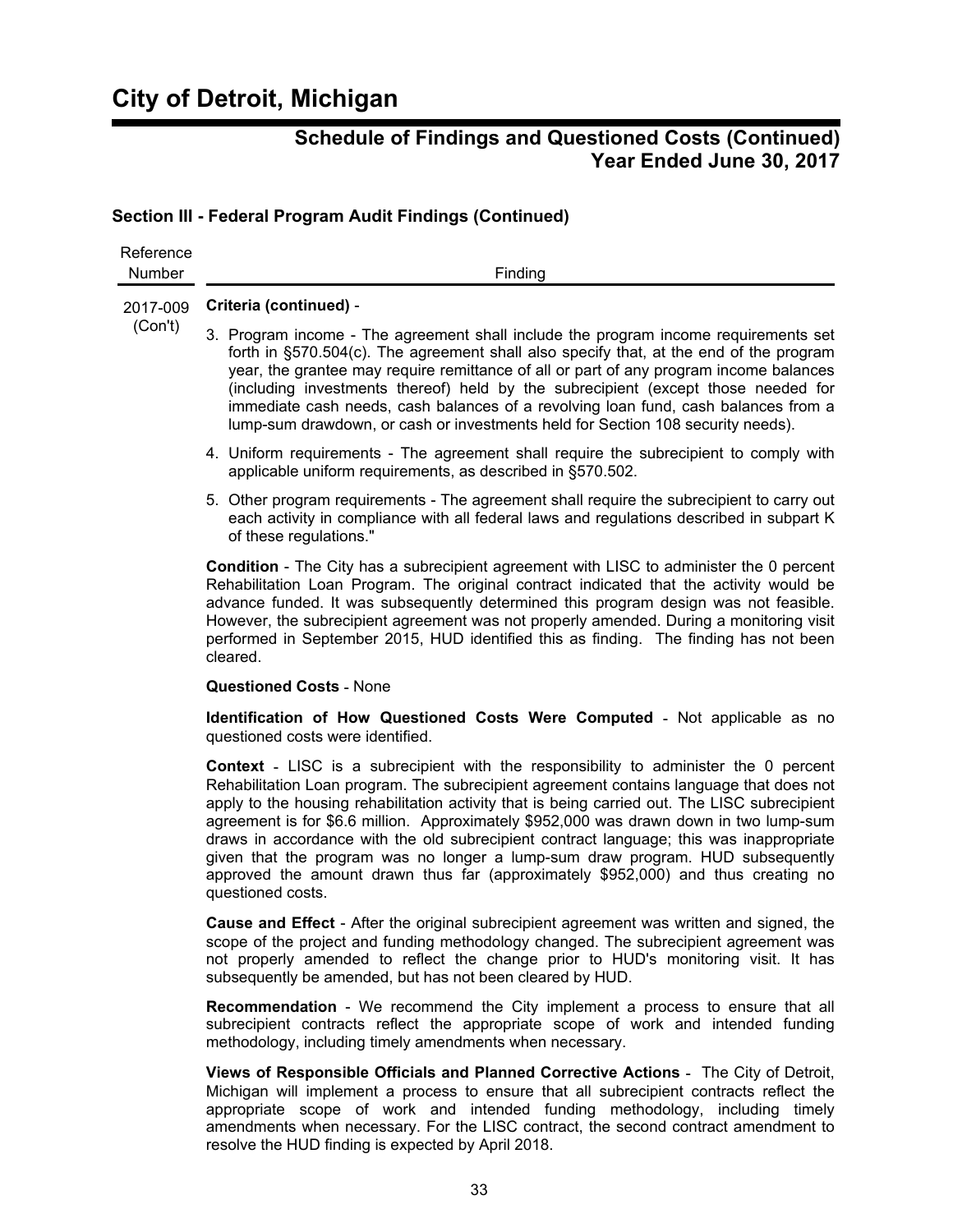## **Schedule of Findings and Questioned Costs (Continued) Year Ended June 30, 2017**

#### **Section III - Federal Program Audit Findings (Continued)**

| Reference<br>Number | Finding                                                                                                                                                                                                                                                                                                                                                                                                                                                                                                                                                                               |
|---------------------|---------------------------------------------------------------------------------------------------------------------------------------------------------------------------------------------------------------------------------------------------------------------------------------------------------------------------------------------------------------------------------------------------------------------------------------------------------------------------------------------------------------------------------------------------------------------------------------|
| 2017-010            | CFDA Number, Federal Agency, and Program Name - CFDA #14.218, Housing and<br>Urban Development (HUD), Community Development Block Grant Entitlement Cluster,<br><b>Community Development Block Grant Program (CDBG)</b>                                                                                                                                                                                                                                                                                                                                                               |
|                     | Federal Award Identification Number and Year - B-14-MC-26-0006 and B-15-MC-26-<br>0006, B-16-MC-26-0006                                                                                                                                                                                                                                                                                                                                                                                                                                                                               |
|                     | Pass-through Entity - N/A                                                                                                                                                                                                                                                                                                                                                                                                                                                                                                                                                             |
|                     | Finding Type - Significant deficiency and material noncompliance with laws and<br>regulations                                                                                                                                                                                                                                                                                                                                                                                                                                                                                         |
|                     | Repeat Finding - Yes, 2016-016                                                                                                                                                                                                                                                                                                                                                                                                                                                                                                                                                        |
|                     | <b>Criteria</b> - On December 26, 2014, the administrative rules and cost principles outlined in<br>the Uniform Guidance (2 CFR 200 subparts A through E) became applicable for new<br>awards or increments of awards issued on or after this date. The rules outlined in the<br>Uniform Guidance became applicable to CDBG as of December 26, 2014, given the HUD<br>transition guidance.                                                                                                                                                                                            |
|                     | 2 CFR 200.331 outlines requirements for pass-through entities. All pass-through entities<br>must ensure that every subaward is clearly identified to the subrecipient as a subaward<br>and includes the following information at the time of the subaward and if any of these data<br>elements change, include the changes in subsequent subaward modification. When some<br>of this information is not available, the pass-through entity must provide the best<br>information available to describe the Federal award and subaward. Required information<br>includes the following: |
|                     | (1) Federal award identification                                                                                                                                                                                                                                                                                                                                                                                                                                                                                                                                                      |
|                     | (2) All requirements imposed by the pass-through entity on the subrecipient so that the<br>federal award is used in accordance with federal statutes, regulations, and the terms<br>and conditions of the federal award                                                                                                                                                                                                                                                                                                                                                               |
|                     | (3) Any additional requirements that the pass-through entity imposes on the subrecipient<br>in order for the pass-through entity to meet its own responsibility to the federal<br>awarding agency, including identification of any required financial and performance<br>reports                                                                                                                                                                                                                                                                                                      |
|                     | (4) An approved federally recognized indirect cost rate negotiated between the<br>subrecipient and the federal government or, if no such rate exists, either a rate<br>negotiated between the pass-through entity and the subrecipient (in compliance with<br>this part), or a de minimis indirect cost rate as defined in §200.414 Indirect (F&A)<br>costs, paragraph (f)                                                                                                                                                                                                            |
|                     | (5) A requirement that the subrecipient permit the pass-through entity and auditors to have<br>access to the subrecipient's records and financial statements as necessary for the                                                                                                                                                                                                                                                                                                                                                                                                     |

pass-through entity to meet the requirements of this part (6) Appropriate terms and conditions concerning closeout of the subaward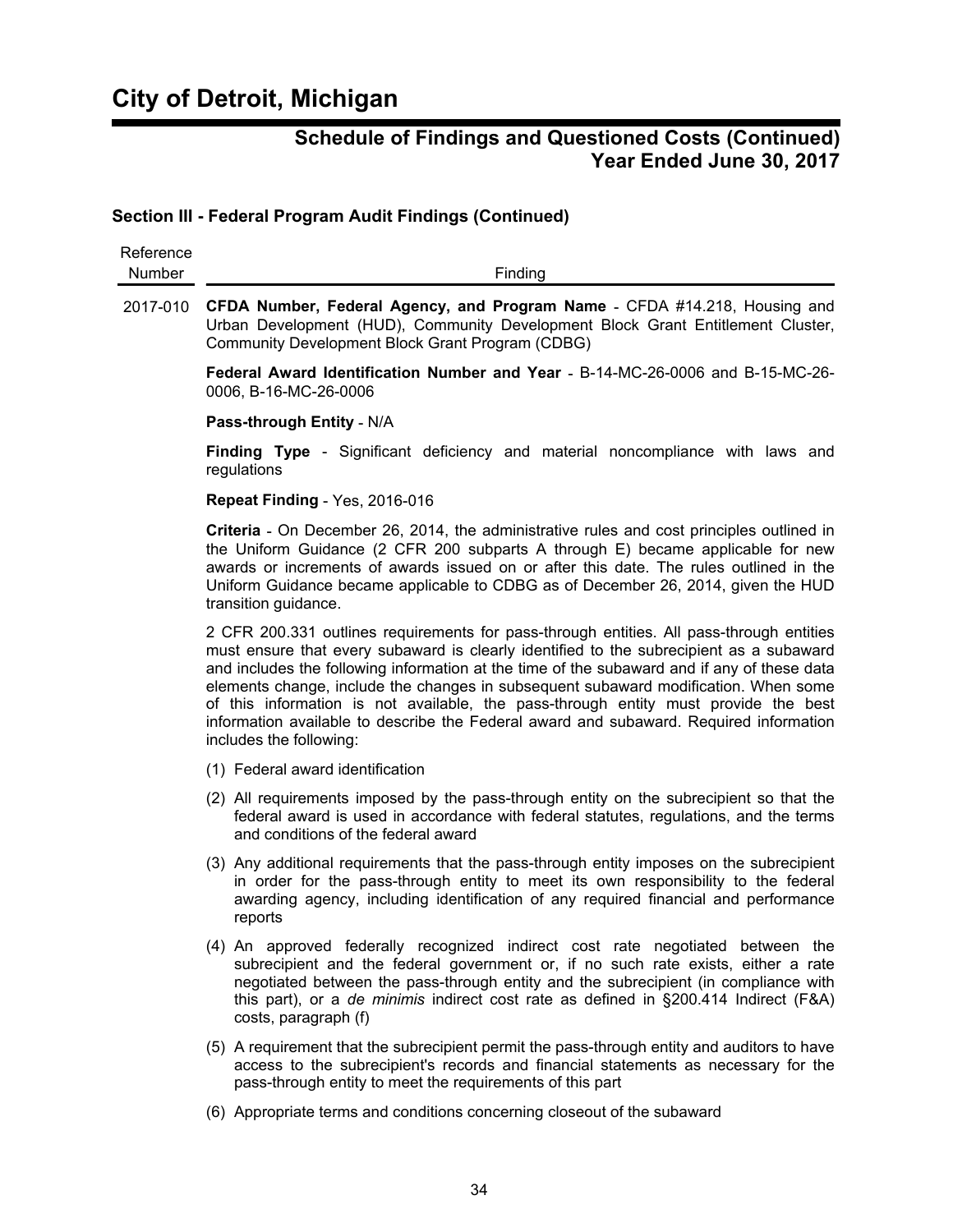## **Schedule of Findings and Questioned Costs (Continued) Year Ended June 30, 2017**

### **Section III - Federal Program Audit Findings (Continued)**

| Reference<br>Number |                                                                                                                                                                                                                                                                                                                                                                                                                                                                                                 | Finding                                                                                                                                                                                                                                                                                                      |  |  |  |
|---------------------|-------------------------------------------------------------------------------------------------------------------------------------------------------------------------------------------------------------------------------------------------------------------------------------------------------------------------------------------------------------------------------------------------------------------------------------------------------------------------------------------------|--------------------------------------------------------------------------------------------------------------------------------------------------------------------------------------------------------------------------------------------------------------------------------------------------------------|--|--|--|
| 2017-010<br>(Con't) | <b>Condition</b> - During the year, the City administered the CDBG grants under the guidelines<br>of 2 CFR 200 subparts A through E. However, the controls in place did not ensure that all<br>of the required information as prescribed by 2 CFR 200.331, Requirements for Pass-<br>through Entities, was included in the grant agreements for its subrecipients. The following<br>elements outlined in 2 CFR 200.331 were partially included or were not included in all grant<br>agreements: |                                                                                                                                                                                                                                                                                                              |  |  |  |
|                     |                                                                                                                                                                                                                                                                                                                                                                                                                                                                                                 | 1. CFDA number and name - The agreement indicated the funding sources, the name of<br>the grant (in this case CDBG), and the pertinent CFR reference; however, the CFDA<br>number was not included.                                                                                                          |  |  |  |
|                     |                                                                                                                                                                                                                                                                                                                                                                                                                                                                                                 | 2. Subrecipient's unique entity identifier                                                                                                                                                                                                                                                                   |  |  |  |
|                     |                                                                                                                                                                                                                                                                                                                                                                                                                                                                                                 | 3. Federal award identification number                                                                                                                                                                                                                                                                       |  |  |  |
|                     |                                                                                                                                                                                                                                                                                                                                                                                                                                                                                                 | 4. Federal award date - The agreements should include the date the award was provided<br>to the City.                                                                                                                                                                                                        |  |  |  |
|                     |                                                                                                                                                                                                                                                                                                                                                                                                                                                                                                 | 5. Total amount of federal awards obligated to the subrecipient, including the current<br>obligation - The agreements did include the current obligation; however, amounts<br>previously obligated were not included.                                                                                        |  |  |  |
|                     |                                                                                                                                                                                                                                                                                                                                                                                                                                                                                                 | 6. Identification of whether the award is R&D                                                                                                                                                                                                                                                                |  |  |  |
|                     |                                                                                                                                                                                                                                                                                                                                                                                                                                                                                                 | 7. Indirect cost rate for the federal award (including if the de minimis rate is charged per<br>§200.414 Indirect (F&A) costs)                                                                                                                                                                               |  |  |  |
|                     | <b>Questioned Costs - None</b>                                                                                                                                                                                                                                                                                                                                                                                                                                                                  |                                                                                                                                                                                                                                                                                                              |  |  |  |
|                     |                                                                                                                                                                                                                                                                                                                                                                                                                                                                                                 | Identification of How Questioned Costs Were Computed - Not applicable as no<br>questioned costs were identified.                                                                                                                                                                                             |  |  |  |
|                     |                                                                                                                                                                                                                                                                                                                                                                                                                                                                                                 | <b>Context</b> - While the City implemented the Uniform Guidance regulations on the effective<br>date, the missing subrecipient agreement components in most agreements caused the City<br>not to fully comply with the Uniform Guidance requirements.                                                       |  |  |  |
|                     |                                                                                                                                                                                                                                                                                                                                                                                                                                                                                                 | <b>Cause and Effect</b> - The controls in place did not ensure that the City implemented all<br>requirements under Uniform Guidance for most subrecipient agreements. As a result,<br>certain requirements were missed.                                                                                      |  |  |  |
|                     |                                                                                                                                                                                                                                                                                                                                                                                                                                                                                                 | Recommendation - We recommend the City of Detroit, Michigan review its procedures<br>and controls to ensure all subrecipient agreements properly reflect all required elements<br>prescribed by 2 CFR 200.331, Requirements for Pass-through Entities, and be included in<br>all subawards to subrecipients. |  |  |  |
|                     |                                                                                                                                                                                                                                                                                                                                                                                                                                                                                                 |                                                                                                                                                                                                                                                                                                              |  |  |  |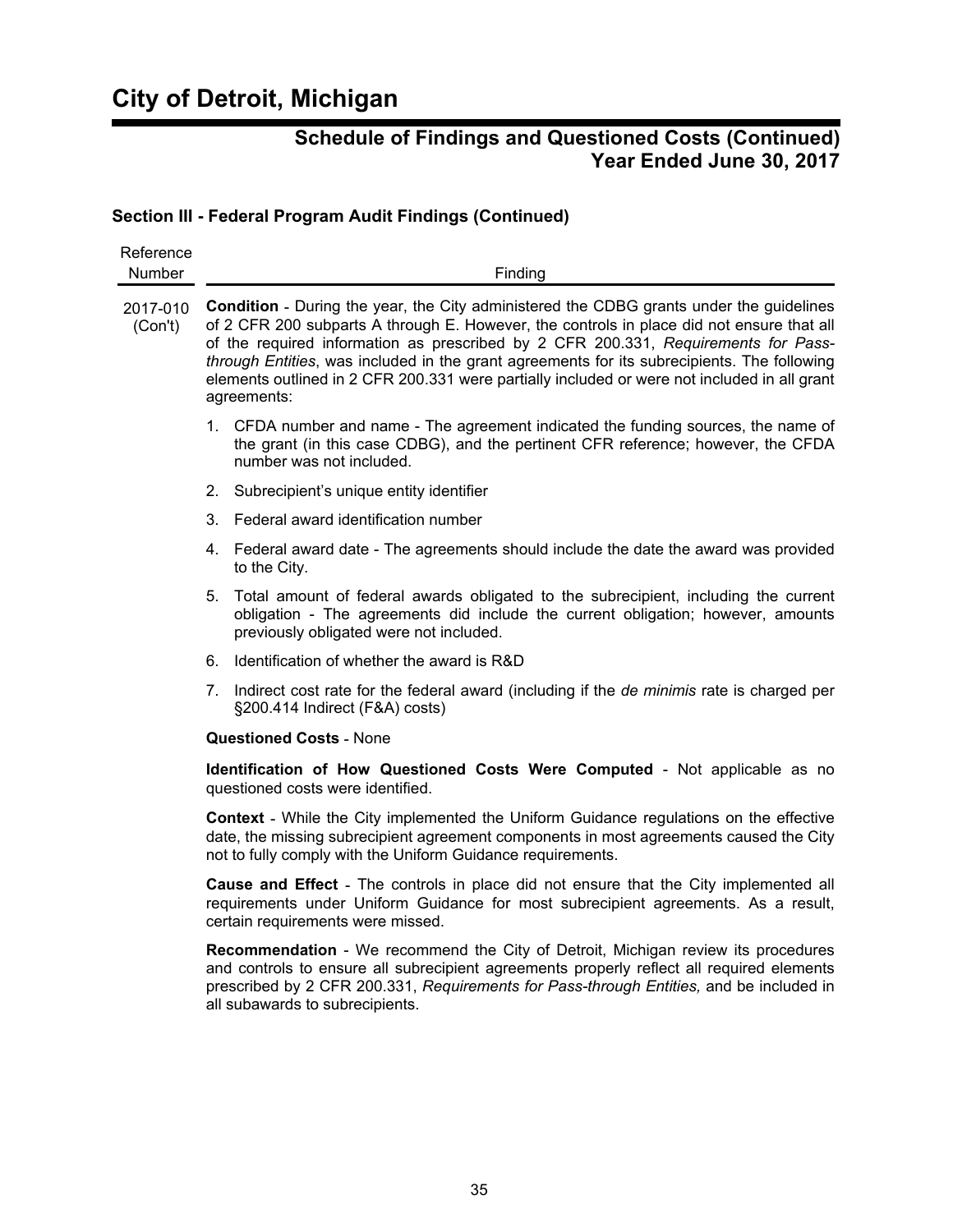## **Schedule of Findings and Questioned Costs (Continued) Year Ended June 30, 2017**

#### **Section III - Federal Program Audit Findings (Continued)**

| Reference<br><b>Number</b> | Finding                                                                                                                                                                                                                                                                                                                                                                                                                                                                                                                                                                                                                                                                                                                                             |
|----------------------------|-----------------------------------------------------------------------------------------------------------------------------------------------------------------------------------------------------------------------------------------------------------------------------------------------------------------------------------------------------------------------------------------------------------------------------------------------------------------------------------------------------------------------------------------------------------------------------------------------------------------------------------------------------------------------------------------------------------------------------------------------------|
| 2017-010<br>(Con't)        | Views of Responsible Officials and Planned Corrective Actions - The Housing and<br>Revitalization Department (HRD) has amended its procedures and controls to ensure the<br>required information as prescribed by 2 CFR 200.331, Requirements for Pass-through<br>Entities, are included in all subawards to subrecipients, including contract modifications,<br>when applicable. Contract amendments pertaining to this requirement are being prepared<br>and sent out to current subrecipients. We note that this finding was cited for contracts from<br>fiscal year 2015-2016 and prior awards. Required contractual language was included in<br>fiscal year 2016-2017 subrecipient agreements that were processed this current fiscal<br>year. |
| Reference<br>Number        | Finding                                                                                                                                                                                                                                                                                                                                                                                                                                                                                                                                                                                                                                                                                                                                             |
| 2017-011                   | CFDA Number, Federal Agency, and Program Name - 97.083, Department of<br>Homeland Security (Federal Emergency Management Agency), Staffing for Adequate Fire<br>and Emergency Grants                                                                                                                                                                                                                                                                                                                                                                                                                                                                                                                                                                |
|                            | Federal Award Identification Number and Year - EMW-2013-FH-00613                                                                                                                                                                                                                                                                                                                                                                                                                                                                                                                                                                                                                                                                                    |
|                            | Pass-through Entity - N/A                                                                                                                                                                                                                                                                                                                                                                                                                                                                                                                                                                                                                                                                                                                           |
|                            | <b>Finding Type - Material noncompliance with laws and regulations</b>                                                                                                                                                                                                                                                                                                                                                                                                                                                                                                                                                                                                                                                                              |
|                            | Repeat finding - Yes, 2016-010                                                                                                                                                                                                                                                                                                                                                                                                                                                                                                                                                                                                                                                                                                                      |
|                            | Criteria - Federal Emergency Management Agency (FEMA) awarded the City \$24,206,500<br>under award number EMW-2013-FH-00613 based on the application submitted by the City,<br>which outlined that its request was based on hiring and maintaining 939 firefighters on<br>payroll, of which 150 firefighters would be supported with the funding received under this<br>award.                                                                                                                                                                                                                                                                                                                                                                      |
|                            | FEMA set up all performance measures based on the application submitted by the City.                                                                                                                                                                                                                                                                                                                                                                                                                                                                                                                                                                                                                                                                |
|                            | <b>Condition</b> - The City applied for and was awarded the 2013 SAFER award to hire and<br>maintain 939 firefighters on payroll, of which 150 firefighters would be supported with the<br>funding received under this award. However, as of June 30, 2017, the City had 829<br>firefighters on payroll. The City's inability to meet the level of effort requirements did not<br>create any questioned costs.                                                                                                                                                                                                                                                                                                                                      |
|                            | <b>Questioned Costs - None</b>                                                                                                                                                                                                                                                                                                                                                                                                                                                                                                                                                                                                                                                                                                                      |
|                            | Identification of How Questioned Costs Were Computed - Not applicable as there are<br>no questioned costs.                                                                                                                                                                                                                                                                                                                                                                                                                                                                                                                                                                                                                                          |
|                            | Context - The City received an award for \$24,206,400 to be used to hire and maintain 939<br>firefighters on payroll, of which 150 firefighters would be supported with the funding<br>received under this award. The City was able to maintain this level of services during the                                                                                                                                                                                                                                                                                                                                                                                                                                                                   |

year. However, there was significant turnover towards the end of fiscal year 2017 that caused a decrease in the number of firefighters on payroll being charged to the grant.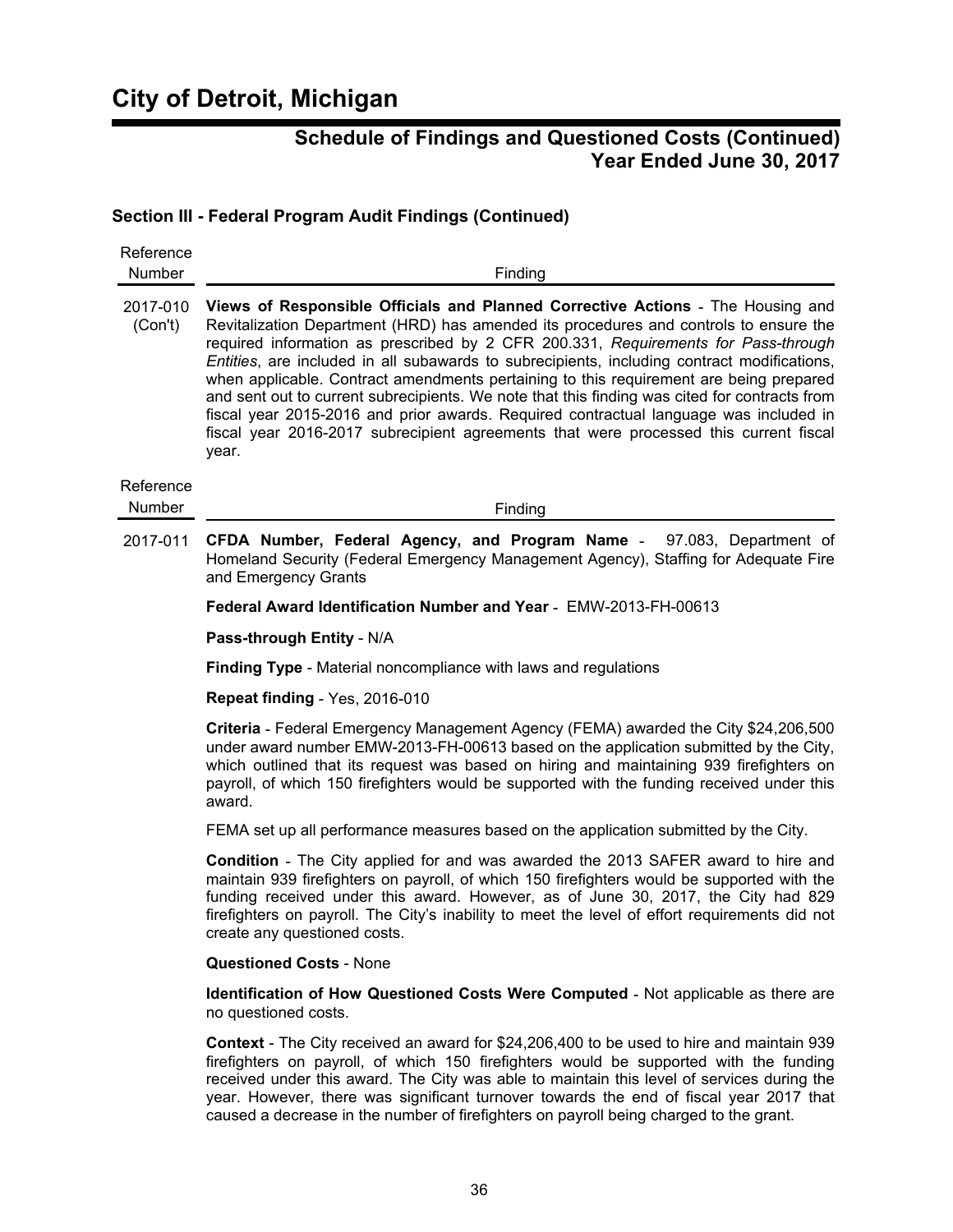subrecipients.

## **Schedule of Findings and Questioned Costs (Continued) Year Ended June 30, 2017**

## **Section III - Federal Program Audit Findings (Continued)**

| Reference<br>Number | Finding                                                                                                                                                                                                                                                                                                                                                                                                                                                                                        |
|---------------------|------------------------------------------------------------------------------------------------------------------------------------------------------------------------------------------------------------------------------------------------------------------------------------------------------------------------------------------------------------------------------------------------------------------------------------------------------------------------------------------------|
| 2017-011<br>(Con't) | <b>Cause and Effect</b> - The City experienced significant turnover towards the end of fiscal<br>year 2017. Management described a cumbersome new hire process that resulted in the<br>City being unable to rehire 110 additional firefighters to ensure the minimum required<br>firefighters were on payroll.                                                                                                                                                                                 |
|                     | <b>Recommendation</b> - The City should review the turnover rates and hire adequate<br>firefighters to meet any shortfall that might occur as a result of turnover.                                                                                                                                                                                                                                                                                                                            |
|                     | Views of Responsible Officials and Planned Corrective Actions - The Detroit Fire<br>Department (DFD) will review the turnover rates and hire an adequate number of<br>firefighters to meet any shortfall that might occur as a result of turnover. The office of the<br>chief financial officer, together with the DFD, will periodically review the number of<br>firefighters and highlight any shortfalls. Also, the DFD has created an applicant list to make<br>the hiring process faster. |
| Reference           |                                                                                                                                                                                                                                                                                                                                                                                                                                                                                                |
| Number              | Finding                                                                                                                                                                                                                                                                                                                                                                                                                                                                                        |
| 2017-012            | CFDA Number, Federal Agency, and Program Name - 93.914 - Department of Health<br>and Human Services Health Resources and Services Administration - HIV Emergency<br>Relief Program Grants (Ryan White HIV/AIDS Program Part A), 10.557 - Special<br>Supplemental Nutrition Program for Women, Infants, and Children (WIC)                                                                                                                                                                      |
|                     | <b>Federal Award Identification Number and Year -</b>                                                                                                                                                                                                                                                                                                                                                                                                                                          |
|                     | Ryan White - H89HA00021-24-00 (March 1, 2016 - February 28, 2017)                                                                                                                                                                                                                                                                                                                                                                                                                              |
|                     | WIC - IW100342 & W500342 (October 1, 2015 - September 30, 2016; October 1, 2016 -<br>September 30, 2017)                                                                                                                                                                                                                                                                                                                                                                                       |
|                     | Pass-through Entity - WIC is passed through the Michigan Department of Health and<br>Human Services; N/A for Ryan White                                                                                                                                                                                                                                                                                                                                                                        |
|                     | Finding Type - Material weakness and material noncompliance with laws and regulations                                                                                                                                                                                                                                                                                                                                                                                                          |
|                     | Repeat Finding - Yes, 2016-012                                                                                                                                                                                                                                                                                                                                                                                                                                                                 |
|                     | Criteria - In accordance with 45 CFR 75.305 2(b), for nonfederal entities other than states,<br>payment methods must minimize the time elapsing between the transfer of funds from the<br>United State Treasury or the pass-through entity and the disbursement by the nonfederal<br>entity whether the payment is made by electronic funds transfer, or issuance or redemption<br>of checks, warrants, or payments by other means.                                                            |
|                     | In accordance with 2 CFR 305 (b) $(3)$ , when the reimbursement method is used, the<br>federal awarding agency or pass-through entity must make payment within 30 calendar<br>days after receipt of billing, unless it is believed the request to be improper.                                                                                                                                                                                                                                 |
|                     | <b>Condition</b> - Controls in place did not minimize the time elapsing between the transfer of<br>funds from HRSA (Ryan White HIV/AIDS Program Part A) and Michigan Department of                                                                                                                                                                                                                                                                                                             |

Health and Human Services (WIC) and the disbursements to the City of Detroit, Michigan's